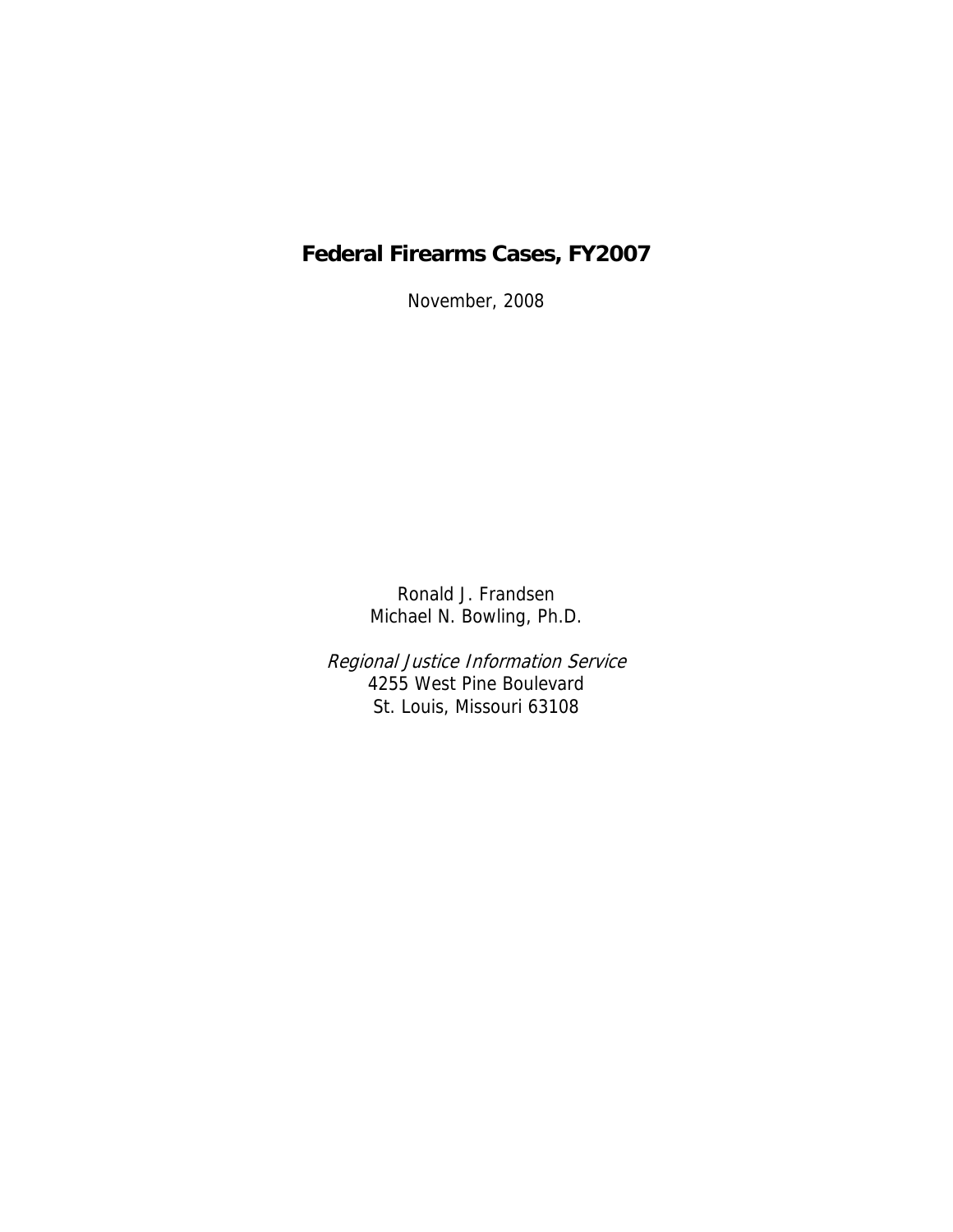## **Abstract**

Federal firearms laws regulate the importation, manufacture, shipment, transfer, receipt, possession, and use of firearms. The Gun Control Act, the Arms Export Control Act and the National Firearms Act establish the framework for federal regulation. The vast majority of defendants in federal firearms cases are charged pursuant to the Gun Control Act, especially the subsection that makes it unlawful for a prohibited person to ship, transport, possess, or receive a firearm. Most defendants plead guilty and receive a sentence of imprisonment. This report summarizes federal firearms cases filed and closed in fiscal years 2007 and 2006. Statistics reported include prosecution outcomes, types of sentences, and mean sentences pursuant to each of the three firearm control acts. Judicial district data is provided for the statutory subsection that is most often the basis for a firearm charge.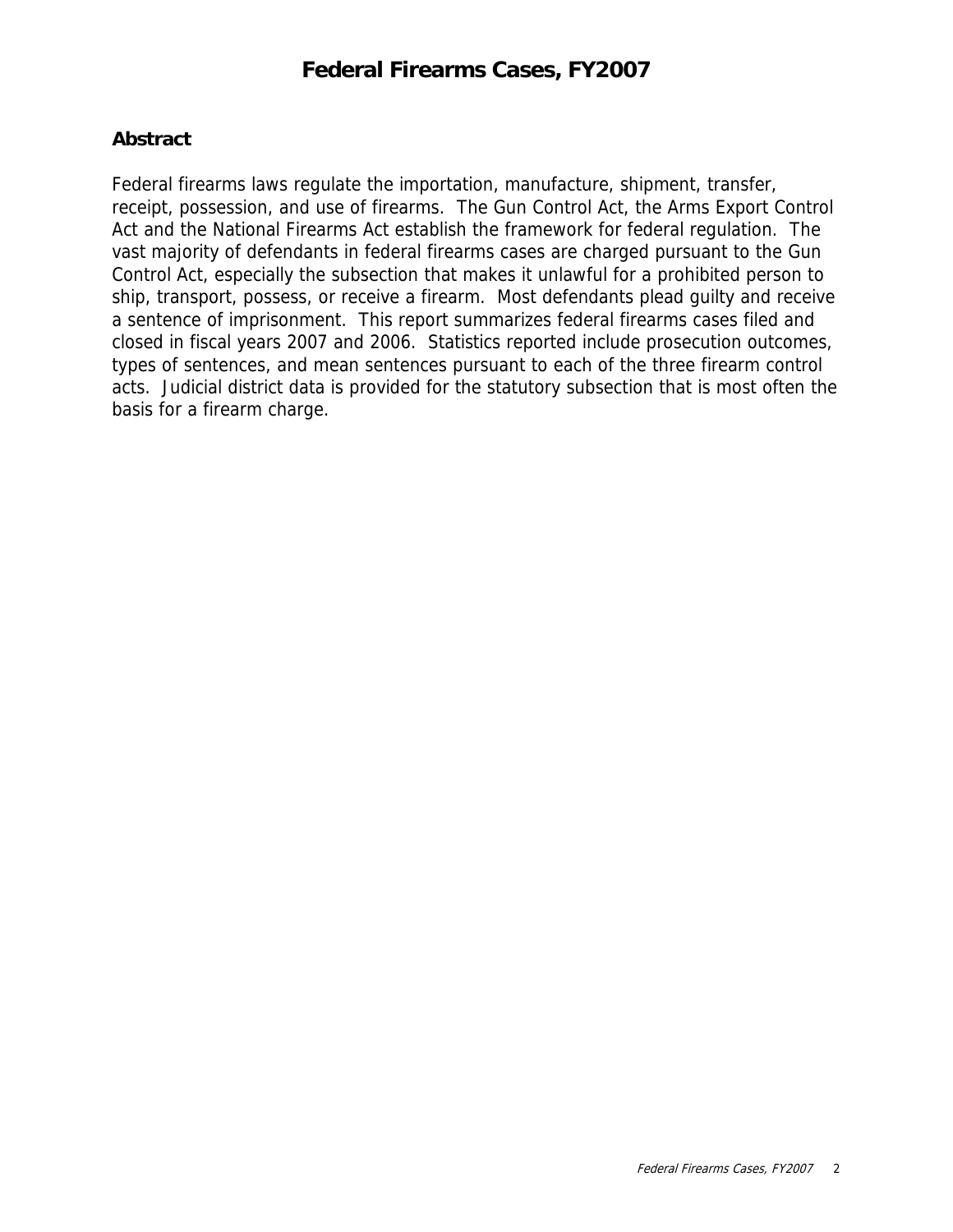# **Summary Findings**

- A total of 8,935 defendants were charged with federal firearms offenses in FY2007, compared to 9,238 defendants in FY2006, a decrease of 3%. Federal firearms cases closed in FY2007 involved 9,160 defendants, compared to 9,617 defendants in FY2006, a decrease of 5%. (Table 1)
- Over 95% of defendants in cases filed and closed in FY2007 and FY2006 were charged pursuant to the Gun Control Act of 1968. (Table 1)
- The most frequent outcome for defendants in cases closed during FY2007 and FY2006 was a conviction by guilty plea, which occurred in 85% of the cases. (Table 2)
- Of defendants with a sentence on record, over 92% received a sentence of imprisonment with no probation in FY2007 and FY2006. (Table 3)
- The mean prison sentence for defendants convicted in FY2007 and FY2006 pursuant to the Gun Control Act of 1968 was about 90 months. (Table 4)
- Twenty-eight defendants received a sentence of life in prison and one received a sentence of death in FY2007. (Table 4)
- About 60% of defendants in cases filed and closed in FY2007 and FY2006 were charged pursuant to 18 U.S.C. 922(g), which makes it unlawful for a prohibited person to ship, transport, possess, or receive a firearm. (Table 5)
- Over 20% of defendants in cases filed and closed in FY2007 and FY2006 were charged, pursuant to 18 U.S.C. 924(c), with use or possession of a firearm during commission of a violent or drug trafficking offense. (Table 5)
- Prison sentences pursuant to 18 U.S.C. 924(c) were among the longest rendered, with a mean sentence of 172 months in FY2007 and 178 months in FY2006. (Tables 10 and 11)
- The only sentence of death and 43% of the life sentences were rendered in FY2007 for causing the death of a person through the use of a firearm pursuant to 18 U.S.C. 924(j). (Table 10)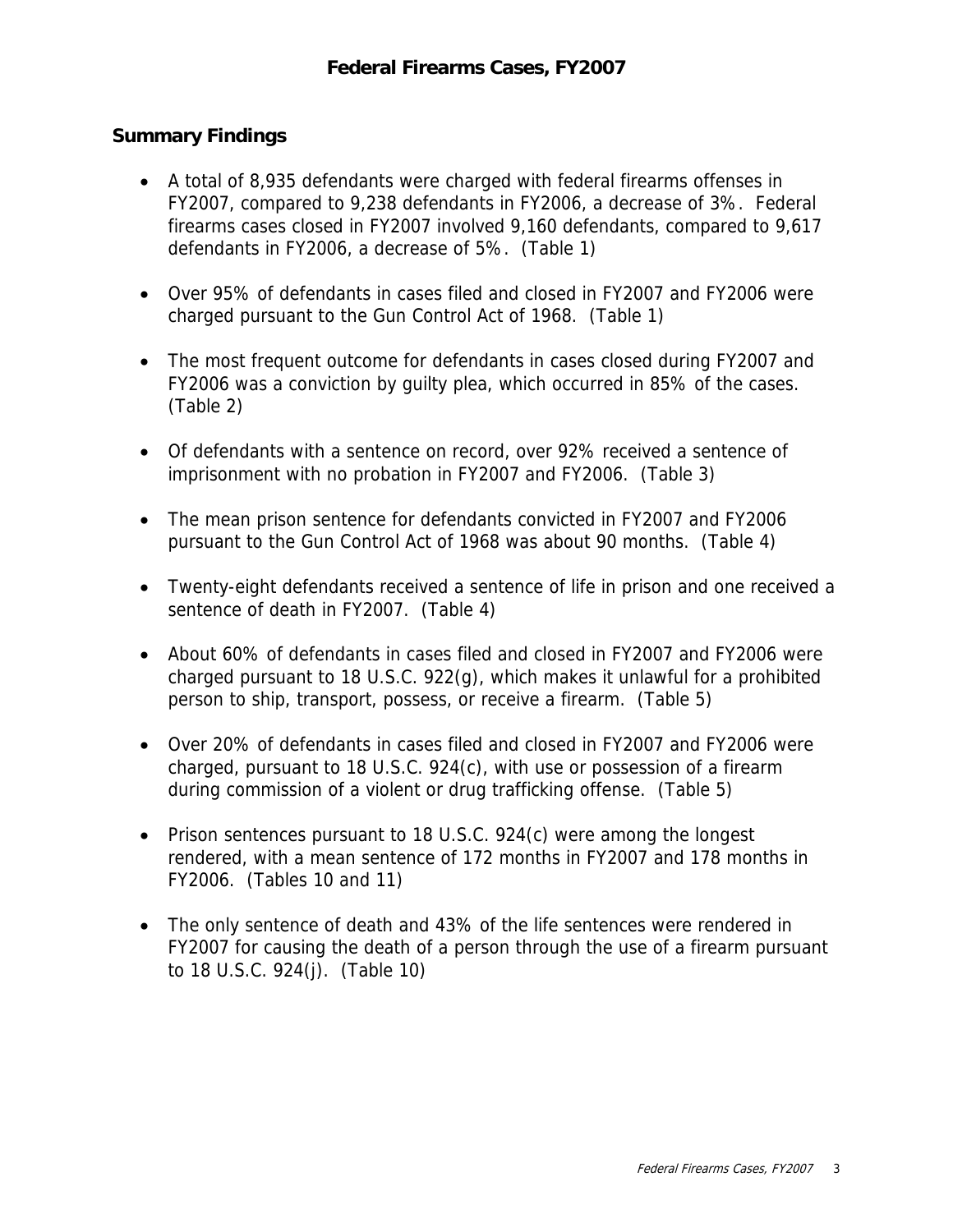# **Introduction**

Federal firearms laws regulate the importation, manufacture, shipment, transfer, receipt, possession, and use of firearms (laws cited in this report are summarized on pages 6-7). National totals for federal firearms cases from FY2007 and FY2006 are summarized in tables 1 through 4, including cases filed and closed, outcomes for defendants, types of sentences, and sentence means.

A total of 8,935 defendants were charged with federal firearms offenses in FY2007, compared to 9,238 defendants in FY2006, a decrease of 3% (table 1). Federal firearms cases closed in FY2007 involved 9,160 defendants, compared to 9,617 defendants in FY2006, a decrease of 5%. The most frequent outcome for defendants in cases closed during FY2007 and FY2006 was a conviction by guilty plea, which occurred in 85% of the cases (table 2). Of defendants with a sentence on record, over 92% received a sentence of imprisonment with no probation in FY2007 and FY2006 (table 3). Twentyeight defendants received a sentence of life in prison and one received a sentence of death in FY2007 (table 4).

Three Acts of Congress and subsequent amendments to these Acts establish a framework for federal regulation of firearms. Counts for the three Acts from FY2007 and FY2006, broken down by subsection, are presented in tables 5 through 18. Federal judicial district totals for one subsection are presented in tables 19 and 20. National totals for federal weapons offenses (a category broader than firearm offenses) are presented in table 21.

# **Gun Control Act**

The Gun Control Act of 1968 (GCA), 18 U.S.C. Chapter 44 (sections 921 to 931), was enacted to keep firearms out of the hands of persons who are denied possession because of a criminal background, age, mental incompetence, or other prohibitions. Another purpose of the GCA is to make State firearms laws more effective by channeling interstate commerce in firearms through federally-licensed businesses and generally confining firearms transactions by unlicensed persons to their States of residence. (For more information on the GCA and other firearm laws, see http://www.atf.gov/firearms/legal/index.htm.)

Over 95% of defendants in federal firearms cases filed and closed in FY2007 and FY2006 were charged pursuant to the GCA (table 1). The number of defendants in cases filed pursuant to the GCA decreased 3%, from 8,918 in FY2006 to 8,650 in FY2007, while the number of defendants in cases closed decreased 4%, from 9,179 in FY2006 to 8,831 in FY2007.

The most frequent outcome for defendants in GCA cases closed during FY2007 was a conviction by guilty plea, which occurred in 85% of the cases (table 2). In FY2006, 85% of the outcomes were pleas of guilty or *nolo contendre*. Of defendants with a sentence on record, 93% received a sentence of imprisonment with no probation in both FY2007 and FY2006 (table 3). The mean prison sentence for convicted defendants was 90 months in FY2007 and 91 months in FY2006 (table 4).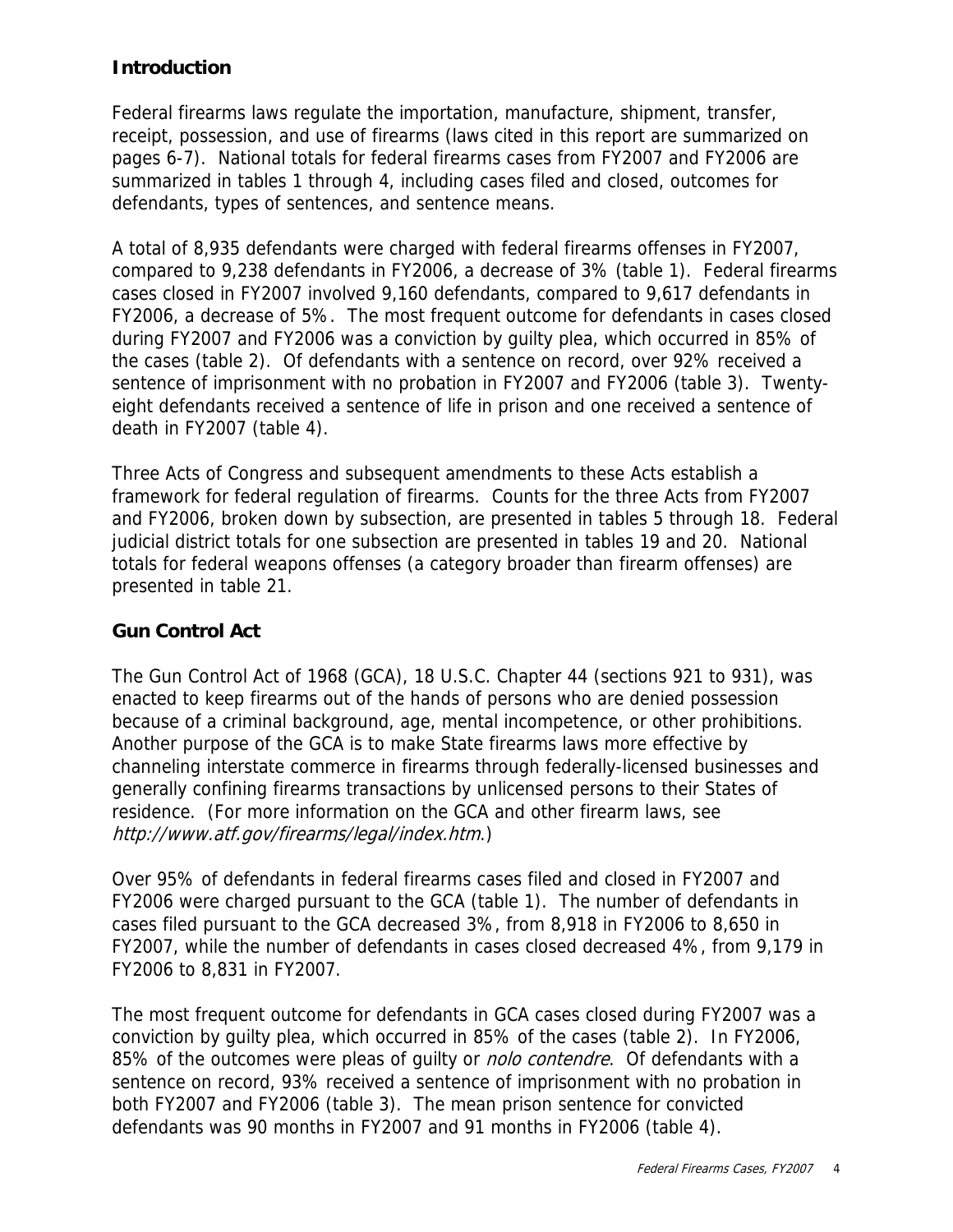**Prohibited person offenses**. About 60% of defendants in cases filed and closed in FY2007 and FY2006 were charged pursuant to subsection 922(g) of the GCA, which makes it unlawful for nine types of prohibited persons to ship, transport, possess, or receive a firearm (table 5). Subsection 922(g) prohibits any person who:

- has been convicted in any court of a crime punishable by imprisonment for a term exceeding one year;
- is a fugitive from justice;
- is an unlawful user of or addicted to any controlled substance;
- has been adjudicated as a mental defective or committed to a mental institution;
- is an alien unlawfully in the U. S. or admitted under a nonimmigrant visa;
- was discharged from the armed forces under dishonorable conditions;
- has renounced U. S. citizenship;
- is subject to a court order restraining him or her from harassing, stalking, or threatening an intimate partner or child of an intimate partner; or
- has been convicted in any court of a misdemeanor crime of domestic violence.

The most frequent outcome for defendants in cases closed under subsection 922(g) during FY2007 was a conviction by guilty plea, which occurred in 87% of the cases (table 6). In FY2006, 87% of the outcomes were pleas of guilty or nolo contendre (table 7). Of defendants with a sentence on record, 95% received a sentence of imprisonment with no probation in both FY2007 and FY2006 (tables 8 and 9). The mean prison determinate-sentence for convicted defendants was 67 months in FY2007 (table 10) and 66 months in FY2006 (table 11). Two defendants received a sentence of life in prison in FY2007 (life-sentence counts were not available for FY2006).

Cases filed and concluded pursuant to subsection 922(g) occurred in every federal judicial district during FY2007 and FY2006. In FY2007, the Western District of Texas had the most 922(g) filings, with 211, and the Western District of Missouri had the most cases concluded, with 244 (table 19). The Western District of Tennessee concluded the most trials in FY2007 (18), with 17 defendants convicted. The longest mean prison sentence for defendants in FY2007 was 149 months in the Northern District of Florida. The Western District of Missouri processed the most 922(g) cases in FY2006, with 248 filed and 256 concluded (table 20). The Middle District of North Carolina and the Eastern District of Pennsylvania concluded the most trials in FY2006 (14), with 12 defendants convicted in each district. The longest mean prison sentence for defendants in FY2006 was 121 months in the District of Minnesota.

**Violent or drug trafficking offenses**. Over 20% of defendants in cases filed and closed in FY2007 and FY2006 were charged, pursuant to subsection 924(c) of the GCA, with use or possession of a firearm during commission of a violent or drug trafficking offense (table 5). Similar to other parts of the GCA, the vast majority of defendants prosecuted pursuant to subsection 924(c) plead guilty and received a sentence of imprisonment with no probation. These sentences were among the longest rendered for firearm offenses, with a mean sentence of 172 months in FY2007 and 178 months in FY2006 (tables 10 and 11). In addition, a sentence of life in prison was given to 13 defendants in FY2007, accounting for 46% of the life sentences for that year.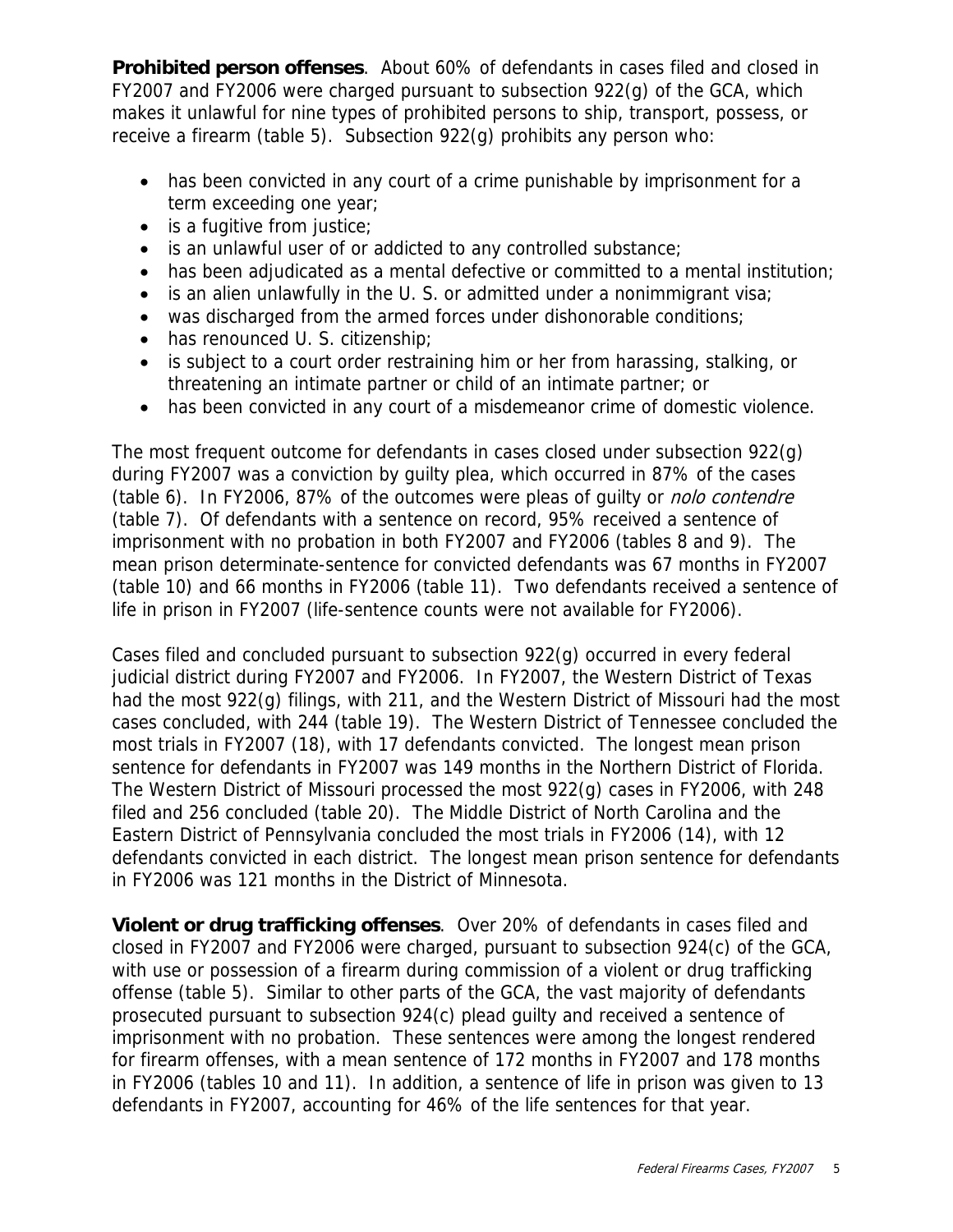**Causing a death with a firearm**. Many of the most severe sentences were rendered according to subsection 924(j), which provides that a person who, in the course of a violation of subsection (c), causes the death of a person through the use of a firearm, shall be punished by death or by imprisonment for any term of years or for life if the killing is a murder. Pursuant to subsection 924(j), the mean prison sentence for convicted defendants was 225 months in FY2007 and 339 months in FY2006 (tables 10 and 11) A sentence of life in prison was given to 12 defendants in FY2007, accounting for 43% of the life sentences for that year. A defendant convicted pursuant to subsection 924(j) received the only sentence of death rendered for a federal firearm offense in FY2007.

# **Arms Export Control Act**

The Arms Export Control Act (AECA), 22 U.S.C. 2778, gives the President of the United States the authority to control imports and exports of defense articles, including firearms and ammunition, in furtherance of world peace and the security and foreign policy of the nation. The AECA requires permits and licenses to import and export such articles. Imports to and exports from certain proscribed countries are prohibited.

The number of defendants in cases filed pursuant to the AECA increased 30%, from 33 in FY2006 to 43 in FY2007, while the number of defendants in cases closed decreased 38%, from 34 in FY2006 TO 21 in FY2007 (table 1). The most frequent outcome for defendants in AECA cases closed during FY2007 was a conviction by guilty plea, which occurred in 71% of the cases (table 2). In FY2006, 88% of the outcomes were pleas of quilty or *nolo contendre*. Of defendants with a sentence on record, 76% received a sentence of imprisonment with no probation in FY2007, compared to 83% in FY2006 (table 3). The mean prison sentence for convicted defendants was 32 months in FY2007 and 43 months in FY2006 (table 4).

The subsection of the AECA invoked most often in prosecutions was 2778(b), which requires registration and licensing of persons who engage in manufacturing, exporting, or importing of defense articles or services. Fines levied against convicted defendants pursuant to the AECA were the highest among all firearms cases. In FY2007 and in FY2006, a defendant received a fine of \$1,000,000 (tables 17 and 18).

# **National Firearms Act**

The National Firearms Act (NFA), 26 U.S.C. Chapter 53 (sections 5801 to 5872), regulates certain classes of firearms, such as machineguns, short-barrel rifles, shortbarrel shotguns, silencers, and destructive devices. The NFA requires registration of regulated weapons by their makers, manufacturers, and importers. Taxes are imposed on transactions in such weapons.

The number of defendants in cases filed pursuant to the NFA decreased 16%, from 287 in FY2006 to 242 in FY2007, while the number of defendants in cases closed decreased 24%, from 404 in FY2006 TO 308 in FY2007 (table 1). The most frequent outcome for defendants in NFA cases closed during FY2007 was a conviction by guilty plea, which occurred in 89% of the cases (table 2). In FY2006, 88% of the outcomes were pleas of guilty or nolo contendre.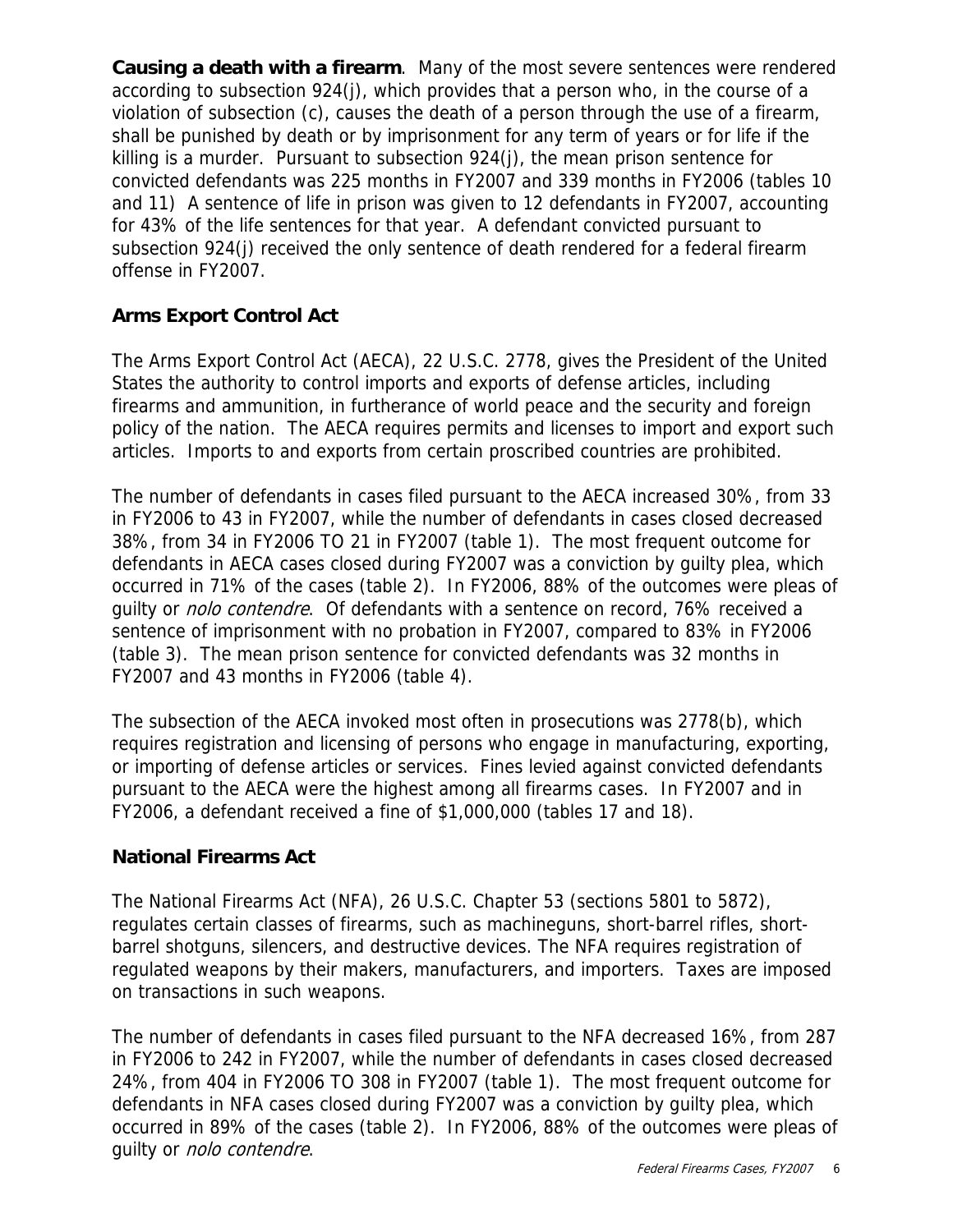Of defendants with a sentence on record, 87% received a sentence of imprisonment with no probation in FY2007 and FY2006 (table 3). The mean prison sentence for convicted defendants was 44 months in FY2007 and 38 months in FY2006 (table 4). Probation sentences were similar in length, with a mean of 43 months in FY2007 and 40 months in FY2006.

Almost 50% of NFA cases filed in FY2007 and 59% of cases filed in FY2006 charged a defendant with a violation of subsection 5861(d), which prohibits receipt or possession of an unregistered firearm (table 12). Prosecutions pursuant to subsection (d) made up 57% of NFA cases closed in FY2007 and 66% of cases closed in FY2006. The most frequent outcome for defendants in cases closed under subsection 5861(d) during FY2007 was a conviction by guilty plea, which occurred in 92% of the cases (table 13). In FY2006, 87% of the outcomes were pleas of quilty or *nolo contendre* (table 14). Of defendants with a sentence on record, about 88% received a sentence of imprisonment with no probation in FY2007 and FY2006 (tables 15 and 16). The mean prison determinate-sentence for convicted defendants was 45 months in FY2007 (table 17) and 38 months in FY2006 (table 18).

## **Weapons offenses**

Federal weapons offenses include firearms and switchblade knife offenses, and statutes that provide for a sentence enhancement when a deadly weapon is used in a crime. The number of suspects in investigations initiated decreased 5%, from 12,321 in FY 2006 to 11,713 in FY 2007 (table 21). The number of suspects in investigations concluded decreased 6%, from 12,887 in FY 2006 to 12,118 in FY 2007. Persons arrested and booked for weapons offenses decreased 4%, from 9,023 in FY2006 to 8,657 in FY2007. Defendants charged in weapons cases also decreased 4%, from 9,281 in FY2006 to 8,953 in FY2007. The number of defendants in weapons cases closed decreased 5%, from 9,685 in FY2006 to 9,193 in FY2007.

# **Methodology**

Statistical data was obtained from the Federal Justice Statistics Resource Center database ([http://fjsrc.urban.org](http://fjsrc.urban.org/)) and analyzed by the Regional Justice Information Service (REJIS).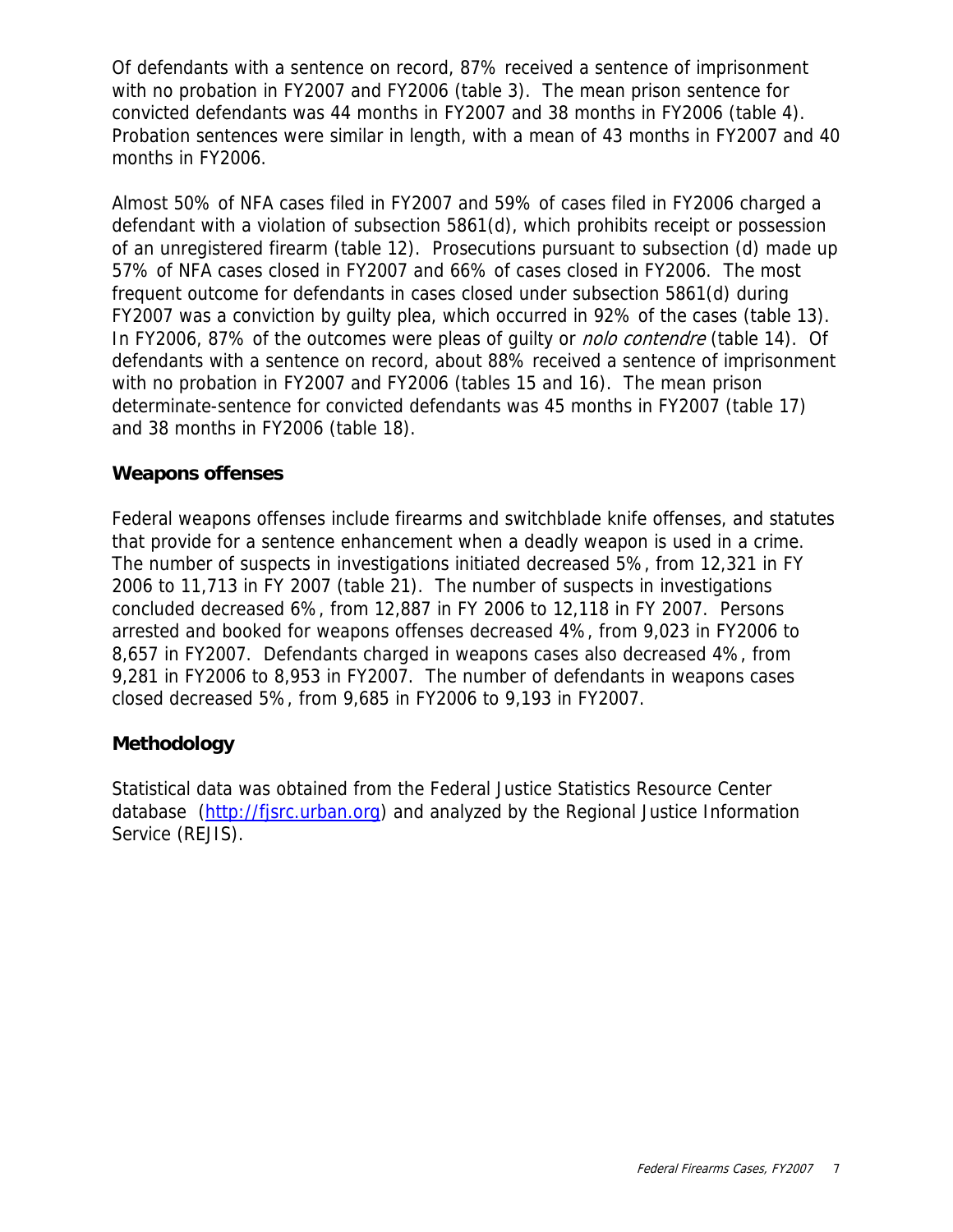# **Summary of Selected Federal Firearms Laws**

# **Gun Control Act of 1968, 18 U.S.C. Chapter 44**

# **18 U.S.C. § 922**, Unlawful acts

(a), Unlawful importation, manufacture, shipment, transfer, or receipt of a firearm, including making a false statement or furnishing false identification to acquire a firearm

- (b), Sale of a firearm to an underage person or nonresident, or in violation of State law
- (c), Sale of a firearm to a person not present at a licensee's business premises
- (d), Sale of a firearm to a known prohibited person
- (e), Delivery of a firearm to a common carrier for shipment without proper notice
- (f), Unlawful transportation of a firearm by a common carrier
- (g), Unlawful for a prohibited person to ship, transport, possess, or receive a firearm
- (h), Receipt of a firearm by a person employed by a prohibited person
- (i), Transporting or shipping a stolen firearm
- (j), Receive, possess, conceal, store, barter, sell, or dispose of a stolen firearm
- (k), Transporting, shipping, or receiving a firearm with an obliterated or altered serial number
- (l), Unlawful importation of a firearm
- (m), Making a false entry in, or failing to make an entry in, a record required by law
- (n), Shipment, transportation, or receipt of a firearm by a person under indictment for a felony
- (o), Unlawful transfer or possession of a machine gun
- (p) Manufacture, import, sell, ship, deliver, possess, transfer, or receive any firearm not detectable by walk-through metal detectors or airport x-ray machines
- (q), Possession of a firearm in a school zone
- (r), Assembly from imported parts of a rifle or shotgun identical to a banned firearm
- (t), Failure of licensee to comply with Brady Handgun Violence Prevention Act
- (u), Theft of firearm from licensed importer, manufacturer, or dealer
- (x), Unlawful transfer to, or possession of a handgun by, a juvenile
- **18 U.S.C. § 923**, Licensing of firearms importers, manufacturers, and dealers
- **18 U.S.C. § 924**, Penalties
- (a), Penalties for false statements and other unlawful acts
- (b), Shipment, transportation, or receipt of a firearm with the intent to commit a felony or with reasonable knowledge that a felony will be committed
- (c), Use or possession of a firearm during commission of a violent or drug trafficking offense
- (d), Seizure and forfeiture of firearms involved or used in knowing firearm violations
- (e), Possession of a firearm by a person with three prior convictions for a violent felony or serious drug trafficking offense
- (f), Possession of gun not detectable by walk-through metal detectors or airport x-ray machines
- (g), Interstate or foreign acquisition of a firearm in furtherance of an unlawful purpose
- (h), Transfer of a firearm with reasonable knowledge that the firearm will be used to commit a crime of violence or drug trafficking offense
- (i), Theft of a firearm from a licensed importer, manufacturer, or dealer
- (j), Causing death with a firearm during commission of a violent crime or a controlled substance offense
- (k), Smuggling firearms with intent to commit a controlled substance offense or violent crime
- (l), Theft of a firearm that has moved in interstate or foreign commerce
- (m), Theft of a firearm from a licensed importer, manufacturer, dealer, or collector
- (n), Interstate or foreign travel by an unlicensed person to acquire a firearm
- (o), Conspiracy to commit an offense under subsection (c)
- **18 U.S.C. § 929**, Possession of armor piercing ammunition during the commission of a violent or drug trafficking offense
- **18 U.S.C. § 930**, Possession of a firearm or a dangerous weapon in a Federal facility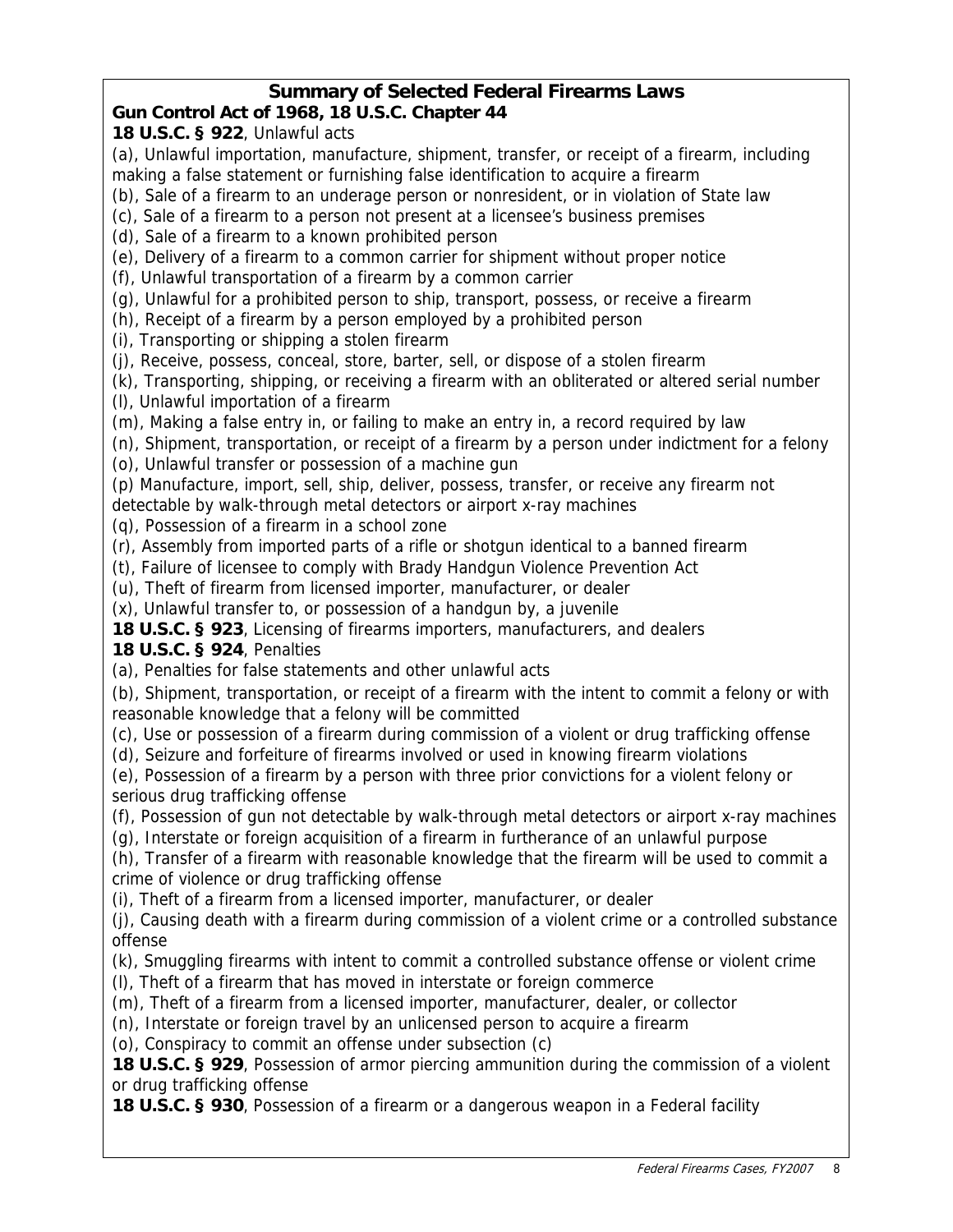## **Summary of Selected Federal Firearms Laws**

## **Arms Export Control Act, 22 U.S.C. § 2778**

- (a), Presidential control of exports and imports of defense articles
- (b), Registration and licensing for manufacturers, exporters, or importers of defense articles
- (c), Criminal violations, including false statements in registration or licensing

## **National Firearms Act, 26 U.S.C. Chapter 53**

**26 U.S.C. § 5812**, Transfer of firearms (registration and taxation)

**26 U.S.C. § 5822**, Manufacture of firearms (registration and taxation)

**26 U.S.C. § 5841**, Registration of firearms

**26 U.S.C. § 5842**, Identification of firearms

**26 U.S.C. § 5844**, Importation of firearms

**26 U.S.C. § 5845**, Definitions of regulated firearms

**26 U.S.C. § 5861**, Prohibited acts

(a), Engage in business as a manufacturer, importer, or dealer of firearms without having registered or paid an occupational tax

(b), Receive or possess a firearm that was unlawfully transferred

(c), Receive or possess an unlawfully manufactured firearm

(d), Receive or possess an unregistered firearm

(e), Unlawful transfer of a firearm

(f), Making an illegal firearm

(g), Obliterating, removing, changing, or altering the serial number of a firearm

(h), Receive or possess a firearm with a serial number obliterated, removed, changed, or altered

(i), Receive or possess a firearm without a serial number

(j), Transport, deliver, or receive an unregistered firearm

(k), Receive or possess a firearm unlawfully imported into the U.S.

(l), Knowingly making a false entry on any required record

**26 U.S.C. § 5871**, Penalties

**Note:** The laws summarized are those that are cited in the statistical tables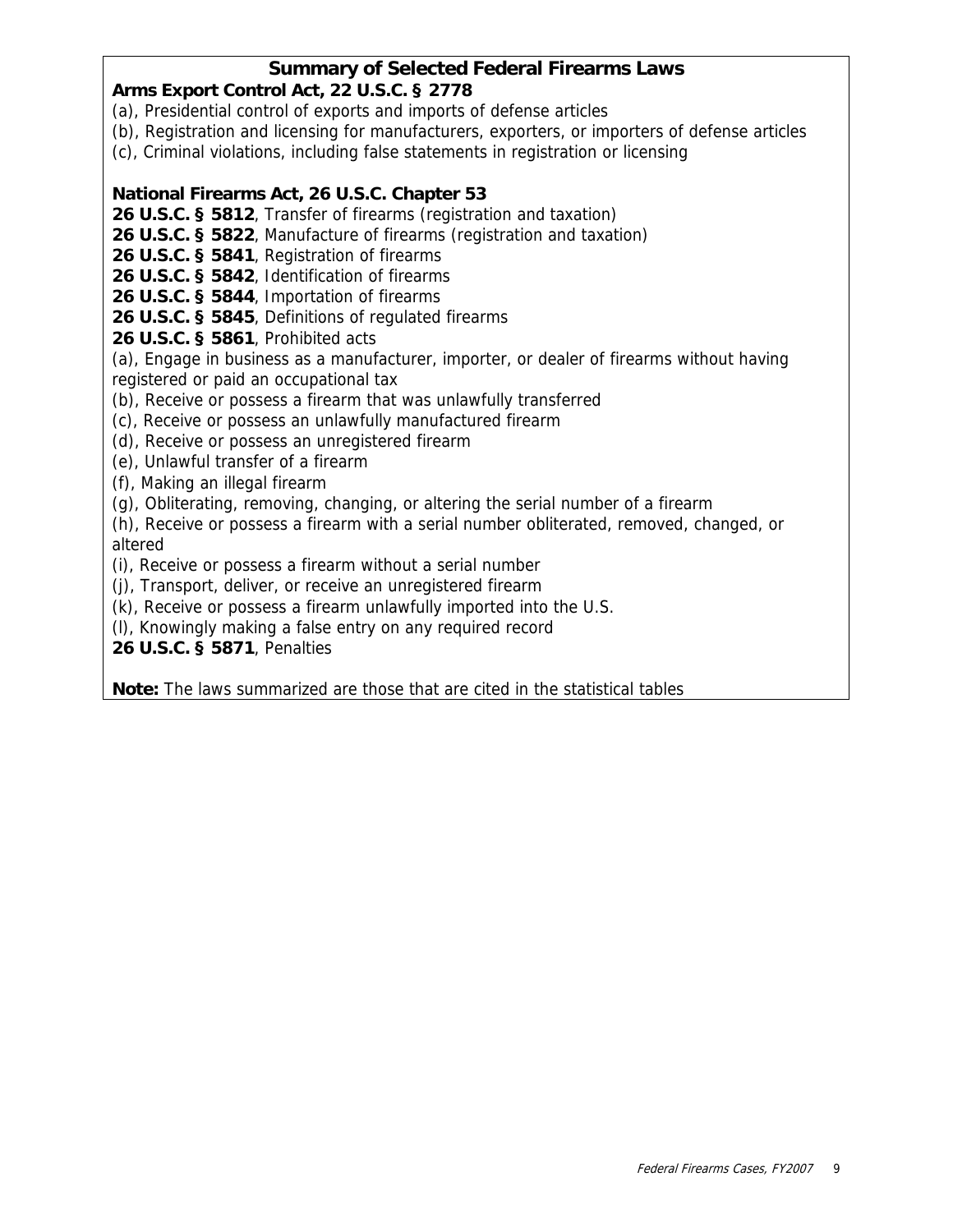#### **Federal Firearms Cases, FY2007 - Index to Tables**

Table 5. Gun Control Act of 1968, 18 U.S.C. Chapter 44 Type of sentence for defendants convicted, FY2006-FY2007 Outcomes for defendants in cases closed, FY2006-FY2007 Table 1. Federal firearms cases Number of defendants in cases filed and closed , FY2006-FY2007 Table 2. Federal firearms cases Mean prison or probation sentence, or fine only amount, for defendants convicted, FY2006-FY2007 Table 3. Federal firearms cases Table 4. Federal firearms cases

Number of defendants in cases filed and closed, FY2006 - FY2007

Table 6. Gun Control Act of 1968, 18 U.S.C. Chapter 44 Outcomes for defendants in cases closed, FY2007

Table 7. Gun Control Act of 1968, 18 U.S.C. Chapter 44 Outcomes for defendants in cases closed, FY2006

Type of sentence for defendants convicted, FY2007 Table 8. Gun Control Act of 1968, 18 U.S.C. Chapter 44

Table 9. Gun Control Act of 1968, 18 U.S.C. Chapter 44 Type of sentence for defendants convicted, FY2006

Table 10. Gun Control Act of 1968, 18 U.S.C. Chapter 44 Mean prison or probation sentence, or fine only amount, for defendants convicted, FY2007

Table 11. Gun Control Act of 1968, 18 U.S.C. Chapter 44 Mean prison or probation sentence, or fine only amount, for defendants convicted, FY2006

Number of defendants in cases filed and closed, FY2006 - FY2007 National Firearms Act (NFA), 26 U.S.C. Chapter 53 Table 12. Arms Export Control Act (AECA), 22 U.S.C. 2778

National Firearms Act (NFA), 26 U.S.C. Chapter 53 Outcomes for defendants in cases closed, FY2007 Table 13. Arms Export Control Act (AECA), 22 U.S.C. 2778

Table 14. Arms Export Control Act (AECA), 22 U.S.C. 2778 National Firearms Act (NFA), 26 U.S.C. Chapter 53 Outcomes for defendants in cases closed, FY2006

National Firearms Act (NFA), 26 U.S.C. Chapter 53 Type of sentence for defendants convicted, FY2007 Table 15. Arms Export Control Act (AECA), 22 U.S.C. 2778

Type of sentence for defendants convicted, FY2006 Table 16. Arms Export Control Act (AECA), 22 U.S.C. 2778 National Firearms Act (NFA), 26 U.S.C. Chapter 53

Table 17. Arms Export Control Act (AECA), 22 U.S.C. 2778 National Firearms Act (NFA), 26 U.S.C. Chapter 53 Mean prison or probation sentence, or fine only amount, for defendants convicted, FY2007

Mean prison or probation sentence, or fine only amount, for defendants convicted, FY2006 Table 18. Arms Export Control Act (AECA), 22 U.S.C. 2778 National Firearms Act (NFA), 26 U.S.C. Chapter 53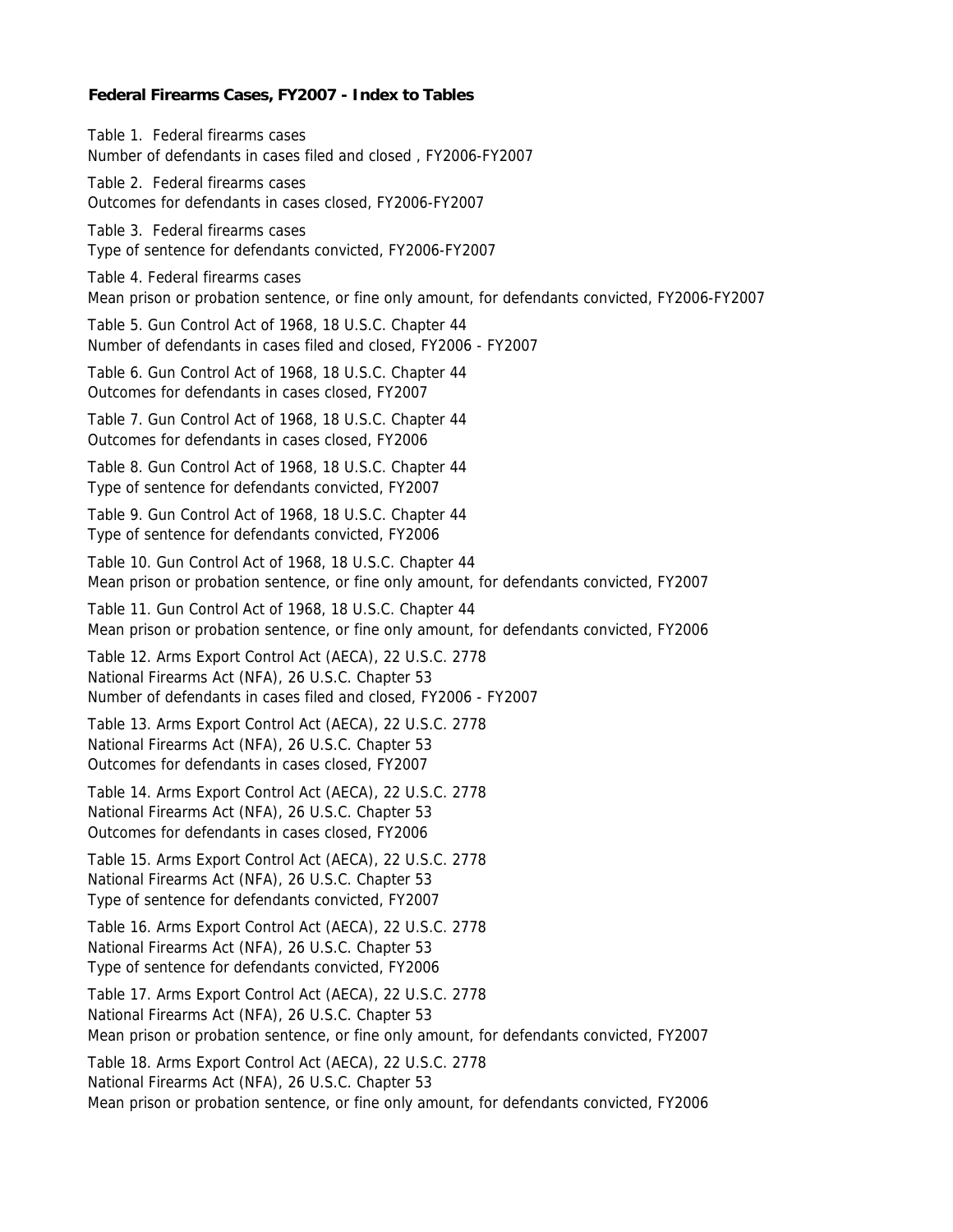#### **Federal Firearms Cases, FY2007 - Index to Tables**

Table 19. Defendants in cases filed and concluded in U.S. district court with 18 U.S.C. 922G as most serious charge, FY2007

Table 20. Defendants in cases filed and concluded in U.S. district court with 18 U.S.C. 922G as most serious charge, FY2006

Table 21. Federal weapons offenses, FY2006 - FY2007

**Note**: In tables 5 to 20, subsections of statutes are designated by capital letters. In the official U.S. Code, these subsections are designated by small letters.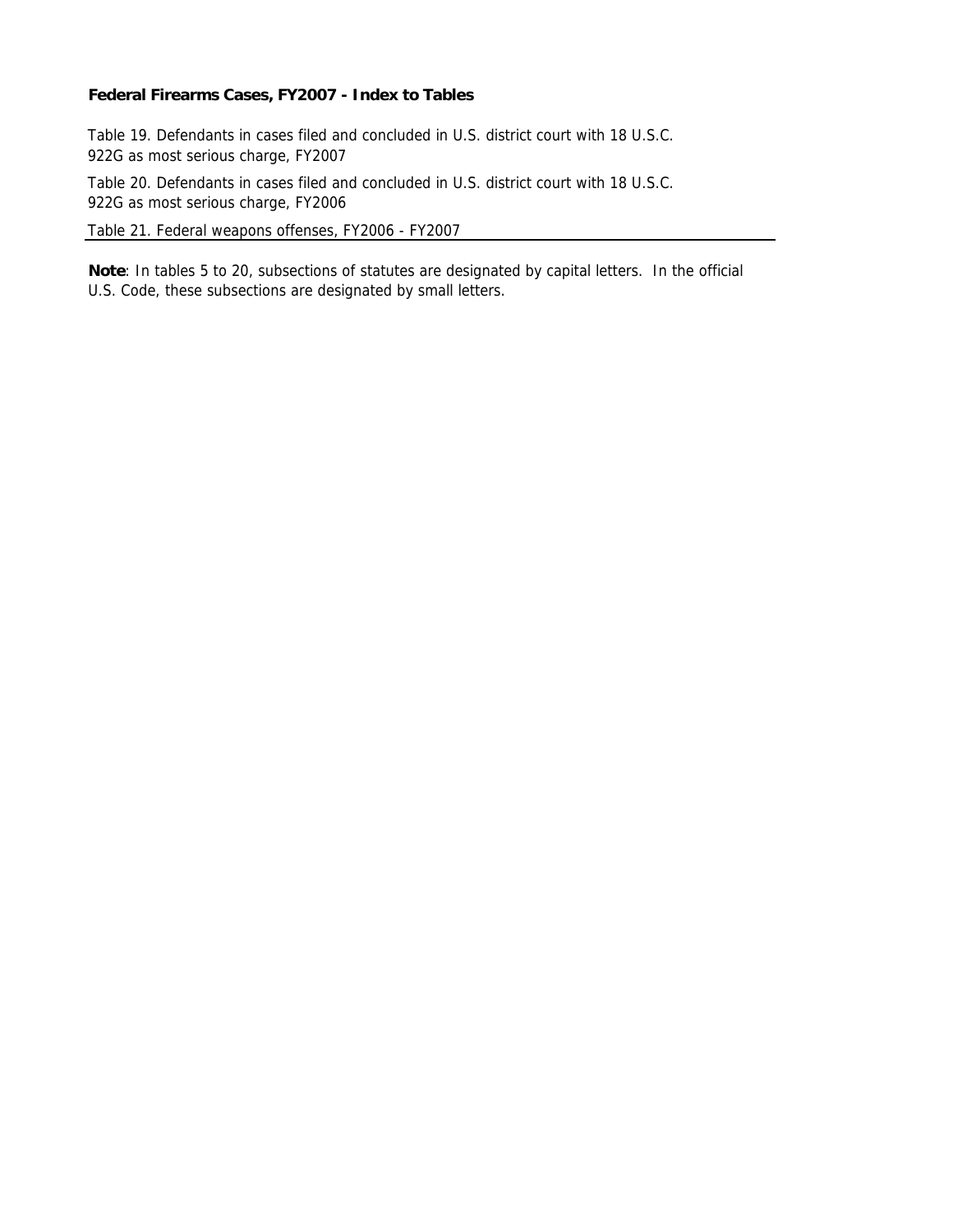# **Table 1. Federal firearms cases**

|                              |        | Defendants in cases filed | Defendants in cases closed |        |  |
|------------------------------|--------|---------------------------|----------------------------|--------|--|
|                              | FY2007 | FY2006                    | FY2007                     | FY2006 |  |
| Total                        | 8.935  | 9.238                     | 9.160                      | 9,617  |  |
| Gun Control Act of 1968      | 8.650  | 8.918                     | 8.831                      | 9.179  |  |
| Arms Export and Control Act  | 43     | 33                        | 21                         | 34     |  |
| <b>National Firearms Act</b> | 242    | 287                       | 308                        | 404    |  |

# **Number of defendants in cases filed and closed, FY2006-FY2007**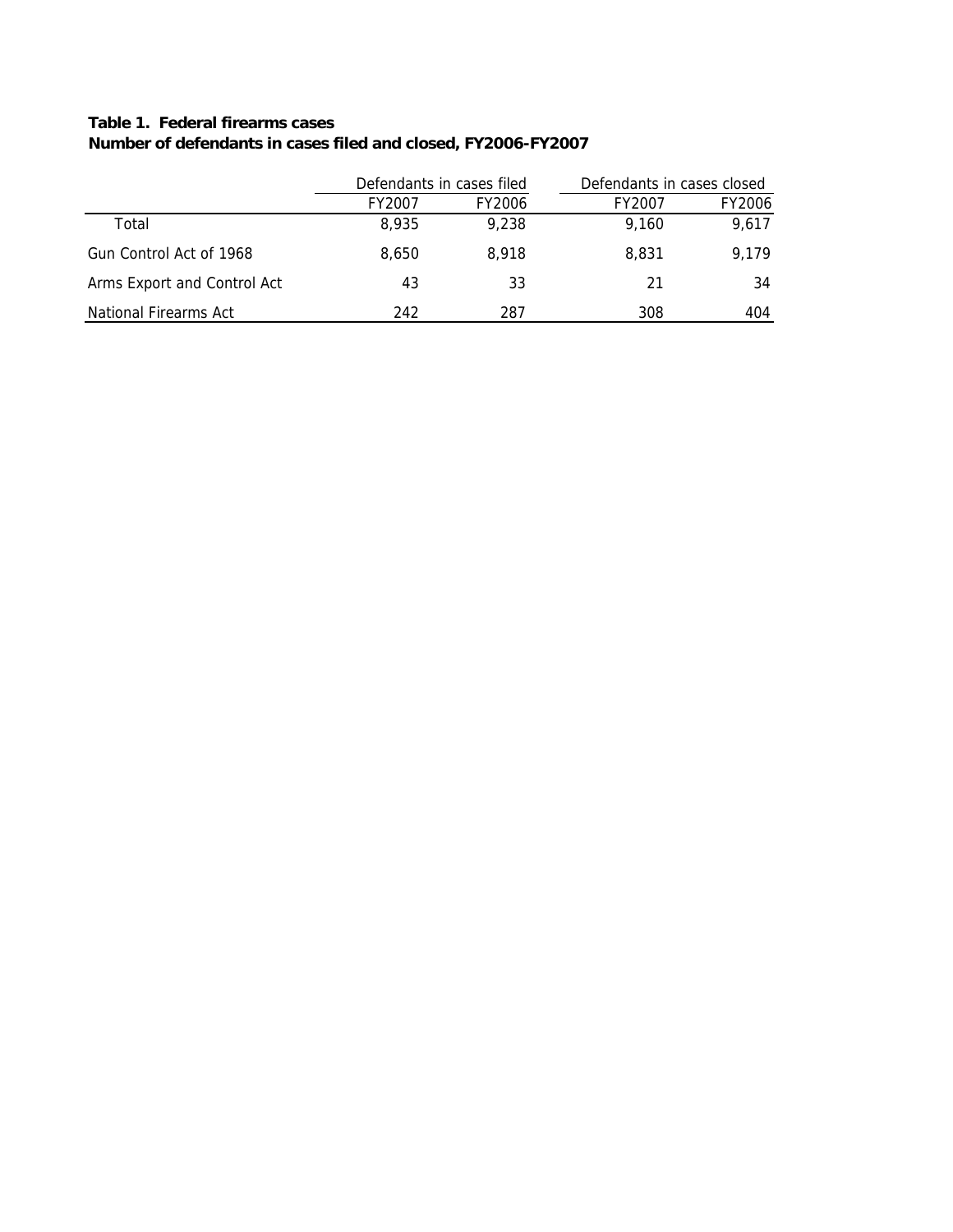## **Table 2. Federal firearms casesOutcomes for defendants in cases closed, FY2006-FY2007**

|                              |             |                |                | Acquitted                        |                      |         |                                | Convicted Convicted |                            |       |
|------------------------------|-------------|----------------|----------------|----------------------------------|----------------------|---------|--------------------------------|---------------------|----------------------------|-------|
|                              |             | Dismissal      |                | by jury or                       |                      |         | Convicted Convicted by jury or |                     | by court                   |       |
|                              | Pretrial    | or nolle       |                |                                  | not guilty Acquitted | - plead |                                | - plead quilty but  | or quilty                  | Total |
|                              | diversion   | prosegui       |                | Mistrial <sup>a</sup> but insane | by court             | guilty  | nolob                          |                     | insane but insane outcomes |       |
| FY2007 Total                 | 9           | 706            | 2              | 87                               | 11                   | 7,811   | 9                              | 508                 | 17                         | 9,160 |
| Gun Control Act of 1968      | 8           | 684            | $\overline{2}$ | 84                               | 11                   | 7,521   | 9                              | 496                 | 16                         | 8,831 |
| Arms Export and Control Act  | $\mathbf 0$ | 4              | 0              | $\mathbf 0$                      | $\mathbf 0$          | 15      | 0                              | 2                   | $\mathbf 0$                | 21    |
| <b>National Firearms Act</b> |             | 18             | 0              | 3                                | $\mathbf 0$          | 275     | $\mathbf 0$                    | 10                  |                            | 308   |
| FY2006 Total                 | n\a         | 692            | n\a            | 88                               | 11                   | 8,205   | n\a                            | 578                 | 35                         | 9,609 |
| Gun Control Act of 1968      | n\a         | 651            | n\a            | 84                               | 11                   | 7,822   | n\a                            | 573                 | 35                         | 9,176 |
| Arms Export and Control Act  | n\a         | $\overline{4}$ | n\a            | 0                                | 0                    | 30      | n\a                            | $\boldsymbol{0}$    | $\mathbf 0$                | 34    |
| National Firearms Act        | n\a         | 37             | n\a            | 4                                | $\mathbf 0$          | 353     | n\a                            | 5                   | $\mathbf 0$                | 399   |

n\a = Not available

<sup>a</sup>For FY2006, mistrials were included with "acquitted by jury or not guilty but insane."

<sup>b</sup>For FY2006, nolo pleas were included with "convicted - plead guilty."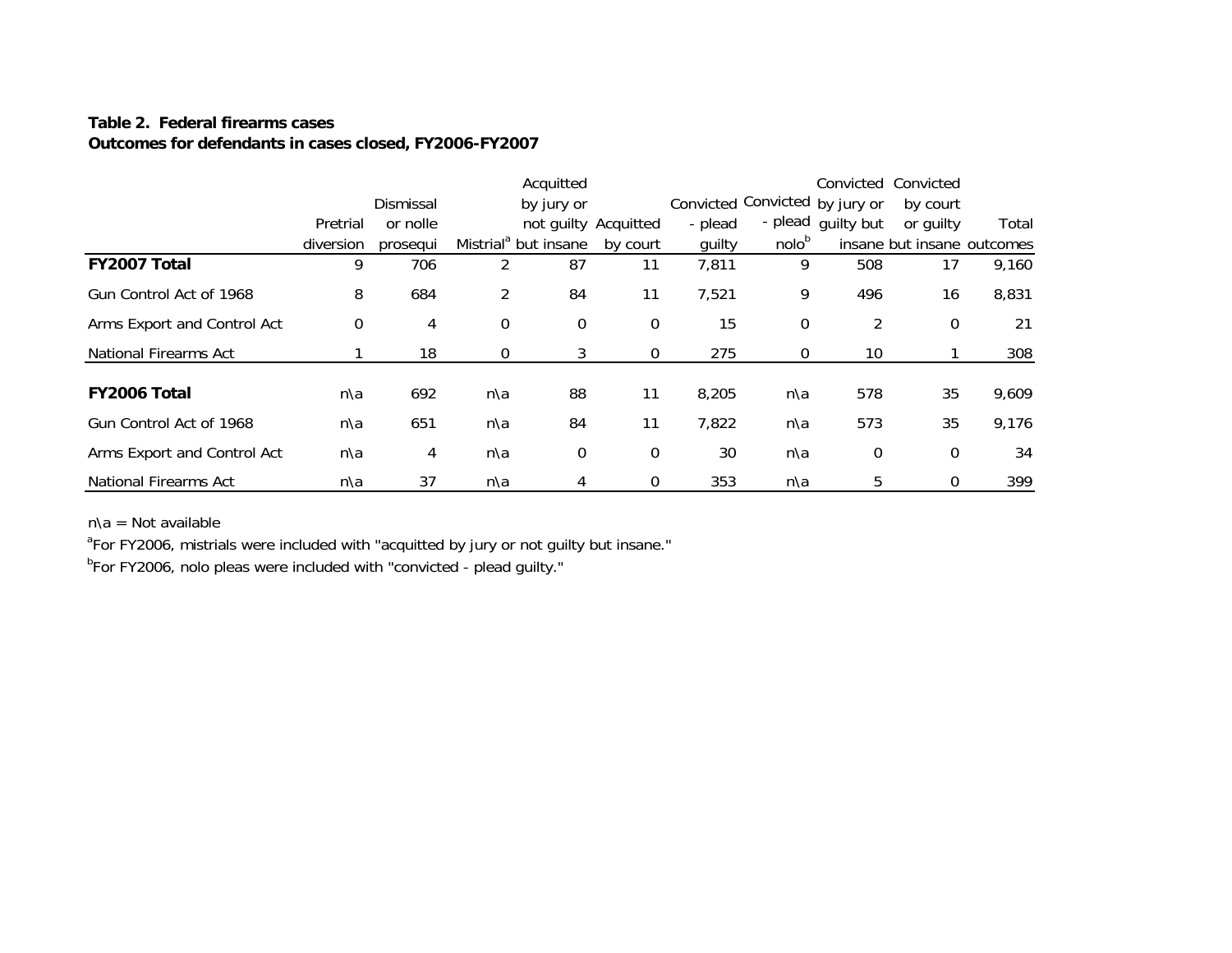## **Table 3. Federal firearms cases**

## **Type of sentence for defendants convicted, FY2006-FY2007**

|                              | Prison and | Prison - no | Probation- |               |             | Total known No sentence |          | Total      |
|------------------------------|------------|-------------|------------|---------------|-------------|-------------------------|----------|------------|
|                              | probation  | probation   | no prison  | Fine only     | Suspended   | sentences               | unknown) | defendants |
| FY2007 Total                 | 20         | 7,647       | 457        | 19            | 140         | 8,283                   | 871      | 9,154      |
| Gun Control Act of 1968      | 20         | 7,386       | 423        | 17            | 135         | 7,981                   | 845      | 8,826      |
| Arms Export and Control Act  | 0          | 13          | 3          |               | $\mathbf 0$ | 17                      | 4        | 21         |
| <b>National Firearms Act</b> | 0          | 248         | 31         |               | 5           | 285                     | 22       | 307        |
|                              |            |             |            |               |             |                         |          |            |
| FY2006 Total                 | 57         | 8,133       | 464        | 24            | 108         | 8,776                   | 42       | 9,609      |
| Gun Control Act of 1968      | 44         | 7,799       | 422        | 21            | 103         | 8,389                   | 787      | 9,176      |
| Arms Export and Control Act  | 0          | 25          |            | $\mathcal{P}$ | 2           | 30                      | 4        | 34         |
| <b>National Firearms Act</b> | 3          | 309         | 41         |               | 3           | 357                     | 42       | 399        |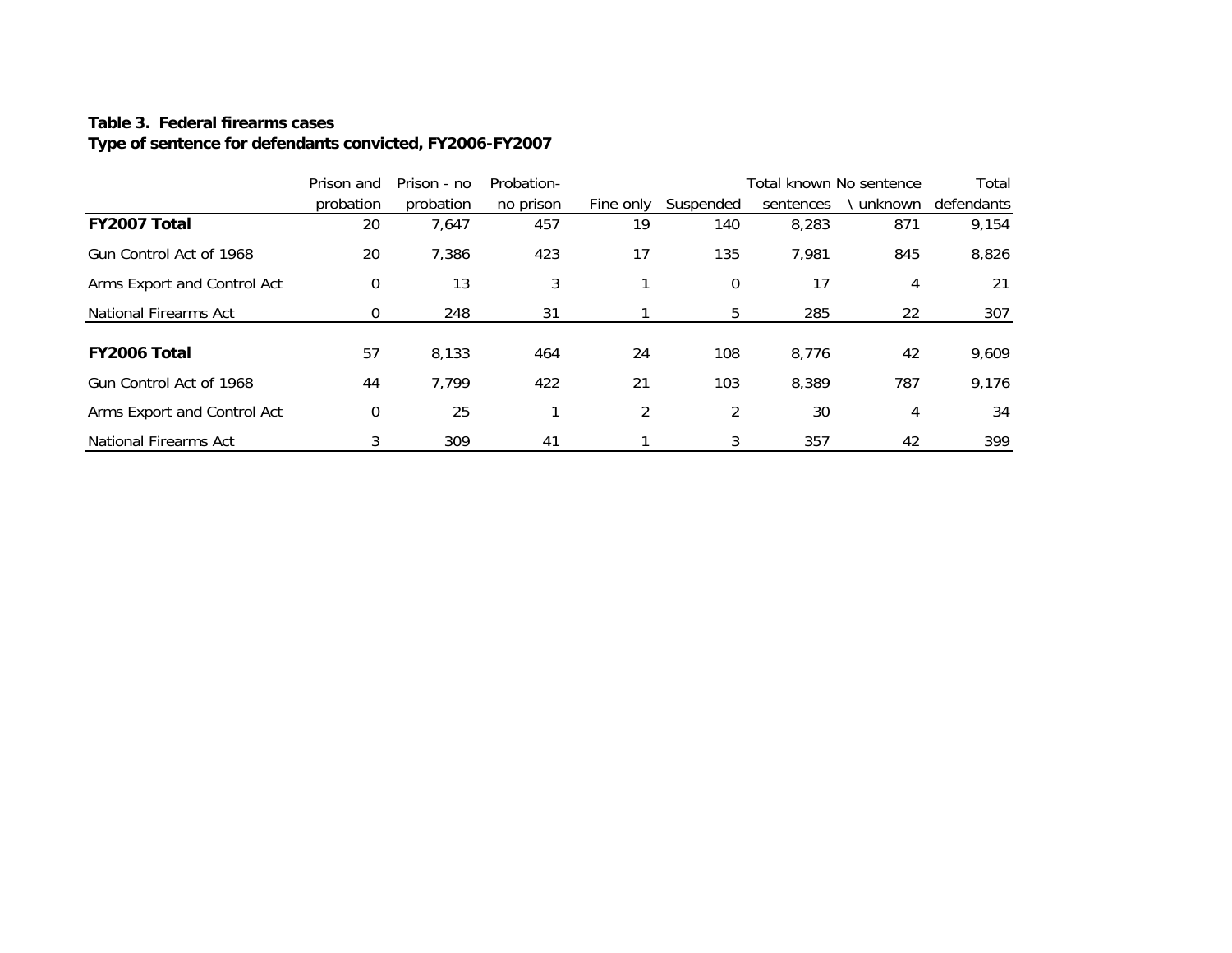### **Table 4. Federal firearms cases**

## **Mean prison or probation sentence, or fine only amount, for defendants convicted, FY2006-FY2007**

|                              |                  | Prison -    | Prison -          | Total  | Prison       |           | Probation |                |             |
|------------------------------|------------------|-------------|-------------------|--------|--------------|-----------|-----------|----------------|-------------|
|                              | Prison -         |             | Death Determinate | Prison | Mean         | Probation | Mean      | Fine Only      | Fine Only   |
|                              | Life Count       | Count       | Count             | Count  | (months) $*$ | Count     | (months)  | Count          | Mean $(\$)$ |
| <b>FY2007 Total or Mean</b>  | 28               |             | 7,638             | 7,667  | n\a          | 476       | n\a       | 24             | n\a         |
| Gun Control Act of 1968      | 28               | 1           | 7,377             | 7,406  | 90           | 442       | 37        | 22             | 1,465       |
| Arms Export and Control Act  | $\boldsymbol{0}$ | $\mathbf 0$ | 13                | 13     | 32           | 3         | 40        |                | 1,000,000   |
| <b>National Firearms Act</b> | $\mathbf 0$      | 0           | 248               | 248    | 44           | 31        | 43        | $\mathbf{1}$   | 2,500       |
| <b>FY2006 Total or Mean</b>  | n\a              | n\a         | n\a               | 8,144  | n\a          | 509       | n\a       | 24             | n\a         |
| Gun Control Act of 1968      | n\a              | n\a         | n\a               | 7,807  | 91           | 464       | 40        | 21             | n\a         |
| Arms Export and Control Act  | n\a              | n\a         | n\a               | 25     | 43           | 1         | 60        | $\overline{2}$ | 517,500     |
| <b>National Firearms Act</b> | n\a              | n\a         | n\a               | 312    | 38           | 44        | 40        |                | 10,000      |

 $n\$ a = Not available

\*Mean prison sentences for FY2007 exclude sentences to life or death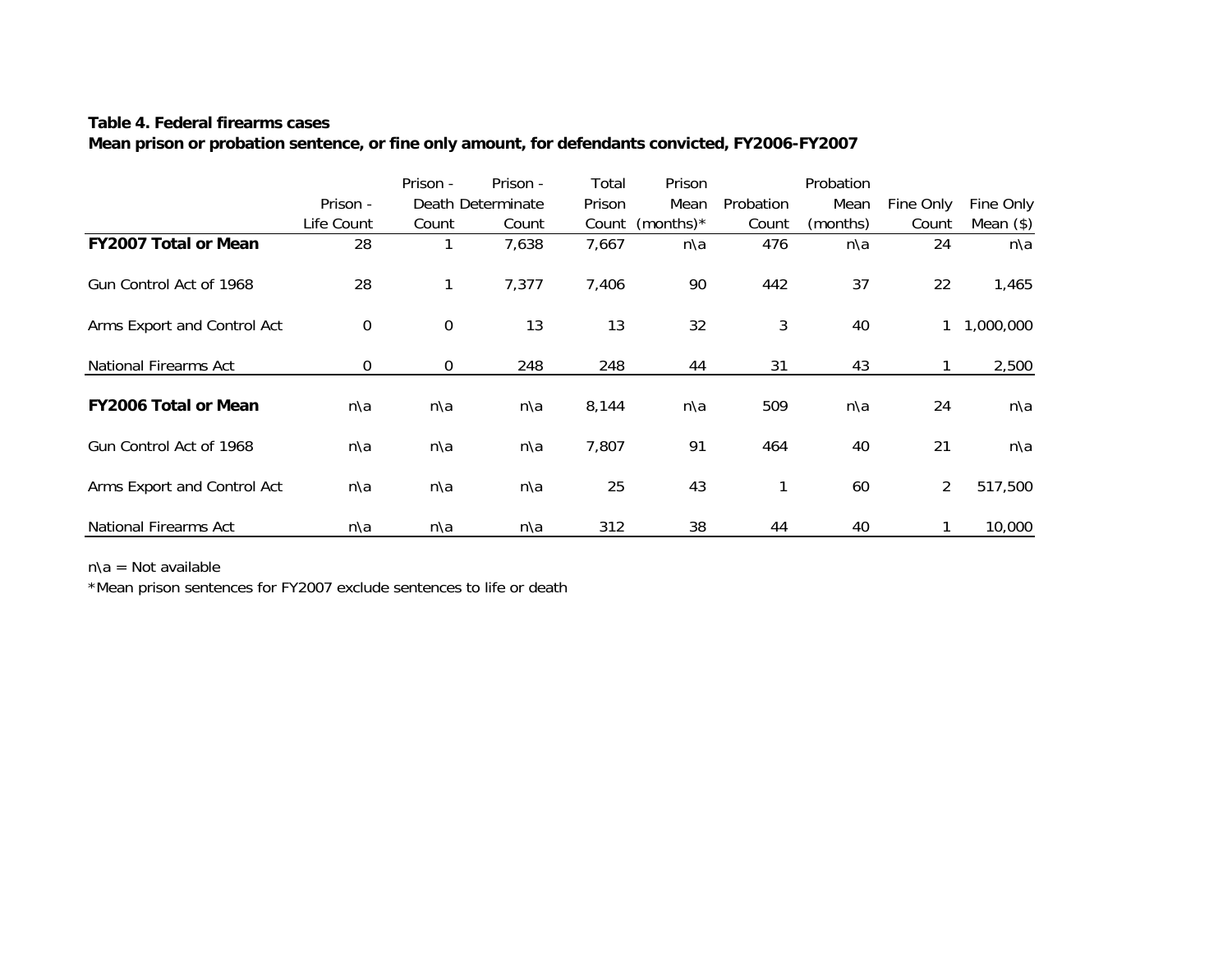| Title and |                  | Defendants in cases filed |                | Defendants in cases closed |
|-----------|------------------|---------------------------|----------------|----------------------------|
| section   | FY2007           | FY2006                    | FY2007         | FY2006                     |
| 18 922 A  | 370              | 249                       | 315            | 328                        |
| 18 922 B  | 20               | 18                        | 30             | 36                         |
| 18 922 C  | 39               | 118                       | 47             | 102                        |
| 18 922 D  | 70               | 67                        | 70             | 85                         |
| 18 922 E  | 4                | 13                        | 15             | 12                         |
| 18 922 F  | 5                | 7                         | 9              | 3                          |
| 18 922 G  | 5,099            | 5,216                     | 5,421          | 5,534                      |
| 18 922 H  | 1                | 0                         | 1              | 0                          |
| 18 922 1  | 15               | $\overline{7}$            | 8              | 13                         |
| 18 922 J  | 89               | 130                       | 166            | 179                        |
| 18 922 K  | 183              | 160                       | 88             | 101                        |
| 18 922 L  | 1                | 5                         | $\overline{2}$ | 1                          |
| 18 922 M  | 8                | $\overline{7}$            | 16             | 18                         |
| 18 922 N  | 116              | 153                       | 172            | 237                        |
| 18 922 0  | 98               | 96                        | 78             | 82                         |
| 18 922 Q  | 30               | 40                        | 37             | 42                         |
| 18 922 T  | 1                | 0                         | 0              | $\overline{2}$             |
| 18 922 U  | 39               | 23                        | 27             | 33                         |
| 18 922 V  | 0                | 5                         | 9              | 8                          |
| 18 922 X  | 8                | 5                         | 6              | 5                          |
| 18 923    | $\overline{2}$   | 0                         | 1              | $\boldsymbol{0}$           |
| 18 924 A  | 158              | 173                       | 243            | 256                        |
| 18 924 B  | 14               | 17                        | 21             | 22                         |
| 18 924 C  | 2,127            | 2,252                     | 1,901          | 1,926                      |
| 18 924 D  | $\overline{c}$   | 0                         | 1              | 1                          |
| 18 924 E  | 20               | 23                        | 22             | 23                         |
| 18 924 F  | 8                | 12                        | 8              | 14                         |
| 18 924 G  | 19               | 16                        | 14             | 16                         |
| 18 924 H  | 12               | 9                         | 9              | 9                          |
| 18 924 1  | 8                | 8                         | 9              | 10                         |
| 18 924 J  | 29               | 35                        | 31             | 35                         |
| 18 924 K  | $\overline{c}$   | $\mathbf 0$               | 1              | 1                          |
| 18 924 L  | 1                | 4                         | $\overline{c}$ | $\sqrt{2}$                 |
| 18 924 N  | 1                | 0                         | $\mathbf 0$    | $\mathbf 0$                |
| 18 924 O  | 11               | 11                        | 9              | 15                         |
| 18 9 29   | $\boldsymbol{0}$ | $\mathbf 0$               | 4              | $\mathbf{1}$               |
| 18 930    | 37               | 34                        | 29             | 22                         |
| 18 931    | 3                | 5                         | 9              | 5                          |
| Total     | 8,650            | 8,918                     | 8,831          | 9,179                      |

| Table 5. Gun Control Act of 1968, 18 U.S.C. Chapter 44          |
|-----------------------------------------------------------------|
| Number of defendants in cases filed and closed, FY2006 - FY2007 |

Data Source: Administrative Office of U.S. Courts' criminal data (as standardized by the FJSRC) Citation: BJS' Federal Justice Statistics Program website (http://fjsrc.urban.org)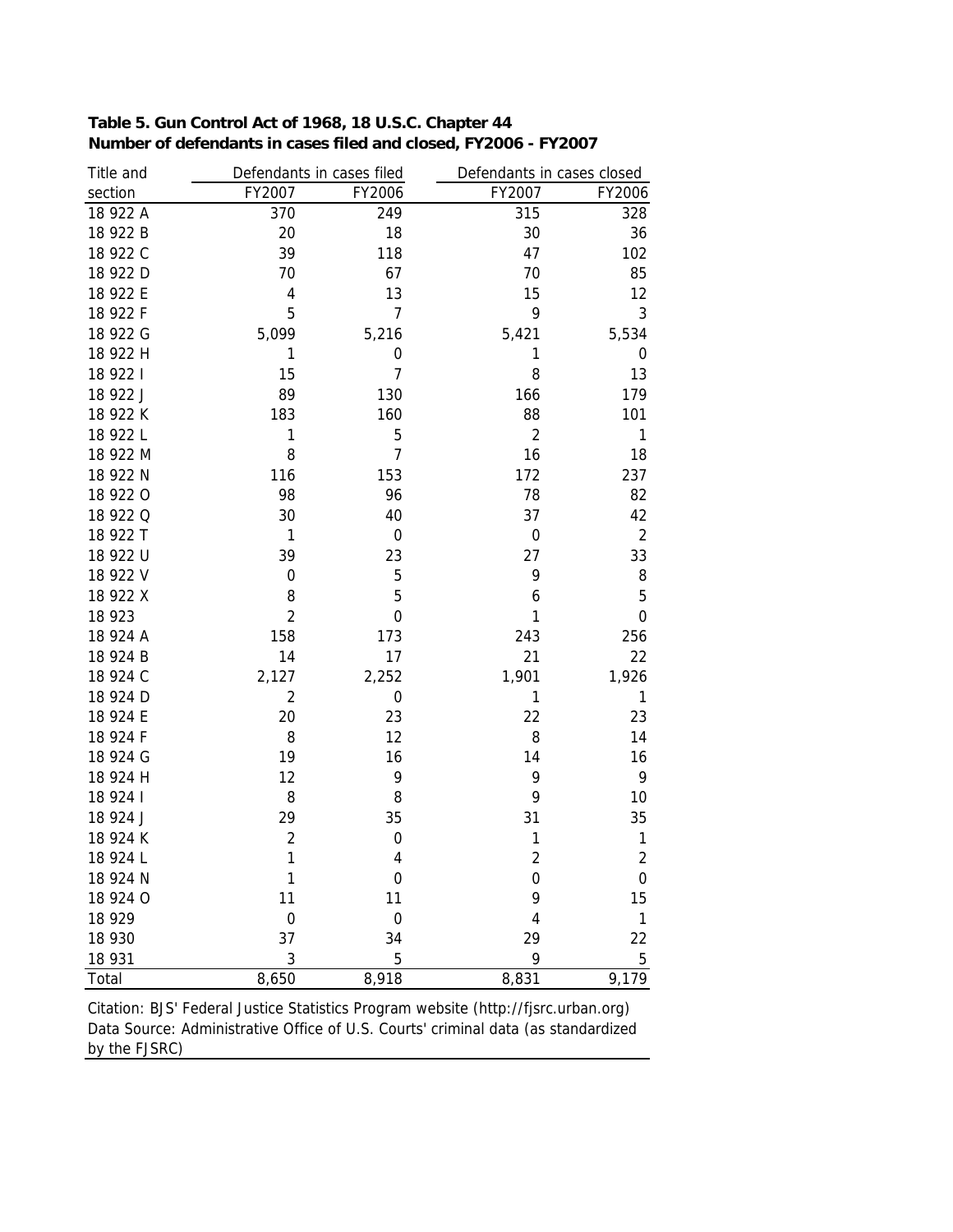## **Table 6. Gun Control Act of 1968, 18 U.S.C. Chapter 44 Outcomes for defendants in cases closed, FY2007**

|           |              |                  |                | Acquitted           |                      |                |                                |                    | Convicted Convicted        |                |
|-----------|--------------|------------------|----------------|---------------------|----------------------|----------------|--------------------------------|--------------------|----------------------------|----------------|
|           |              | Dismissal        |                | by jury or          |                      |                | Convicted Convicted by jury or |                    | by court                   |                |
| Title and | Pretrial     | or nolle         |                |                     | not guilty Acquitted | - plead        |                                | - plead guilty but | or guilty                  | Total          |
| Section   | diversion    | prosequi         |                | Mistrial but insane | by court             | guilty         | nolo                           |                    | insane but insane outcomes |                |
| 18 922 A  | 1            | 31               | 0              | 4                   | 1                    | 272            | 0                              | 6                  | 0                          | 315            |
| 18 922 B  | 0            | 3                | 0              | 0                   | 0                    | 25             | 0                              | 2                  | 0                          | 30             |
| 18 922 C  | 0            | 4                | 0              | 0                   | 1                    | 38             | 0                              | 4                  | 0                          | 47             |
| 18 922 D  | 0            | 5                | 0              |                     | 0                    | 59             | 0                              | 5                  | 0                          | 70             |
| 18 922 E  | 0            | 1                | 0              | 0                   | 0                    | 13             | 0                              | 1                  | 0                          | 15             |
| 18 922 F  | 0            | 1                | 0              | 0                   | 0                    | 8              | 0                              | 0                  | 0                          | 9              |
| 18 922 G  | 2            | 407              | 1              | 52                  | 6                    | 4,697          | 8                              | 239                | 9                          | 5,421          |
| 18 922 H  | 0            | 1                | 0              | 0                   | 0                    | 0              | 0                              | 0                  | 0                          |                |
| 18 922 1  | 0            | 0                | 0              | 0                   | $\mathbf 0$          | 7              | 0                              | Τ                  | 0                          | 8              |
| 18 922 J  | 0            | 11               | 0              | 1                   | 0                    | 153            | 0                              | 1                  | 0                          | 166            |
| 18 922 K  | 0            | 18               | 0              | 3                   | 0                    | 62             | 0                              | 5                  | 0                          | 88             |
| 18 922 L  | 0            | $\boldsymbol{0}$ | 0              | 0                   | 0                    | $\overline{2}$ | 0                              | 0                  | 0                          | $\overline{2}$ |
| 18 922 M  | 0            | $\overline{2}$   | 0              | 0                   | 0                    | 14             | 0                              | 0                  | 0                          | 16             |
| 18 922 N  | 0            | 11               | 0              | 1                   | 0                    | 149            | 0                              | 11                 | $\boldsymbol{0}$           | 172            |
| 18 922 0  | Τ            | 6                | 0              | 0                   | 0                    | 69             | 0                              | 2                  | 0                          | 78             |
| 18 922 Q  | 0            | 3                | 0              | 2                   | $\mathbf 0$          | 29             | 0                              | 3                  | 0                          | 37             |
| 18 922 U  | 0            | 2                | 0              | 0                   | 0                    | 24             | 0                              | 1                  | 0                          | 27             |
| 18 922 V  | 0            | 1                | 0              | 0                   | 0                    | 8              | 0                              | 0                  | 0                          | 9              |
| 18 922 X  | 0            | 0                | 0              | 0                   | 0                    | 6              | 0                              | 0                  | 0                          | 6              |
| 18 923    | 0            | 0                | 0              | 0                   | 0                    | 1              | 0                              | 0                  | 0                          | 1              |
| 18 924 A  | 0            | 12               | 0              | 1                   | 2                    | 219            | 1                              | 8                  | 0                          | 243            |
| 18 924 B  | 0            | $\mathbf 0$      | 0              | 1                   | $\mathbf 0$          | 20             | 0                              | 0                  | 0                          | 21             |
| 18 924 C  | 0            | 146              |                | 16                  | 0                    | 1,540          | 0                              | 191                | 7                          | 1,901          |
| 18 924 D  | 0            | 0                | 0              | $\mathbf 0$         | $\mathbf 0$          | 1              | 0                              | 0                  | 0                          | -1             |
| 18 924 E  | 0            | 0                | 0              | 0                   | 0                    | 20             | 0                              | 2                  | 0                          | 22             |
| 18 924 F  | 0            | 0                | 0              | 0                   | 0                    | 7              | 0                              | 1                  | 0                          | 8              |
| 18 924 G  | 0            | 0                | 0              | 0                   | 0                    | 12             | 0                              | 2                  | 0                          | 14             |
| 18 924 H  | 0            | 1                | 0              | 0                   | 0                    | 7              | 0                              | 1                  | 0                          | 9              |
| 18 924 1  |              | 0                | 0              | 0                   | 0                    | 8              | 0                              | 0                  | 0                          | 9              |
| 18 924 J  | 0            | 7                | 0              | 2                   | 0                    | 14             | 0                              | 8                  | 0                          | 31             |
| 18 924 K  | <sup>n</sup> | 0                | U              | <sup>n</sup>        | <sup>n</sup>         | 1              | 0                              | U                  | 0                          | 1              |
| 18 924 L  | 0            | 0                | 0              | 0                   | 0                    | 2              | 0                              | 0                  | 0                          | $\overline{2}$ |
| 18 924 O  | 0            | 0                | 0              | 0                   | 0                    | 9              | 0                              | 0                  | 0                          | 9              |
| 18 9 29   | 0            |                  | 0              | 0                   | 0                    | 2              | 0                              |                    | 0                          | 4              |
| 18 930    | 3            | 9                | 0              | 0                   |                      | 16             | 0                              | 0                  | 0                          | 29             |
| 18 931    | 0            |                  | 0              | 0                   | 0                    | 7              | 0                              |                    | 0                          | 9              |
| Total     | 8            | 684              | $\overline{2}$ | 84                  | 11                   | 7,521          | 9                              | 496                | 16                         | 8,831          |

Citation: BJS' Federal Justice Statistics Program website (http://fjsrc.urban.org)

Data Source: Administrative Office of U.S. Courts' criminal data (as standardized by the FJSRC)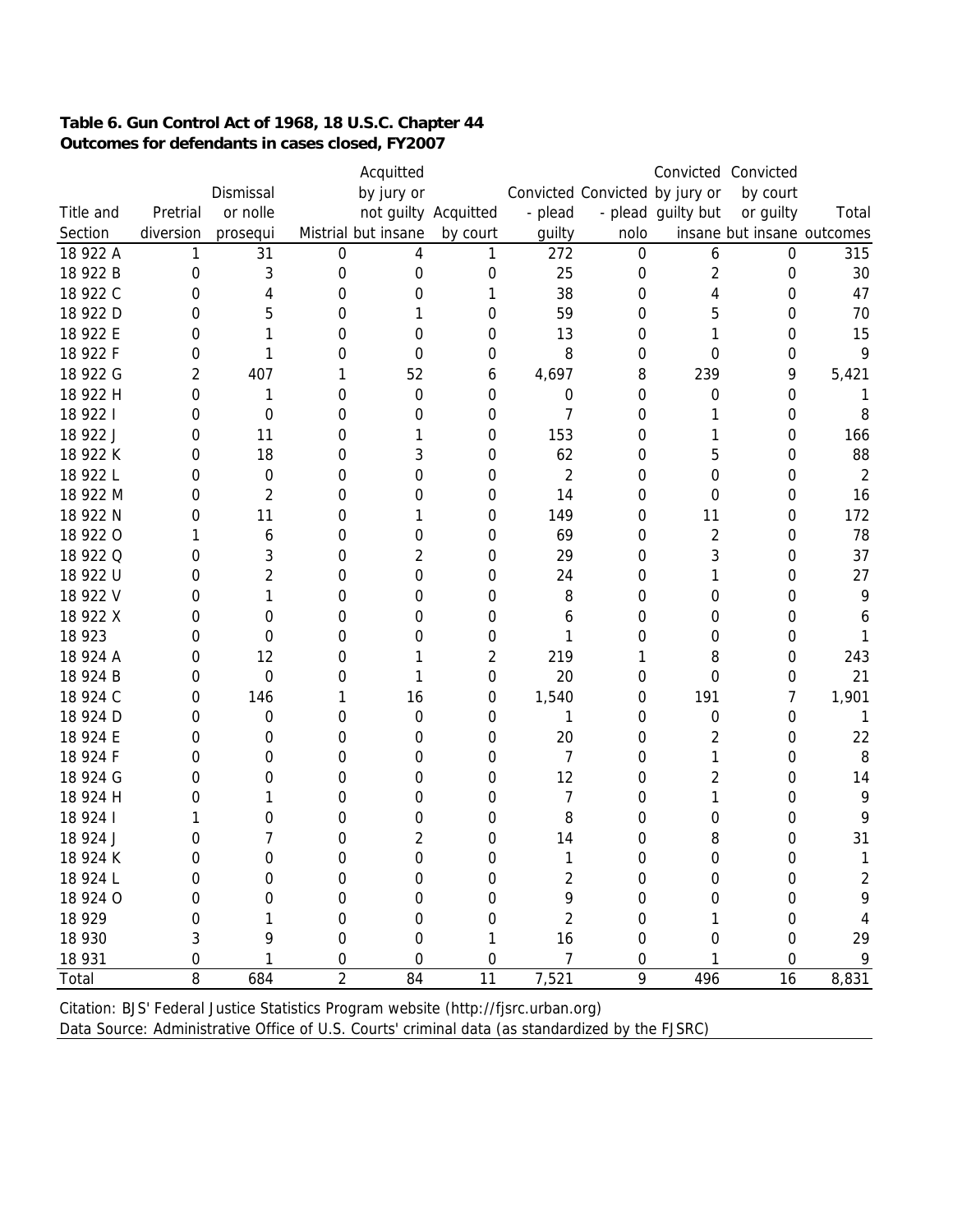| Table 7. Gun Control Act of 1968, 18 U.S.C. Chapter 44 |
|--------------------------------------------------------|
| Outcomes for defendants in cases closed, FY2006        |

|                |                | Acquitted by     |                  | Convicted      | Convicted        | Convicted              |                |
|----------------|----------------|------------------|------------------|----------------|------------------|------------------------|----------------|
|                | Dismissal      | jury; mistrial;  |                  | plead          |                  | by jury or by court or |                |
| Title and      | or nolle       | not guilty by    | Acquitted        | guilty or      | guilty but       | guilty but             | Total          |
| section        | prosequi       | insanity         | by court         | nolo           | insane           | insane                 | outcomes       |
| 18 922A        | 20             | 5                | $\overline{2}$   | 292            | 8                | 1                      | 328            |
| 18 922B        | 3              | 1                | 1                | 29             | $\overline{2}$   | $\mathbf 0$            | 36             |
| 18 922C        | $\overline{2}$ | $\overline{0}$   | $\boldsymbol{0}$ | 93             | 7                | $\mathbf 0$            | 102            |
| 18 922D        | 9              | 1                | $\mathbf 0$      | 70             | 3                | $\overline{2}$         | 85             |
| 18 922E        | 0              | 1                | $\boldsymbol{0}$ | 10             | 1                | $\mathbf 0$            | 12             |
| 18 922F        | 1              | $\mathbf 0$      | $\boldsymbol{0}$ | $\overline{2}$ | $\mathbf 0$      | $\boldsymbol{0}$       | 3              |
| 18 922G        | 398            | 51               | 5                | 4,788          | 275              | 17                     | 5,534          |
| 18 9221        | 1              | $\mathbf 0$      | $\boldsymbol{0}$ | 12             | 0                | $\boldsymbol{0}$       | 13             |
| 18 922J        | 8              | 1                | $\mathbf 0$      | 167            | 3                | $\mathbf 0$            | 179            |
| 18 922K        | 10             | 1                | $\boldsymbol{0}$ | 84             | 5                | 1                      | 101            |
| 18 922L        | 1              | $\overline{0}$   | $\mathbf 0$      | $\mathbf 0$    | $\mathbf 0$      | $\mathbf 0$            | 1              |
| 18 922M        | $\overline{2}$ | 0                | 0                | 14             | 1                | 1                      | 18             |
| 18 922N        | 20             | 1                | $\overline{2}$   | 194            | 19               | 1                      | 237            |
| 18 9220        | 11             | 1                | $\boldsymbol{0}$ | 61             | 9                | $\mathbf 0$            | 82             |
| <b>18 9220</b> | 4              | 3                | $\mathbf 0$      | 31             | 3                | 1                      | 42             |
| 18 922U        | 3              | 1                | $\boldsymbol{0}$ | 29             | $\mathbf 0$      | $\mathbf 0$            | 33             |
| 18 922V        | 5              | $\mathbf 0$      | $\mathbf 0$      | 3              | $\mathbf 0$      | $\mathbf 0$            | 8              |
| 18 922X        | 1              | $\mathbf 0$      | $\boldsymbol{0}$ | 4              | $\mathbf 0$      | $\mathbf 0$            | 5              |
| 18 924A        | 15             | $\boldsymbol{0}$ | $\mathbf{1}$     | 233            | 6                | 1                      | 256            |
| 18 924B        | 3              | $\overline{0}$   | $\boldsymbol{0}$ | 19             | 0                | $\mathbf 0$            | 22             |
| 18 924C        | 110            | 16               | $\boldsymbol{0}$ | 1,585          | 207              | 8                      | 1,926          |
| 18 924D        | 0              | $\mathbf 0$      | 0                | 1              | 0                | $\boldsymbol{0}$       | $\mathbf{1}$   |
| 18 924E        | 3              | $\boldsymbol{0}$ | $\boldsymbol{0}$ | 17             | 3                | 0                      | 23             |
| 18 924F        | $\overline{2}$ | $\boldsymbol{0}$ | $\boldsymbol{0}$ | 12             | $\mathbf 0$      | $\mathbf 0$            | 14             |
| 18 924G        | $\mathbf 0$    | $\boldsymbol{0}$ | $\boldsymbol{0}$ | 13             | $\overline{2}$   | 1                      | 16             |
| 18 924H        | 0              | $\boldsymbol{0}$ | $\mathbf 0$      | 8              | 1                | $\mathbf 0$            | 9              |
| 18 9241        | 1              | $\boldsymbol{0}$ | $\boldsymbol{0}$ | 9              | $\mathbf 0$      | $\boldsymbol{0}$       | 10             |
| 18 924J        | 4              | 1                | $\boldsymbol{0}$ | 12             | 17               | 1                      | 35             |
| 18 924K        | 0              | $\boldsymbol{0}$ | $\boldsymbol{0}$ | 1              | $\mathbf 0$      | $\mathbf 0$            | $\mathbf{1}$   |
| 18 924L        | 1              | $\mathbf 0$      | $\mathbf 0$      | 1              | 0                | $\mathbf 0$            | $\overline{2}$ |
| 18 9240        | 0              | $\boldsymbol{0}$ | $\mathbf 0$      | 14             | 1                | $\mathbf 0$            | 15             |
| 18 930         | 13             | $\mathbf 0$      | $\mathbf 0$      | 9              | 0                | $\mathbf 0$            | 22             |
| 18 931         | 0              | 0                | $\mathbf 0$      | 5              | $\mathbf 0$      | 0                      | $\sqrt{5}$     |
| Total          | 651            | 84               | $\overline{11}$  | 7,822          | $\overline{573}$ | $\overline{35}$        | 9,176          |

Citation: BJS' Federal Justice Statistics Program website (http://fjsrc.urban.org) Data Source: Administrative Office of U.S. Courts' criminal data (as standardized by the FJSRC)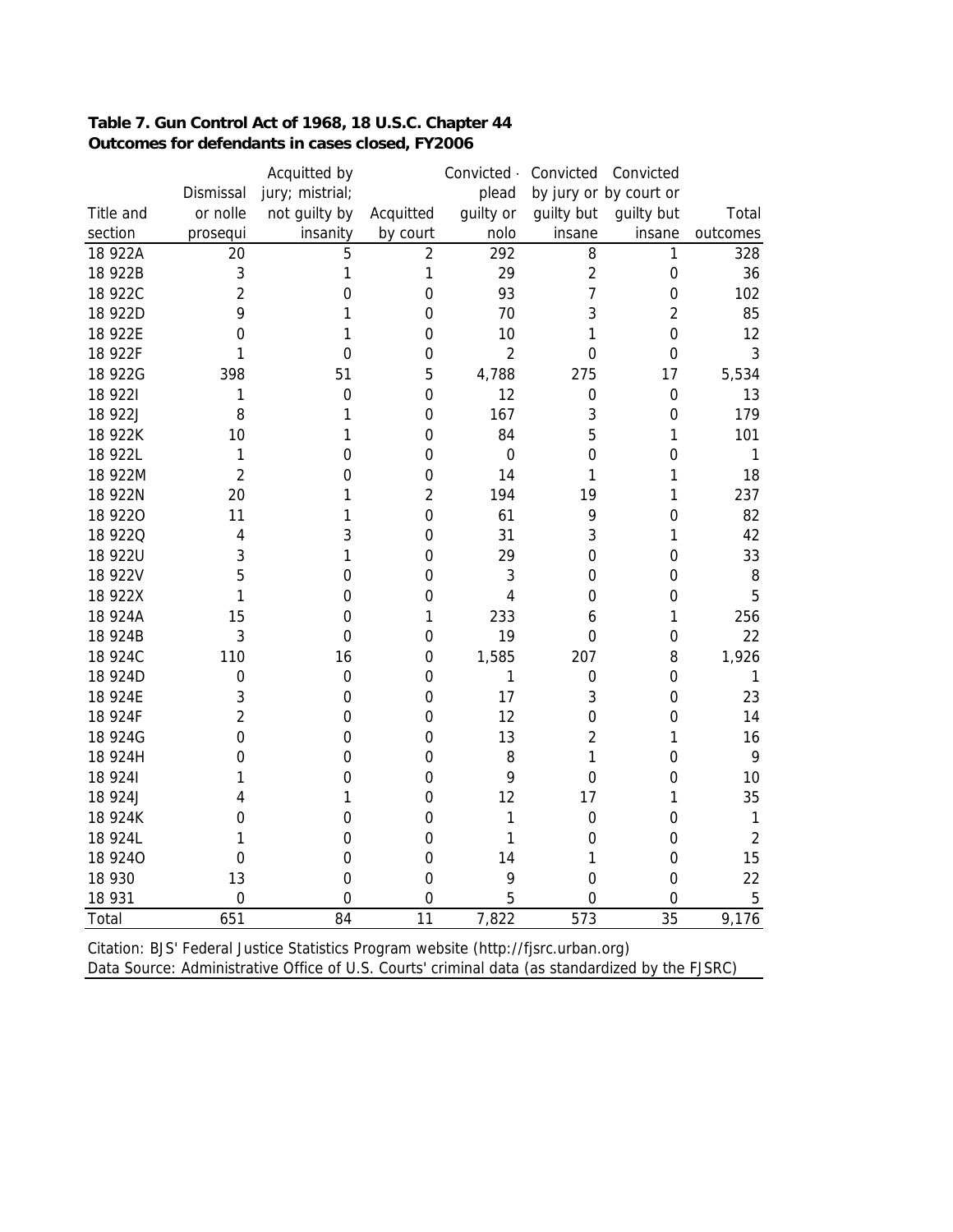### **Table 8. Gun Control Act of 1968, 18 U.S.C. Chapter 44 Type of sentence for defendants convicted, FY2007**

| Title and | Prison and  | Prison - no    | Probation-              |                 |             | Total known No sentence |                      | Total          |
|-----------|-------------|----------------|-------------------------|-----------------|-------------|-------------------------|----------------------|----------------|
| section   | probation   | probation      | no prison               | Fine only       | Suspended   |                         | sentences \ unknown* | defendants     |
| 18 922 A  | $\mathbf 0$ | 173            | 88                      | 1               | 14          | 276                     | 39                   | 315            |
| 18 922 B  | $\mathbf 0$ | 20             | $\overline{7}$          | 0               | $\mathbf 0$ | 27                      | 3                    | 30             |
| 18 922 C  | 0           | 35             | $\overline{7}$          | 0               | $\mathbf 0$ | 42                      | 5                    | 47             |
| 18 922 D  | 0           | 44             | 19                      | 0               | 1           | 64                      | 6                    | 70             |
| 18 922 E  | $\Omega$    | 13             | $\mathbf 0$             | 0               | 1           | 14                      | 1                    | 15             |
| 18 922 F  | 0           | 7              | 1                       | 0               | 0           | 8                       | 1                    | 9              |
| 18 922 G  | 14          | 4,667          | 146                     | 9               | 85          | 4,921                   | 498                  | 5,419          |
| 18 922 H  | 0           | 0              | 0                       | 0               | 0           | 0                       | 1                    | 1              |
| 18 922 1  | $\Omega$    | 8              | $\Omega$                | 0               | $\mathbf 0$ | 8                       | $\mathbf 0$          | 8              |
| 18 922 J  | 0           | 129            | 19                      | 0               | 4           | 152                     | 14                   | 166            |
| 18 922 K  | 0           | 56             | 5                       | 0               | 6           | 67                      | 21                   | 88             |
| 18 922 L  | 0           | 1              | 0                       | 0               | 1           | $\overline{2}$          | $\mathbf 0$          | $\overline{2}$ |
| 18 922 M  | $\mathbf 0$ | $\mathbf{1}$   | 13                      | 0               | $\mathbf 0$ | 14                      | $\overline{2}$       | 16             |
| 18 922 N  | 0           | 153            | 5                       | 0               | 1           | 159                     | 13                   | 172            |
| 18 922 0  | 0           | 45             | 25                      | $\mathbf 0$     | $\mathbf 0$ | 70                      | 8                    | 78             |
| 18 922 Q  | 1           | 26             | $\overline{\mathbf{c}}$ | 0               | 2           | 31                      | 6                    | 37             |
| 18 922 U  | 0           | 21             | 3                       | 0               | $\mathbf 0$ | 24                      | 3                    | 27             |
| 18 922 V  | $\Omega$    | 8              | 0                       | 0               | $\Omega$    | 8                       | 1                    | 9              |
| 18 922 X  | 0           | $\overline{2}$ | 4                       | 0               | 0           | 6                       | 0                    | 6              |
| 18 923    | 0           | 1              | 0                       | 0               | $\mathbf 0$ | 1                       | $\mathbf 0$          | $\mathbf{1}$   |
| 18 924 A  | 0           | 161            | 57                      | $\overline{c}$  | 5           | 225                     | 18                   | 243            |
| 18 924 B  | $\Omega$    | 15             | 4                       | 0               | 1           | 20                      | 1                    | 21             |
| 18 924 C  | 4           | 1,703          | 1                       | 1               | 13          | 1,722                   | 176                  | 1,898          |
| 18 924 D  | 0           | 1              | 0                       | 0               | $\mathbf 0$ | 1                       | $\mathbf 0$          | $\mathbf{1}$   |
| 18 924 E  | 0           | 22             | 0                       | 0               | 0           | 22                      | $\mathbf 0$          | 22             |
| 18 924 F  | 0           | $\overline{7}$ | 0                       | 0               | 0           | 7                       | 1                    | 8              |
| 18 924 G  | 0           | 14             | 0                       | 0               | 0           | 14                      | $\boldsymbol{0}$     | 14             |
| 18 924 H  | 0           | 6              | 0                       | 0               | 1           | 7                       | $\overline{2}$       | 9              |
| 18 9 24 1 | 0           | 6              | $\overline{2}$          | 0               | 0           | 8                       | 1                    | 9              |
| 18 924 J  | 0           | 22             | 0                       | 0               | 0           | 22                      | 9                    | 31             |
| 18 924 K  | 0           | 1              | 0                       | 0               | 0           | 1                       | 0                    | $\mathbf{1}$   |
| 18 924 L  | 0           | $\overline{2}$ | 0                       | 0               | 0           | $\overline{c}$          | 0                    | $\sqrt{2}$     |
| 18 924 O  | 0           | 8              | 1                       | 0               | 0           | 9                       | 0                    | 9              |
| 18 9 29   | 1           | 2              | 0                       | $\mathbf 0$     | $\mathbf 0$ | 3                       | 1                    | 4              |
| 18 930    | 0           | 1              | 11                      | 4               | $\mathbf 0$ | 16                      | 13                   | 29             |
| 18 931    | $\Omega$    | 5              | 3                       | 0               | $\mathbf 0$ | 8                       | 1                    | 9              |
| Total     | 20          | 7,386          | 423                     | $\overline{17}$ | 135         | 7,981                   | 845                  | 8,826          |

Citation: BJS' Federal Justice Statistics Program website (http://fjsrc.urban.org) Data Source: Administrative Office of U.S. Courts' criminal data (as standardized by the FJSRC) \*Includes categories of "no sentence," "sentence-sealed," "guilty-no sentence," and "missing/unknown."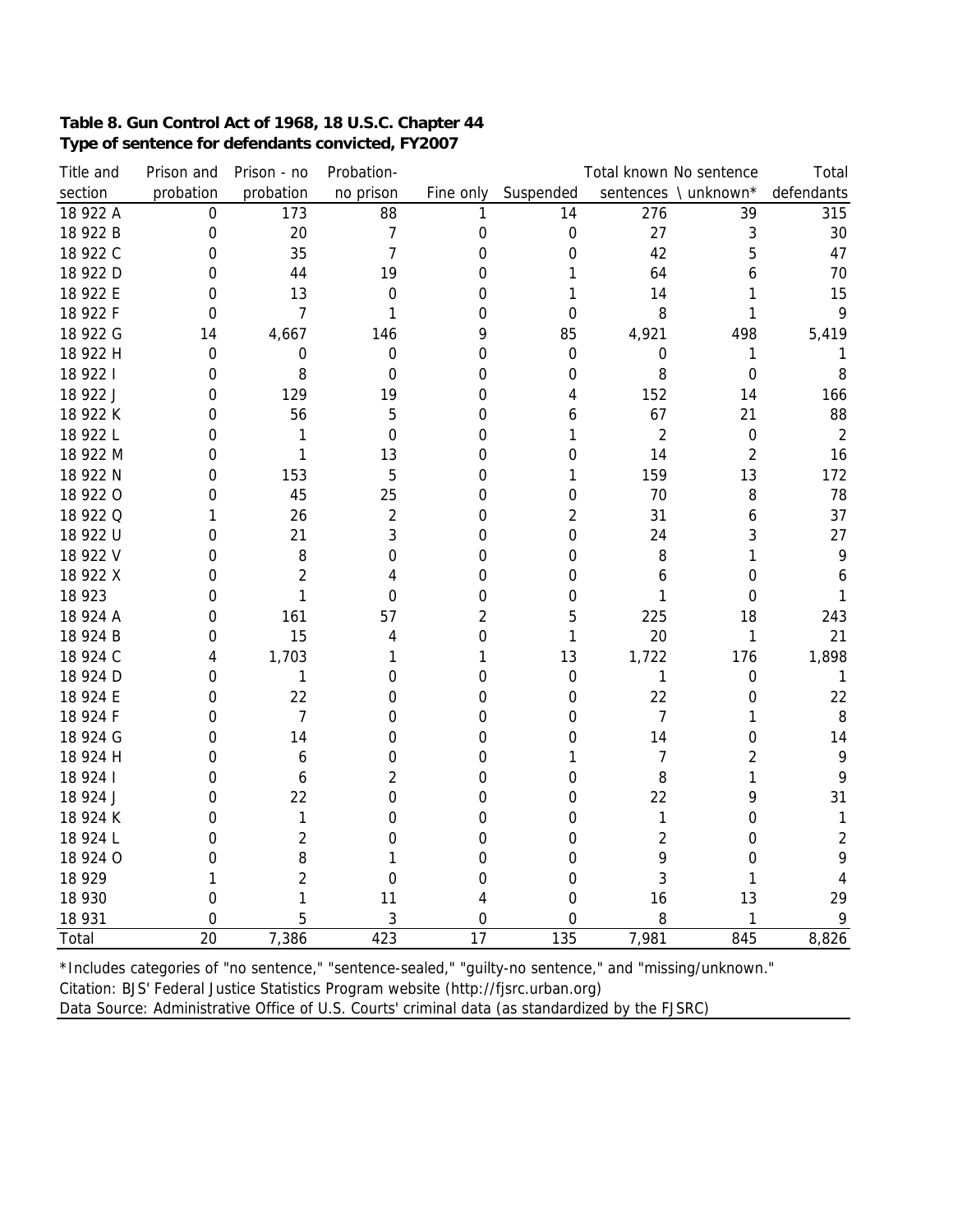## **Table 9. Gun Control Act of 1968, 18 U.S.C. Chapter 44 Type of sentence for defendants convicted, FY2006**

| Title and |                | Prison and Prison - no Probation - |                  |    |                     |                | Total known No sentence         | Total        |
|-----------|----------------|------------------------------------|------------------|----|---------------------|----------------|---------------------------------|--------------|
| section   | probation      | probation                          | no prison        |    | Fine only Suspended |                | sentences \ unknown* defendants |              |
| 18 922A   | 1              | 214                                | 79               | 1  | 5                   | 300            | 28                              | 301          |
| 18 922B   | $\mathbf 0$    | 23                                 | $\overline{7}$   | 0  | 0                   | 30             | 6                               | 31           |
| 18 922C   | 13             | 71                                 | 14               | 1  | 1                   | 100            | $\overline{2}$                  | 100          |
| 18 922D   | $\overline{0}$ | 65                                 | 9                | 0  | 0                   | 74             | 11                              | 75           |
| 18 922E   | 0              | 8                                  |                  | 0  | $\overline{2}$      | 11             | 1                               | 11           |
| 18 922F   | 0              | $\overline{2}$                     | 0                | 0  | $\mathbf 0$         | $\overline{2}$ | 1                               | $\sqrt{2}$   |
| 18 922G   | 15             | 4,776                              | 182              | 7  | 71                  | 5,051          | 483                             | 5,080        |
| 18 9221   | 0              | 12                                 | $\mathbf 0$      | 0  | $\mathbf 0$         | 12             | 1                               | 12           |
| 18 922J   | 0              | 154                                | 12               | 1  | 1                   | 168            | 11                              | 170          |
| 18 922K   | 0              | 69                                 | 15               | 0  | 4                   | 88             | 13                              | 90           |
| 18 922L   | 0              | $\boldsymbol{0}$                   | $\boldsymbol{0}$ | 0  | 0                   | $\mathbf 0$    | 1                               | $\mathbf 0$  |
| 18 922M   | 0              | 12                                 | 3                | 1  | 0                   | 16             | $\overline{2}$                  | 16           |
| 18 922N   | 0              | 199                                | 12               | 0  | $\overline{2}$      | 213            | 24                              | 214          |
| 18 9220   | 0              | 53                                 | 15               | 1  | 1                   | 70             | 12                              | 70           |
| 18 9220   | 0              | 30                                 | 4                | 0  | 1                   | 35             | 7                               | 35           |
| 18 922U   | 0              | 27                                 | 1                | 0  | $\mathbf 0$         | 28             | 5                               | 29           |
| 18 922V   | 0              | 3                                  | 0                | 0  | 0                   | 3              | 5                               | 3            |
| 18 922X   | 0              | 3                                  | 1                | 0  | 0                   | 4              | 1                               |              |
| 18 924A   | 2              | 175                                | 55               | 3  | 3                   | 238            | 18                              | 240          |
| 18 924B   | 1              | 17                                 | $\mathbf 0$      | 0  | 1                   | 19             | 3                               | 19           |
| 18 924C   | 10             | 1,772                              | 6                | 1  | 10                  | 1,799          | 127                             | 1,800        |
| 18 924D   | 0              | 0                                  | 1                | 0  | $\mathbf 0$         | 1              | $\mathbf 0$                     | $\mathbf{1}$ |
| 18 924E   | 0              | 19                                 | 1                | 0  | $\mathbf 0$         | 20             | 3                               | 20           |
| 18 924F   | 0              | 12                                 | 0                | 0  | 0                   | 12             | $\overline{2}$                  | 12           |
| 18 924G   | 0              | 16                                 | 0                | 0  | 0                   | 16             | 0                               | 16           |
| 18 924H   | 0              | 8                                  | 1                | 0  | $\boldsymbol{0}$    | 9              | 0                               | 9            |
| 18 9241   |                | 7                                  | 1                | 0  | $\mathbf 0$         | 9              | 1                               | 9            |
| 18 924J   | 0              | 30                                 | 0                | 0  | $\mathbf 0$         | 30             | 5                               | 30           |
| 18 924K   | 0              | 1                                  | 0                | 0  | 0                   | 1              | 0                               | 1            |
| 18 924L   | 0              | 1                                  | 0                | 0  | 0                   | 1              |                                 | 1            |
| 18 9240   | 0              | 14                                 | 0                | 0  | 1                   | 15             | 0                               | 15           |
| 18 930    |                | $\overline{2}$                     | 1                | 5  | 0                   | 9              | 13                              | 9            |
| 18 931    | 0              | 4                                  |                  | 0  | 0                   | 5              | 0                               | 5            |
| Total     | 44             | 7,799                              | 422              | 21 | 103                 | 8,389          | 787                             | 9,176        |

\*Includes categories of "no sentence" and "unknown/unexpected."

Citation: BJS' Federal Justice Statistics Program website (http://fjsrc.urban.org)

Source: Administrative Office of the U.S. Courts - AOUSC Criminal master data file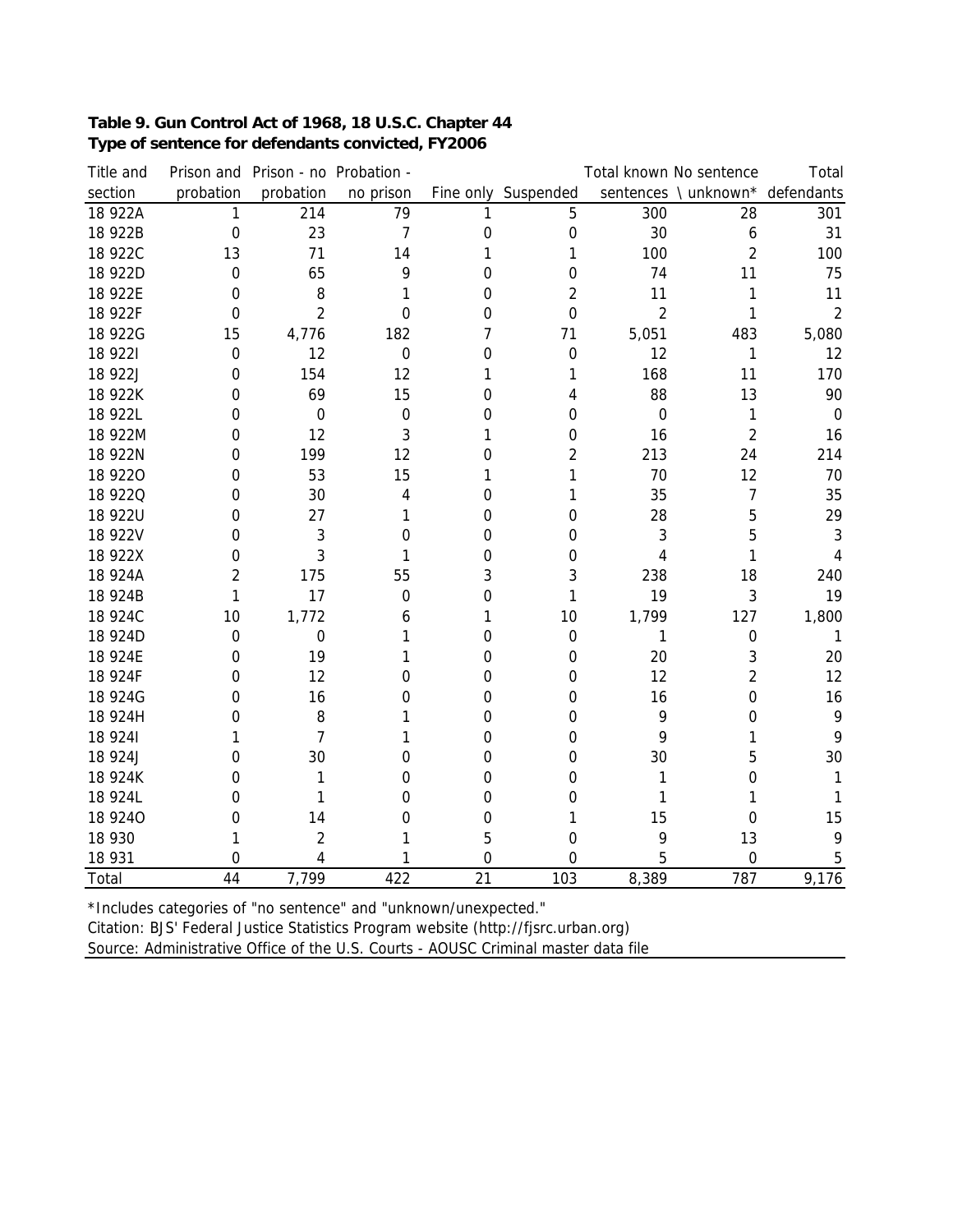| Table 10. Gun Control Act of 1968, 18 U.S.C. Chapter 44                                  |  |
|------------------------------------------------------------------------------------------|--|
| Mean prison or probation sentence, or fine only amount, for defendants convicted, FY2007 |  |

|            |                  | Prison -         | Prison -          | Prison       |                         | Probation |                         |           |
|------------|------------------|------------------|-------------------|--------------|-------------------------|-----------|-------------------------|-----------|
| Title and  | Prison -         |                  | Death Determinate |              | Mean Probation          | Mean      | Fine Only               | Fine Only |
| section    | Life Count       | Count            | Count             | (months) $*$ | Count                   | (months)  | Count                   | Mean $($  |
| 18 922 A   | 0                | $\mathbf 0$      | 173               | 47.72        | 88                      | 35.59     | $\mathbf{1}$            | 500.00    |
| 18 922 B   | $\boldsymbol{0}$ | $\mathbf 0$      | 20                | 65.50        | $\overline{7}$          | 48.00     | $\boldsymbol{0}$        | 0.00      |
| 18 922 C   | $\mathbf 0$      | $\boldsymbol{0}$ | 35                | 80.37        | $\overline{7}$          | 44.57     | $\mathbf 0$             | 0.00      |
| 18 922 D   | $\mathbf 0$      | 0                | 44                | 55.39        | 19                      | 35.37     | $\boldsymbol{0}$        | 0.00      |
| 18 922 E   | 0                | $\overline{0}$   | 13                | 65.85        | $\boldsymbol{0}$        | 0.00      | $\boldsymbol{0}$        | 0.00      |
| 18 922 F   | $\mathbf 0$      | $\boldsymbol{0}$ | $\overline{7}$    | 69.57        | 1                       | 60.00     | $\boldsymbol{0}$        | 0.00      |
| 18 922 G   | $\overline{2}$   | $\boldsymbol{0}$ | 4,679             | 67.01        | 160                     | 38.23     | 11                      | 1,431.82  |
| 18 922 H   | $\mathbf 0$      | $\mathbf 0$      | $\boldsymbol{0}$  | 0.00         | $\boldsymbol{0}$        | 0.00      | $\boldsymbol{0}$        | 0.00      |
| 18 922 1   | $\mathbf 0$      | $\mathbf 0$      | 8                 | 29.38        | $\boldsymbol{0}$        | 0.00      | $\boldsymbol{0}$        | 0.00      |
| 18 922 J   | $\mathbf 0$      | $\overline{0}$   | 129               | 48.57        | 19                      | 38.68     | $\mathbf 0$             | 0.00      |
| 18 922 K   | $\mathbf 0$      | 0                | 56                | 40.80        | 5                       | 40.80     | $\boldsymbol{0}$        | 0.00      |
| 18 922 L   | $\mathbf 0$      | $\boldsymbol{0}$ | 1                 | 37.00        | $\mathbf 0$             | 0.00      | $\boldsymbol{0}$        | 0.00      |
| 18 922 M   | $\mathbf 0$      | 0                | 1                 | 33.00        | 13                      | 19.85     | $\boldsymbol{0}$        | 0.00      |
| 18 922 N   | 1                | $\boldsymbol{0}$ | 152               | 60.20        | 5                       | 41.20     | $\boldsymbol{0}$        | 0.00      |
| 18 922 0   | $\boldsymbol{0}$ | $\boldsymbol{0}$ | 45                | 45.04        | 25                      | 29.28     | $\boldsymbol{0}$        | 0.00      |
| 18 922 Q   | $\mathbf 0$      | $\mathbf 0$      | 27                | 73.04        | 3                       | 36.00     | $\boldsymbol{0}$        | 0.00      |
| 18 922 U   | $\mathbf 0$      | $\mathbf 0$      | 21                | 48.24        | 3                       | 44.00     | $\boldsymbol{0}$        | 0.00      |
| 18 922 V   | $\mathbf 0$      | $\overline{0}$   | $\, 8$            | 60.00        | $\boldsymbol{0}$        | 0.00      | $\mathbf 0$             | 0.00      |
| 18 922 X   | $\mathbf 0$      | $\boldsymbol{0}$ | $\overline{2}$    | 6.50         | 4                       | 19.50     | $\boldsymbol{0}$        | 0.00      |
| 18 923     | $\mathbf 0$      | $\boldsymbol{0}$ | 1                 | 24.00        | $\boldsymbol{0}$        | 0.00      | $\boldsymbol{0}$        | 0.00      |
| 18 924 A   | $\mathbf 0$      | $\mathbf 0$      | 161               | 45.17        | 56                      | 39.75     | $\boldsymbol{2}$        | 4,000.00  |
| 18 924 B   | $\mathbf 0$      | $\boldsymbol{0}$ | 15                | 83.33        | $\overline{\mathbf{4}}$ | 34.50     | $\boldsymbol{0}$        | 0.00      |
| 18 924 C   | 13               | $\boldsymbol{0}$ | 1,694             | 171.75       | 5                       | 69.60     | $\overline{\mathbf{4}}$ | 1,525.00  |
| 18 924 D   | $\mathbf 0$      | $\boldsymbol{0}$ | 1                 | 30.00        | $\boldsymbol{0}$        | 0.00      | $\boldsymbol{0}$        | 0.00      |
| 18 924 E   | $\mathbf 0$      | $\mathbf 0$      | 22                | 152.00       | $\boldsymbol{0}$        | 0.00      | $\boldsymbol{0}$        | 0.00      |
| 18 924 F   | $\mathbf 0$      | $\mathbf 0$      | $\overline{7}$    | 158.43       | $\boldsymbol{0}$        | 0.00      | $\boldsymbol{0}$        | 0.00      |
| 18 924 G   | $\mathbf 0$      | $\boldsymbol{0}$ | 14                | 158.57       | $\boldsymbol{0}$        | 0.00      | $\boldsymbol{0}$        | 0.00      |
| 18 924 H   | $\overline{0}$   | $\overline{0}$   | 6                 | 128.50       | $\boldsymbol{0}$        | 0.00      | $\boldsymbol{0}$        | 0.00      |
| 18 924 1   | $\mathbf 0$      | $\overline{0}$   | 6                 | 54.83        | $\overline{2}$          | 72.00     | $\boldsymbol{0}$        | 0.00      |
| 18 924 J   | 12               | 1                | 9                 | 225.00       | $\boldsymbol{0}$        | 0.00      | $\boldsymbol{0}$        | 0.00      |
| 18 924 K   | $\mathbf 0$      | $\mathbf 0$      | 1                 | 10.00        | $\mathbf 0$             | 0.00      | $\pmb{0}$               | 0.00      |
| 18 924 L   | $\mathbf 0$      | $\mathbf 0$      | $\overline{2}$    | 12.00        | $\boldsymbol{0}$        | 0.00      | $\boldsymbol{0}$        | 0.00      |
| 18 924 O   | $\mathbf 0$      | $\boldsymbol{0}$ | 8                 | 73.25        | 1                       | 24.00     | $\boldsymbol{0}$        | 0.00      |
| 18 9 29    | $\mathbf 0$      | $\mathbf 0$      | 3                 | 238.33       | 1                       | 24.00     | $\boldsymbol{0}$        | 0.00      |
| 18 930     | $\mathbf 0$      | $\boldsymbol{0}$ | 1                 | 12.00        | 11                      | 24.00     | $\overline{4}$          | 468.75    |
| 18 931     | $\mathbf 0$      | $\overline{0}$   | 5                 | 22.20        | 3                       | 44.00     | $\mathbf 0$             | 0.00      |
| Total\Mean | 28               | $\mathbf{1}$     | 7,377             | 90.00        | 442                     | 37.06     | 22                      | 1,464.77  |

\*Mean prison sentences exclude sentences to life or death

Citation: BJS' Federal Justice Statistics Program website (http://fjsrc.urban.org)

Data Source: Administrative Office of U.S. Courts' criminal data (as standardized by the FJSRC)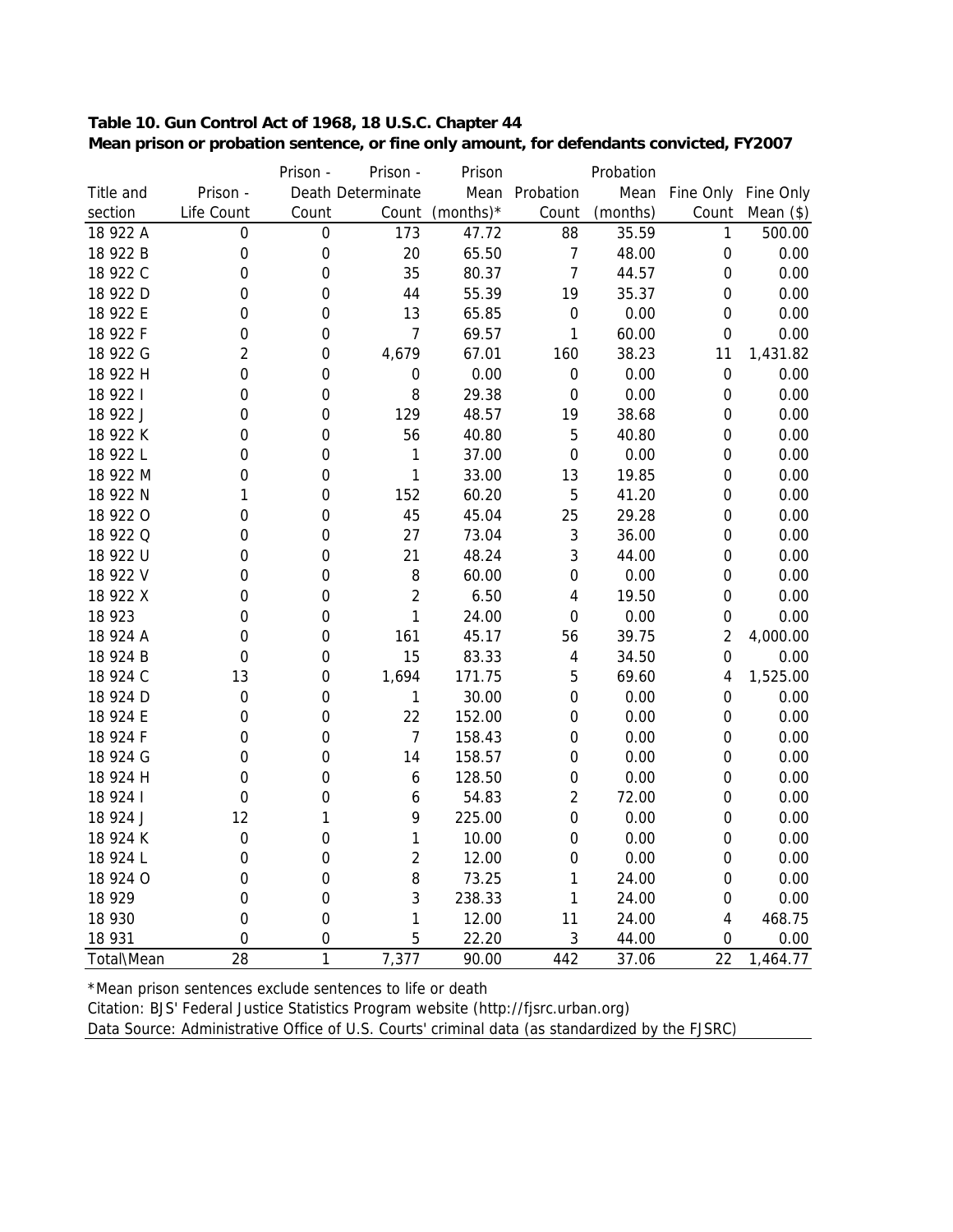#### **Table 11. Gun Control Act of 1968, 18 U.S.C. Chapter 44 Mean prison or probation sentence, or fine only amount, for defendants convicted, FY2006**

|                |                |                  |                         | Probation        |                  |                  |
|----------------|----------------|------------------|-------------------------|------------------|------------------|------------------|
| Title and      | Prison         | Prison Mean      | Probation               | Mean             | Fine Only        | Fine Only        |
| section        | Count          | (months)         | Count                   | (months)         | Count            | Mean $(*)$       |
| 18 922A        | 215            | 38.09            | 80                      | 31.08            | 1                | 1,000.00         |
| 18 922B        | 23             | 50.17            | $\overline{7}$          | 27.43            | $\boldsymbol{0}$ | $\boldsymbol{0}$ |
| 18 922C        | 84             | 77.99            | 27                      | 34.67            | 1                | 1,000.00         |
| 18 922D        | 65             | 48.06            | 9                       | 36               | $\boldsymbol{0}$ | 0                |
| 18 922E        | $\overline{7}$ | 36.57            | 1                       | 24               | 0                | $\boldsymbol{0}$ |
| 18 922F        | $\overline{2}$ | 58               | $\mathbf 0$             | $\mathbf 0$      | $\mathbf 0$      | 0                |
| 18 922G        | 4789           | 65.67            | 196                     | 38.78            | $\overline{7}$   | 1,071.43         |
| 18 9221        | 12             | 36               | $\mathbf 0$             | $\boldsymbol{0}$ | $\boldsymbol{0}$ | 0                |
| 18 922J        | 154            | 43.19            | 12                      | 51.42            | 1                | 1,000.00         |
| 18 922K        | 69             | 68.97            | 15                      | 35.2             | $\boldsymbol{0}$ | $\boldsymbol{0}$ |
| 18 922L        | $\mathbf 0$    | $\boldsymbol{0}$ | 0                       | $\boldsymbol{0}$ | $\boldsymbol{0}$ | $\mathbf 0$      |
| 18 922M        | 12             | 89.75            | 3                       | 32               | 1                | 1,000.00         |
| 18 922N        | 199            | 62.98            | 12                      | 53               | $\boldsymbol{0}$ | 0                |
| 18 9220        | 52             | 52.29            | 15                      | 72.4             | 1                | 1,000.00         |
| <b>18 9220</b> | 30             | 81.63            | $\overline{\mathbf{4}}$ | 45               | 0                | $\boldsymbol{0}$ |
| 18 922T        | $\mathbf 0$    | $\mathbf 0$      | $\mathbf 0$             | $\mathbf 0$      | $\mathbf 0$      | $\boldsymbol{0}$ |
| 18 922U        | 27             | 28.15            | 1                       | 24               | $\mathbf 0$      | $\boldsymbol{0}$ |
| 18 922V        | 3              | 51.67            | $\mathbf 0$             | $\mathbf 0$      | $\mathbf 0$      | $\mathbf 0$      |
| 18 922X        | 3              | 10.33            | 1                       | 24               | $\mathbf 0$      | $\mathbf 0$      |
| 18 924A        | 177            | 55.98            | 56                      | 42.54            | 3                | 833.67           |
| 18 924B        | 18             | 79.94            | 1                       | 60               | $\mathbf 0$      | $\mathbf 0$      |
| 18 924C        | 1765           | 178.27           | 16                      | 56.25            | 1                | 1,000.00         |
| 18 924D        | $\mathbf 0$    | $\mathbf 0$      | 1                       | 36               | $\mathbf 0$      | $\boldsymbol{0}$ |
| 18 924E        | 19             | 156.11           | 1                       | 30               | $\mathbf 0$      | $\boldsymbol{0}$ |
| 18 924F        | 12             | 200.42           | 0                       | $\mathbf 0$      | $\boldsymbol{0}$ | $\boldsymbol{0}$ |
| 18 924G        | 15             | 189.27           | 0                       | $\mathbf 0$      | 0                | $\boldsymbol{0}$ |
| 18 924H        | 8              | 197.25           | 1                       | 48               | $\mathbf 0$      | $\mathbf 0$      |
| 18 9 24 1      | 8              | 42.38            | $\overline{2}$          | 36               | 0                | $\mathbf 0$      |
| 18 924J        | 16             | 338.56           | 0                       | $\mathbf 0$      | $\mathbf 0$      | $\mathbf 0$      |
| 18 924K        | 1              | 24               | $\overline{0}$          | $\mathbf 0$      | $\mathbf 0$      | $\boldsymbol{0}$ |
| 18 924L        | 1              | 41               | 0                       | 0                | $\mathbf 0$      | $\boldsymbol{0}$ |
| 18 9240        | 14             | 122.21           | 0                       | $\overline{0}$   | 0                | $\mathbf 0$      |
| 18 9 29        | $\mathbf 0$    | $\boldsymbol{0}$ | $\mathbf 0$             | $\mathbf 0$      | $\mathbf 0$      | $\mathbf 0$      |
| 18 930         | 3              | 3                | $\overline{2}$          | 21               | 5                | 440              |
| 18 931         | 4              | 21.25            | 1                       | 30               | $\overline{0}$   | $\mbox{O}$       |
| Total\Mean     | 7807           | 90.79            | 464                     | 39.56            | 21               | n\a              |

 $n\$ a = Not available

Citation: BJS' Federal Justice Statistics Program website (http://fjsrc.urban.org)

Data Source: Administrative Office of U.S. Courts' criminal data (as standardized by the FJSRC)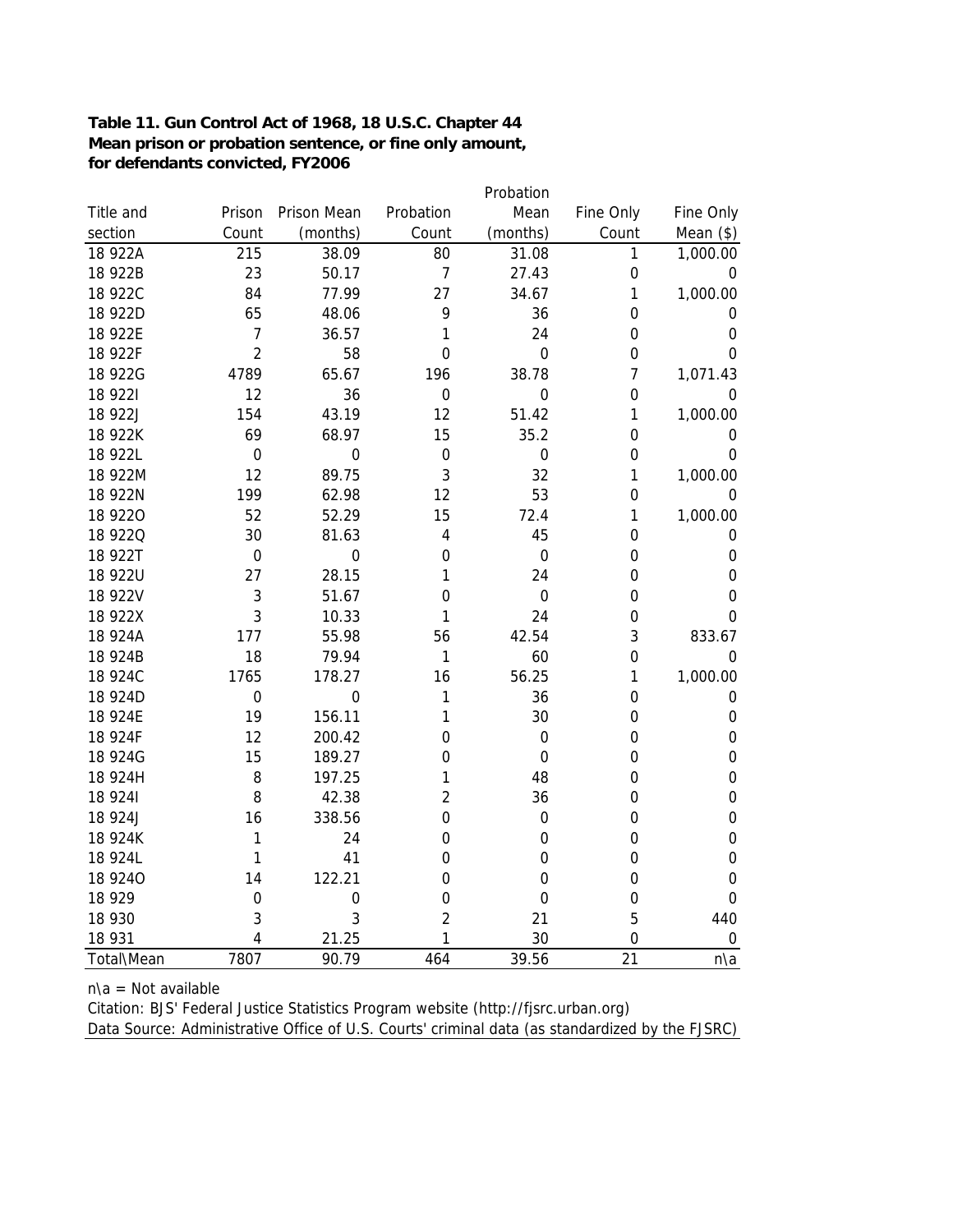#### **Number of defendants in cases filed and closed, FY2006 - FY2007 Table 12. Arms Export Control Act (AECA), 22 U.S.C. 2778 National Firearms Act (NFA), 26 U.S.C. Chapter 53**

| Title and         | Defendants in cases filed |                | Defendants in cases closed |             |  |  |
|-------------------|---------------------------|----------------|----------------------------|-------------|--|--|
| section           | FY2007                    | FY2006         | FY2007                     | FY2006      |  |  |
| 22 2778           | 18                        | 17             | 7                          | 18          |  |  |
| 22 2778B          | 21                        | 14             | 13                         | 16          |  |  |
| 22 2778C          | 4                         | $\overline{2}$ | 1                          | $\mathbf 0$ |  |  |
| <b>AECA Total</b> | 43                        | 33             | 21                         | 34          |  |  |
|                   |                           |                |                            |             |  |  |
| 26 5812           | 3                         | 5              | 2                          | 1           |  |  |
| 26 5822           | 11                        | 16             | 11                         | 10          |  |  |
| 26 5841           | 45                        | 41             | 60                         | 74          |  |  |
| 26 5842           | 2                         | 1              | $\overline{2}$             | 2           |  |  |
| 26 5844           | 0                         | 1              | 0                          | 1           |  |  |
| 26 5845           | 15                        | 3              | 8                          | 1           |  |  |
| 26 5861A          | 13                        | 7              | 5                          | 7           |  |  |
| 26 5861B          | 1                         |                |                            | $\Omega$    |  |  |
| 26 5861C          | 7                         | 21             | 11                         | 10          |  |  |
| 26 5861D          | 120                       | 169            | 177                        | 265         |  |  |
| 26 5861E          | 7                         | 1              | 3                          | 7           |  |  |
| 26 5861F          | 8                         |                | 7                          | 11          |  |  |
| 26 5861G          |                           | 1              | $\Omega$                   | 1           |  |  |
| 26 5861H          |                           | 2              | $\Omega$                   | 1           |  |  |
| 26 58611          |                           | 3              | $\overline{2}$             | 2           |  |  |
| 26 5861J          |                           |                | 3                          | 3           |  |  |
| 26 5861K          | 0                         |                | 2                          | 1           |  |  |
| 26 5871           | 6                         | 12             | 14                         | 7           |  |  |
| <b>NFA Total</b>  | 242                       | 287            | 308                        | 404         |  |  |

Citation: BJS' Federal Justice Statistics Program website (http://fjsrc.urban.org) Data Source: Administrative Office of U.S. Courts' criminal data (as standardized by the FJSRC)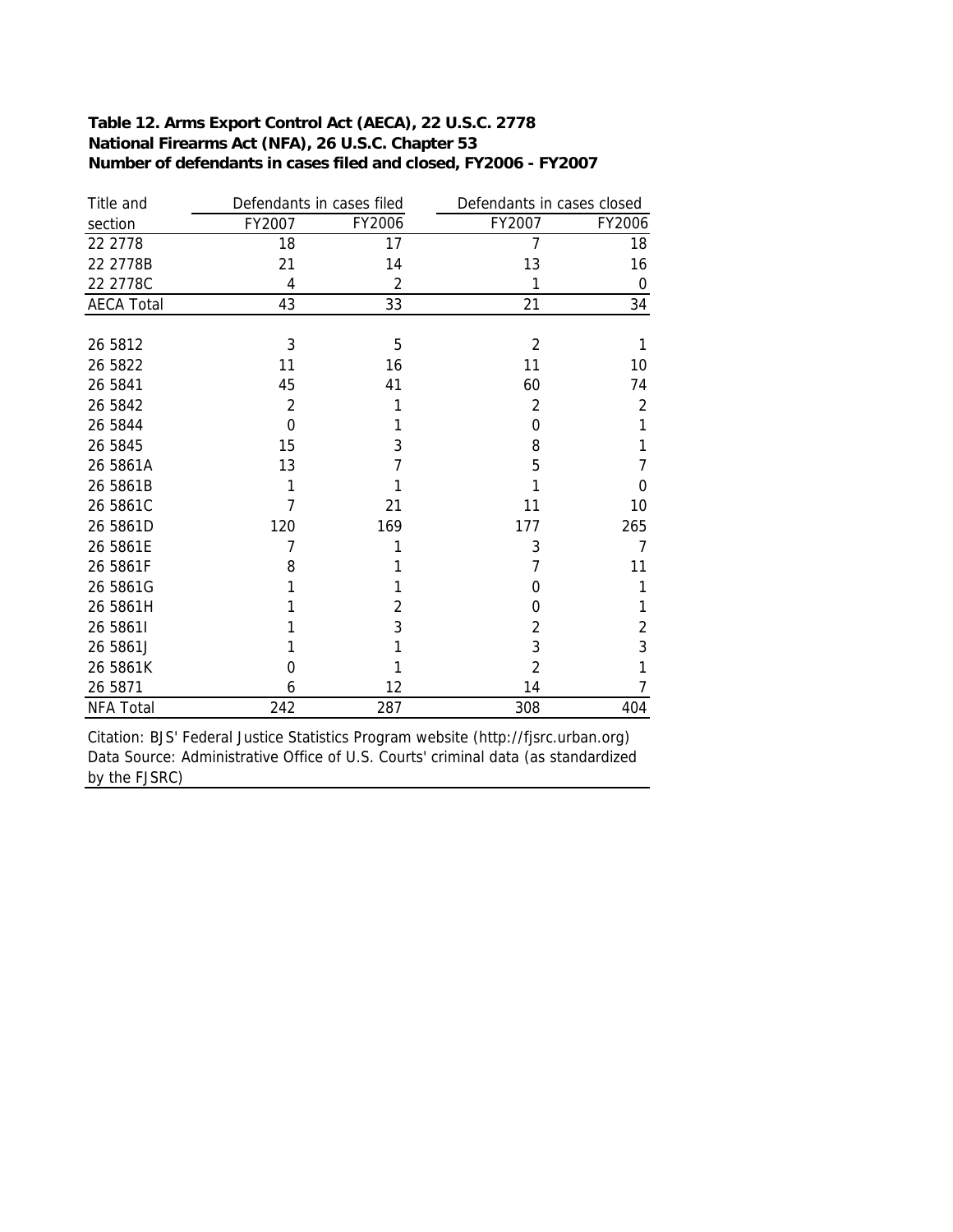#### **Table 13. Arms Export Control Act (AECA), 22 U.S.C. 2778 National Firearms Act (NFA), 26 U.S.C. Chapter 53 Outcomes for defendants in cases closed, FY2007**

|                   |           |           |              | Acquitted            |             |         |                                |                    |                            |       |
|-------------------|-----------|-----------|--------------|----------------------|-------------|---------|--------------------------------|--------------------|----------------------------|-------|
|                   |           | Dismissal |              | by jury or           |             |         | Convicted Convicted by jury or |                    | by court                   |       |
| Title and         | Pretrial  | or nolle  |              | not guilty Acquitted |             | - plead |                                | - plead guilty but | or guilty                  | Total |
| section           | diversion | prosequi  |              | Mistrial but insane  | by court    | guilty  | nolo                           |                    | insane but insane outcomes |       |
| 22 2778           | 0         |           | ∩            | O                    | U           |         | 0                              |                    |                            |       |
| 22 2778 B         |           |           |              |                      |             | 8       | O                              |                    | 0                          | 13    |
| 22 2778 C         | 0         |           | 0            | 0                    | 0           | 0       | 0                              | 0                  | 0                          |       |
| <b>AECA Total</b> | $\Omega$  | 4         | $\mathbf{0}$ | $\Omega$             | $\mathbf 0$ | 15      | $\overline{0}$                 | $\overline{2}$     | $\mathbf{0}$               | 21    |
|                   |           |           |              |                      |             |         |                                |                    |                            |       |
| 26 5812           | O         |           |              | O                    |             |         | 0                              |                    |                            |       |
| 26 5822           |           |           |              |                      |             |         | 0                              |                    |                            | 11    |
| 26 5841           |           |           |              |                      |             | 53      |                                |                    |                            | 60    |
| 26 5842           |           |           |              |                      |             |         | O                              |                    |                            | 2     |
| 26 5845           |           |           |              |                      |             |         |                                |                    |                            | 8     |
| 26 5861 A         |           |           |              |                      |             |         |                                |                    |                            |       |
| 26 5861 B         |           |           |              |                      |             |         |                                |                    |                            |       |
| 26 5861 C         |           |           |              |                      |             | 11      | O                              |                    | 0                          | 11    |
| 26 5861 D         |           | 10        |              |                      |             | 163     |                                |                    | 0                          | 177   |
| 26 5861 E         |           | 0         |              |                      |             | 3       | 0                              |                    | 0                          | 3     |
| 26 5861 F         |           |           |              |                      |             |         |                                |                    |                            |       |
| 26 5861 I         |           |           |              |                      |             |         |                                |                    |                            |       |
| 26 5861 J         |           |           |              |                      |             |         |                                |                    |                            |       |
| 26 5861 K         |           |           |              |                      |             |         |                                |                    |                            |       |
| 26 5871           | O         |           | O            | O                    | O           | 12      | O                              |                    | O                          | 14    |
| NFA Total         |           | 18        | 0            | 3                    | 0           | 275     | 0                              | 10                 |                            | 308   |

Data Source: Administrative Office of U.S. Courts' criminal data (as standardized by the FJSRC) Citation: BJS' Federal Justice Statistics Program website (http://fjsrc.urban.org)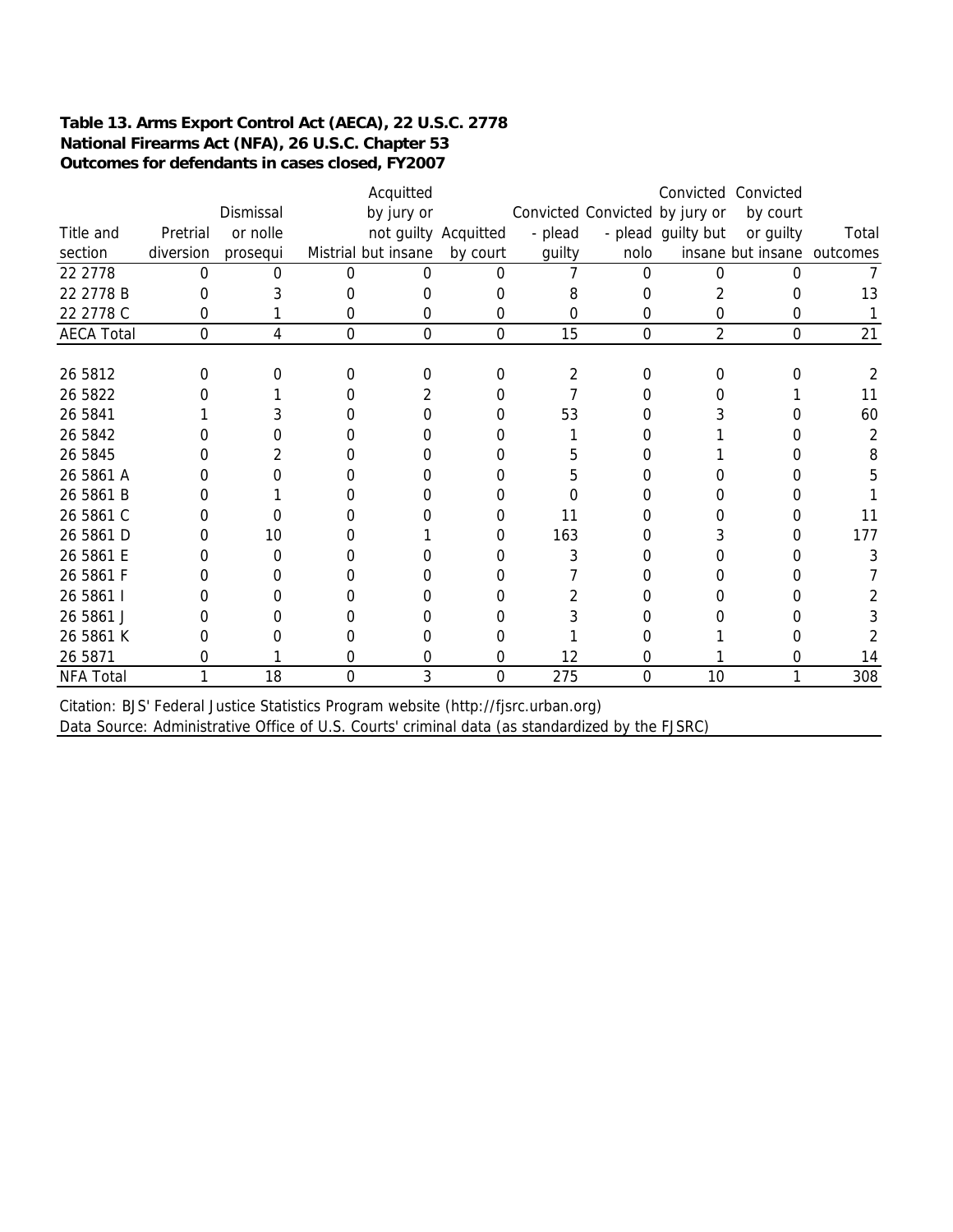#### **Table 14. Arms Export Control Act (AECA), 22 U.S.C. 2778 National Firearms Act (NFA), 26 U.S.C. Chapter 53 Outcomes for defendants in cases closed, FY2006**

|                   |           | Acquittal<br>by jury; |           |             | Convicted  | Convicted              |          |
|-------------------|-----------|-----------------------|-----------|-------------|------------|------------------------|----------|
|                   | Dismissal | mistrial;             |           | Convicted   |            | by jury or by court or |          |
| Title and         | or nolle  | not guilty            | Acquitted | plea guilty | guilty but | guilty but             | Total    |
| section           | prosequi  | by insanity           | by court  | or nolo     | insane     | insane                 | outcomes |
| 22 2778           |           |                       | 0         | 17          | O          | 0                      | 18       |
| 22 2778B          | 3         | 0                     | 0         | 13          | 0          | 0                      | 16       |
| <b>AECA Total</b> | 4         | 0                     | $\Omega$  | 30          | 0          | $\Omega$               | 34       |
|                   |           |                       |           |             |            |                        |          |
| 26 5812           | ი         | 0                     | 0         |             | 0          | O                      |          |
| 26 5822           |           |                       | O         | 9           |            | $\Omega$               | 10       |
| 26 5841           | h         |                       | O         | 67          |            | $\Omega$               | 74       |
| 26 5861A          |           |                       | 0         | 5           |            | O                      | 7        |
| 26 5861C          |           |                       | 0         | 10          | O          | $\Omega$               | 10       |
| 26 5861D          | 28        | 2                     | 0         | 231         | 4          | Ω                      | 265      |
| 26 5861E          | O         |                       | O         |             |            |                        | 7        |
| 26 5861F          |           | O                     | O         | 10          |            | O                      | 11       |
| 26 5861H          |           |                       | O         |             | 0          | Ω                      |          |
| 26 58611          |           | O                     | 0         |             | O          | $\Omega$               | 2        |
| 26 5861J          | O         |                       | O         |             | 0          | O                      | 3        |
| 26 5861K          | 0         |                       | O         |             |            | 0                      |          |
| 26 5871           | 0         |                       | 0         | h           | O          | 0                      |          |
| <b>NFA Total</b>  | 37        | 4                     | $\Omega$  | 353         | 5          | $\Omega$               | 399      |

Citation: BJS' Federal Justice Statistics Program website (http://fjsrc.urban.org) Source: Administrative Office of U.S. Courts' criminal data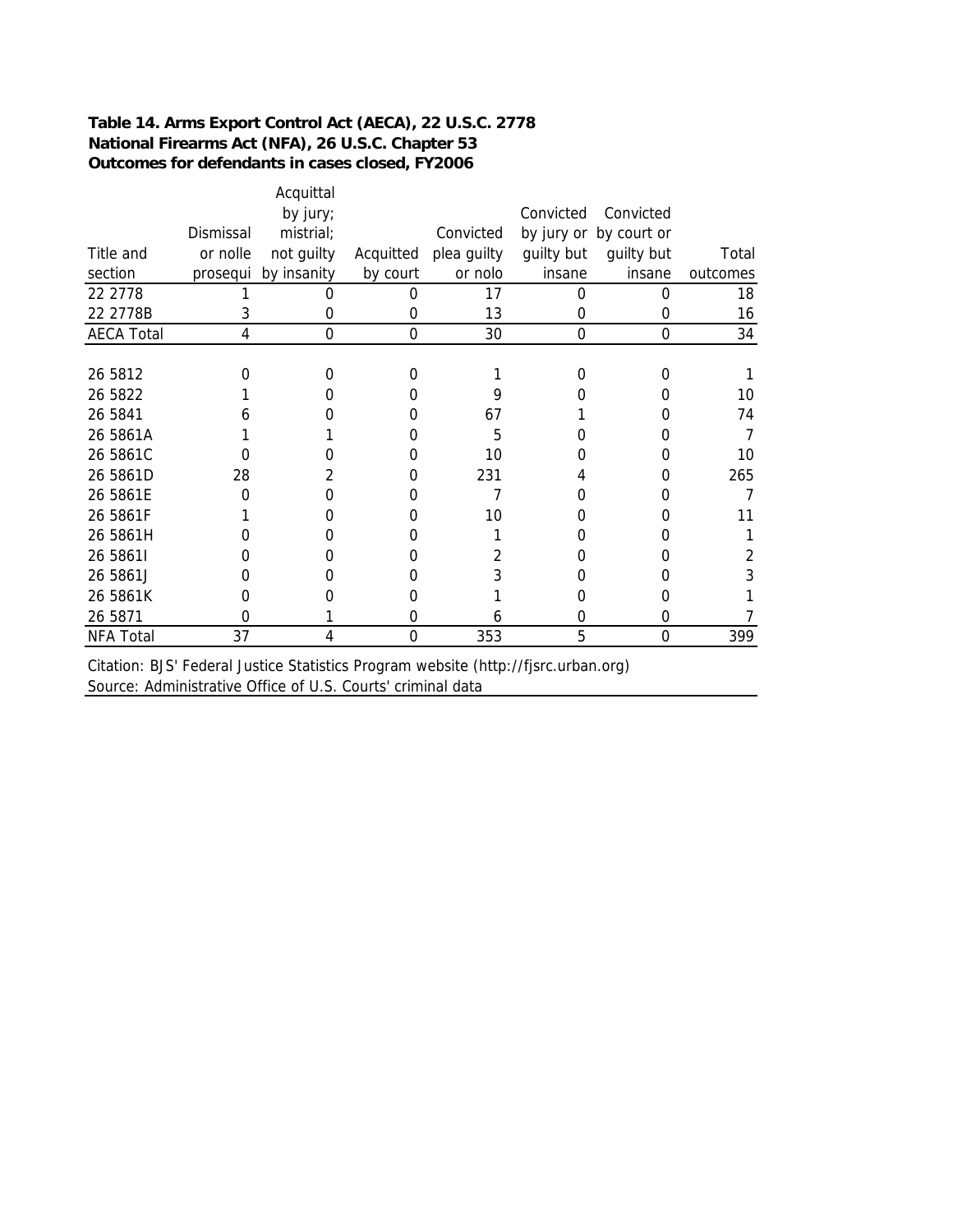#### **Table 15. Arms Export Control Act (AECA), 22 U.S.C. 2778 National Firearms Act (NFA), 26 U.S.C. Chapter 53 Type of sentence for defendants convicted, FY2007**

| Title and         | Prison and | Prison - no Probation - |           | Total known No sentence |     |                                |     |  |
|-------------------|------------|-------------------------|-----------|-------------------------|-----|--------------------------------|-----|--|
| section           | probation  | probation               | no prison | Fine only Suspended     |     | sentences \unknown* defendants |     |  |
| 22 2778           |            |                         |           |                         |     |                                |     |  |
| 22 2778 B         |            |                         |           |                         | 10  |                                | 13  |  |
| 22 2778 C         | 0          | O                       | O         | 0                       | 0   |                                |     |  |
| <b>AECA Total</b> | 0          | 13                      | 3         | $\mathbf 0$             | 17  | 4                              | 21  |  |
|                   |            |                         |           |                         |     |                                |     |  |
| 26 5812           |            |                         |           |                         |     |                                |     |  |
| 26 5822           |            |                         |           |                         | 8   |                                | 11  |  |
| 26 5841           |            | 46                      |           |                         | 56  |                                | 60  |  |
| 26 5842           |            |                         |           |                         |     |                                | 2   |  |
| 26 5845           |            |                         |           |                         |     |                                | 8   |  |
| 26 5861 A         |            |                         |           |                         | h.  |                                |     |  |
| 26 5861 B         |            |                         |           |                         |     |                                |     |  |
| 26 5861 C         |            |                         |           |                         |     |                                | 11  |  |
| 26 5861 D         |            | 146                     | 14        |                         | 165 | 11                             | 176 |  |
| 26 5861 E         |            |                         |           |                         | 3   |                                |     |  |
| 26 5861 F         |            |                         |           |                         |     |                                |     |  |
| 26 5861 l         |            |                         |           |                         |     |                                |     |  |
| 26 5861 J         |            |                         |           |                         |     |                                |     |  |
| 26 5861 K         |            |                         |           |                         |     |                                |     |  |
| 26 5871           | 0          | 12                      |           |                         | 13  |                                | 13  |  |
| <b>NFA Total</b>  | $\Omega$   | 248                     | 31        | 5                       | 285 | 22                             | 307 |  |

Data Source: Administrative Office of U.S. Courts' criminal data (as standardized by the FJSRC) Citation: BJS' Federal Justice Statistics Program website (http://fjsrc.urban.org) \*Includes categories of "no sentence," "sentence-sealed," "guilty-no sentence," and "missing/unknown."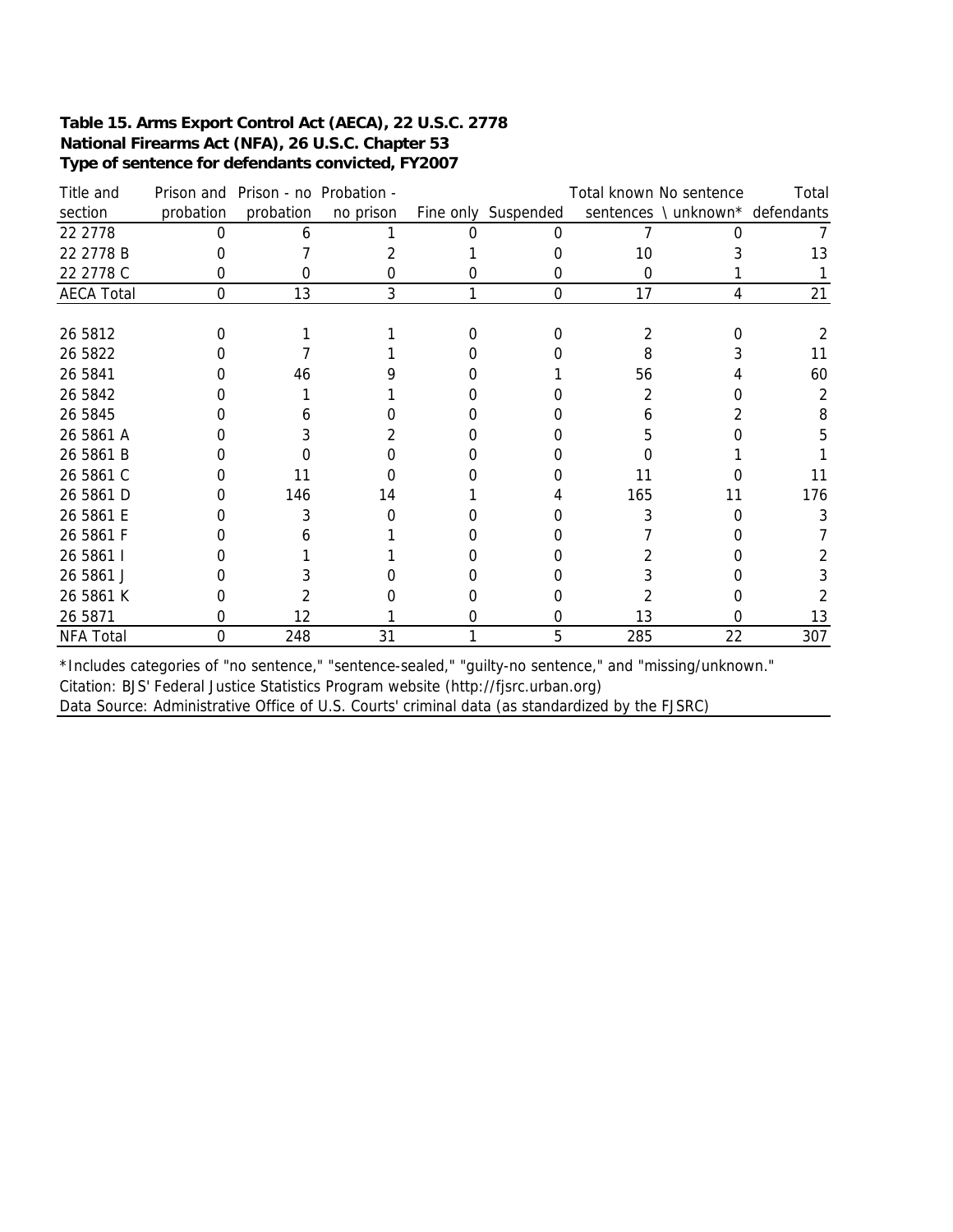#### **Table 16. Arms Export Control Act (AECA), 22 U.S.C. 2778 National Firearms Act (NFA), 26 U.S.C. Chapter 53 Type of sentence for defendants convicted, FY2006**

| Title and         | Prison and | Prison - no Probation - |           |                | Total known No sentence |     |                                 |     |  |  |
|-------------------|------------|-------------------------|-----------|----------------|-------------------------|-----|---------------------------------|-----|--|--|
| section           | probation  | probation               | no prison |                | Fine only Suspended     |     | sentences \ unknown* defendants |     |  |  |
| 22 2778           | O          | 13                      |           |                |                         | 17  |                                 | 18  |  |  |
| 22 2778B          |            | 12                      |           |                |                         | 13  |                                 | 16  |  |  |
| <b>AECA Total</b> | $\Omega$   | 25                      |           | $\mathfrak{D}$ | $\mathfrak{p}$          | 30  |                                 | 34  |  |  |
|                   |            |                         |           |                |                         |     |                                 |     |  |  |
| 26 5812           |            |                         |           |                |                         |     |                                 |     |  |  |
| 26 5822           |            |                         |           |                |                         |     |                                 | 10  |  |  |
| 26 5841           |            | 60                      |           |                |                         | 68  |                                 | 74  |  |  |
| 26 5861A          |            |                         |           |                |                         | 5   |                                 |     |  |  |
| 26 5861C          |            |                         |           |                |                         | 10  |                                 | 10  |  |  |
| 26 5861D          |            | 204                     | 29        |                |                         | 234 | 31                              | 265 |  |  |
| 26 5861E          |            |                         |           |                |                         |     |                                 |     |  |  |
| 26 5861F          |            |                         |           |                |                         | 10  |                                 |     |  |  |
| 26 5861H          |            |                         |           |                |                         |     |                                 |     |  |  |
| 26 58611          |            |                         |           |                |                         |     |                                 |     |  |  |
| 26 5861J          |            |                         |           |                |                         |     |                                 |     |  |  |
| 26 5861K          |            |                         |           |                |                         |     |                                 |     |  |  |
| 26 5871           |            |                         |           |                |                         |     |                                 |     |  |  |
| NFA Total         |            | 309                     | 41        |                | 3                       | 357 | 42                              | 399 |  |  |

\*Includes categories of "no sentence" and "unknown/unexpected."

Source: Administrative Office of U.S. Courts' criminal data Citation: BJS' Federal Justice Statistics Program website (http://fjsrc.urban.org)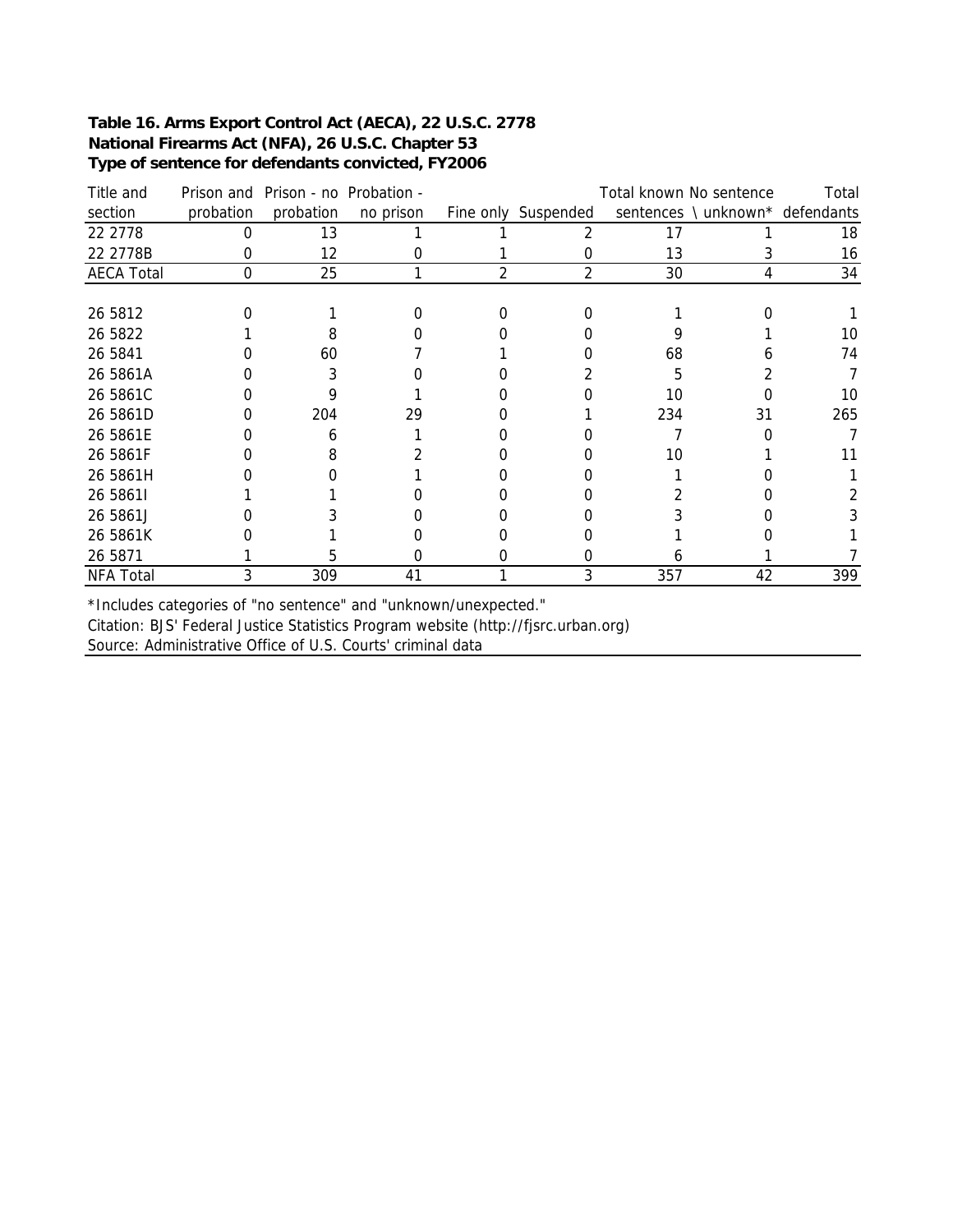#### **Table 17. Arms Export Control Act (AECA), 22 U.S.C. 2778 National Firearms Act (NFA), 26 U.S.C. Chapter 53 Mean prison or probation sentence, or fine only amount, for defendants convicted, FY2007**

|                   |            | Prison - | Prison -          |              |           | Probation |             |             |
|-------------------|------------|----------|-------------------|--------------|-----------|-----------|-------------|-------------|
| Title and         | Prison -   |          | Death Determinate | Mean         | Probation | Mean      | Fine Only   | Fine Only   |
| section           | Life Count | Count    | Count             | (months) $*$ | Count     | (months)  | Count       | Mean $(*)$  |
| 22 2778           | $\Omega$   | 0        | 6                 | 46.83        | 1         | 36.00     | $\mathbf 0$ | 0           |
| 22 2778 B         | 0          | 0        | 7                 | 19.43        | 2         | 42.00     | 1           | 1,000,000   |
| 22 2778 C         | 0          | 0        | 0                 | 0.00         | 0         | 0.00      | 0           | 0           |
| <b>AECA Total</b> |            |          |                   |              |           |           |             |             |
| or Mean           | 0          | 0        | 13                | 32.08        | 3         | 40.00     |             | 1 1,000,000 |
|                   |            |          |                   |              |           |           |             |             |
| 26 5812           | 0          | 0        |                   | 25.00        | 1         | 36.00     | $\Omega$    | $\Omega$    |
| 26 5822           | 0          | 0        | 7                 | 31.29        |           | 60.00     | 0           | 0           |
| 26 5841           | 0          | 0        | 46                | 50.15        | 9         | 49.33     | 0           | 0           |
| 26 5842           | 0          | 0        |                   | 33.00        |           | 60.00     | 0           | 0           |
| 26 5845           | 0          | 0        | 6                 | 32.67        | 0         | 0.00      | 0           | 0           |
| 26 5861 A         | 0          | 0        | 3                 | 49.00        | 2         | 72.00     | 0           | 0           |
| 26 5861 B         | 0          | 0        | $\Omega$          | 0.00         | $\Omega$  | 0.00      | 0           | 0           |
| 26 5861 C         | 0          | 0        | 11                | 49.00        | $\Omega$  | 0.00      | 0           | 0           |
| 26 5861 D         | 0          | 0        | 146               | 45.23        | 14        | 33.43     | 1           | 2,500       |
| 26 5861 E         | 0          | 0        | 3                 | 17.33        | 0         | 0.00      | 0           | 0           |
| 26 5861 F         | 0          | 0        | 6                 | 21.67        | 1         | 60.00     | 0           | 0           |
| 26 5861 I         | 0          | 0        |                   | 46.00        | 1         | 24.00     | 0           | 0           |
| 26 5861 J         | 0          | 0        | 3                 | 60.67        | 0         | 0.00      | 0           | 0           |
| 26 5861 K         | 0          | 0        | 2                 | 73.50        | 0         | 0.00      | 0           | 0           |
| 26 5871           | 0          | 0        | 12                | 28.83        | 1         | 36.00     | 0           | 0           |
| <b>NFA Total</b>  |            |          |                   |              |           |           |             |             |
| or Mean           | 0          | 0        | 248               | 44.24        | 31        | 42.97     | 1           | 2,500       |

\* Mean prison sentences exclude sentences to life or death

Citation: BJS' Federal Justice Statistics Program website (http://fjsrc.urban.org)

Data Source: Administrative Office of U.S. Courts' criminal data (as standardized by the FJSRC)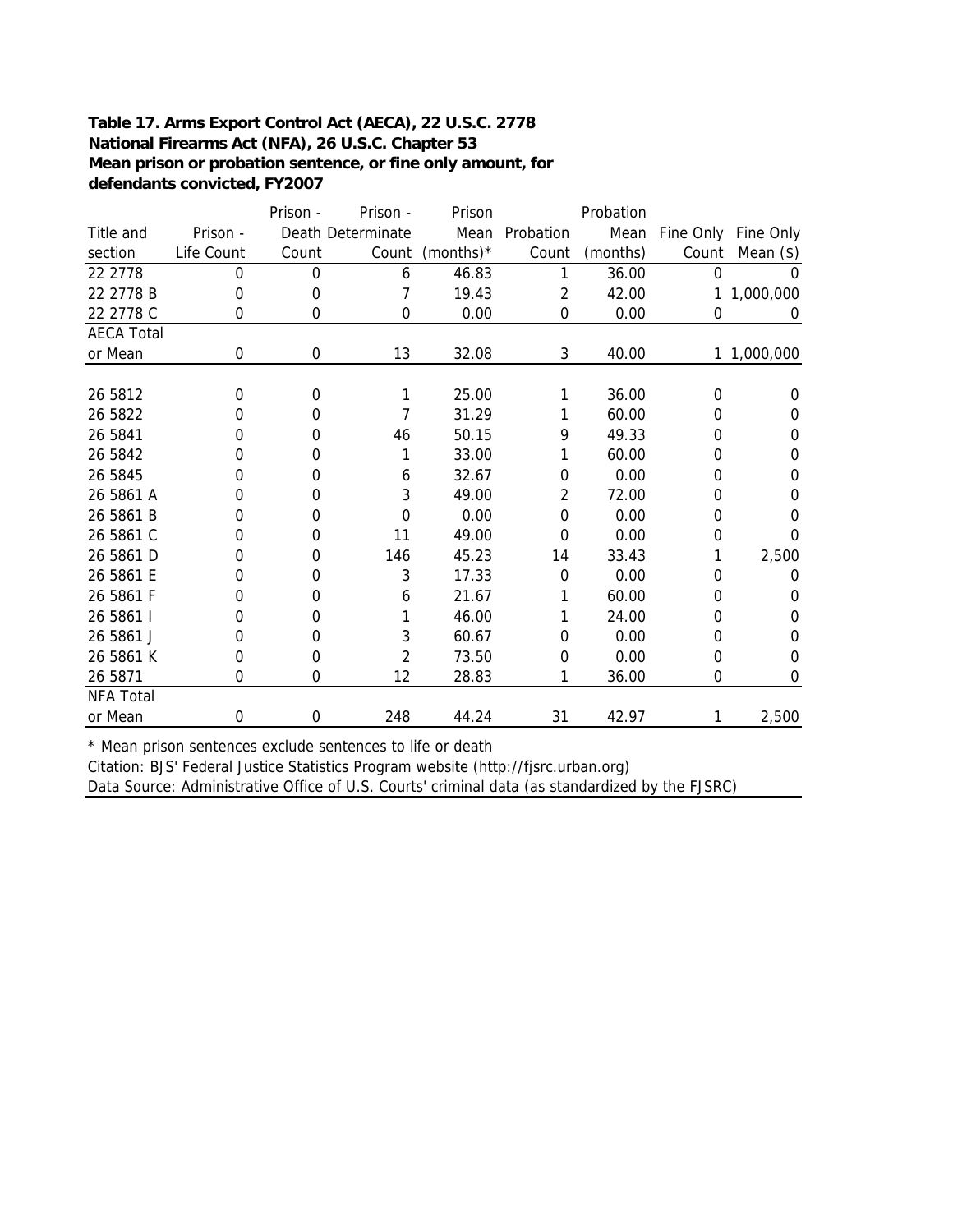#### **Table 18. Arms Export Control Act (AECA), 22 U.S.C. 2778 National Firearms Act (NFA), 26 U.S.C. Chapter 53 Mean prison or probation sentence, or fine only amount, for defendants convicted, FY2006**

|                   |        | Prison   |           | Probation |           |             |
|-------------------|--------|----------|-----------|-----------|-----------|-------------|
| Title and         | Prison | Mean     | Probation | Mean      | Fine Only | Fine Only   |
| section           | Count  | (months) | Count     | (months)  | Count     | Mean $(\$)$ |
| 22 2778           | 13     | 43.69    | 1         | 60        |           | 1,000,000   |
| 22 2778B          | 12     | 41.58    | 0         | 0         |           | 35,000      |
| <b>AECA Total</b> |        |          |           |           |           |             |
| or Mean           | 25     | 42.68    | 1         | 60        | 2         | 517,500     |
|                   |        |          |           |           |           |             |
| 26 5812           |        | 26.00    | 0         | 0.00      | 0         | 0           |
| 26 5822           | 9      | 22.67    | 1         | 24.00     | 0         | 0           |
| 26 5841           | 60     | 34.52    | 7         | 39.43     |           | 10,000      |
| 26 5861A          | 3      | 46.00    | 0         | 0.00      | 0         | 0           |
| 26 5861C          | 9      | 59.00    |           | 24.00     | 0         | 0           |
| 26 5861D          | 204    | 38.00    | 29        | 40.10     | 0         | 0           |
| 26 5861E          | 6      | 27.83    | 1         | 60.00     | 0         | 0           |
| 26 5861F          | 8      | 26.38    | 2         | 60.00     | 0         | 0           |
| 26 5861H          | 0      | 0.00     | 1         | 5.00      | 0         | 0           |
| 26 58611          | 2      | 24.50    | 1         | 36.00     | 0         | 0           |
| 26 5861J          | 3      | 68.67    | 0         | 0.00      | 0         | 0           |
| 26 5861K          | 1      | 71.00    | 0         | 0.00      | 0         | 0           |
| 26 5871           | 6      | 40.67    | 1         | 36.00     | 0         | $\mathbf 0$ |
| <b>NFA Total</b>  |        |          |           |           |           |             |
| or Mean           | 312    | 37.52    | 44        | 39.56     |           | 10,000      |

Citation: BJS' Federal Justice Statistics Program website (http://fjsrc.urban.org) Source: Administrative Office of U.S. Courts' criminal data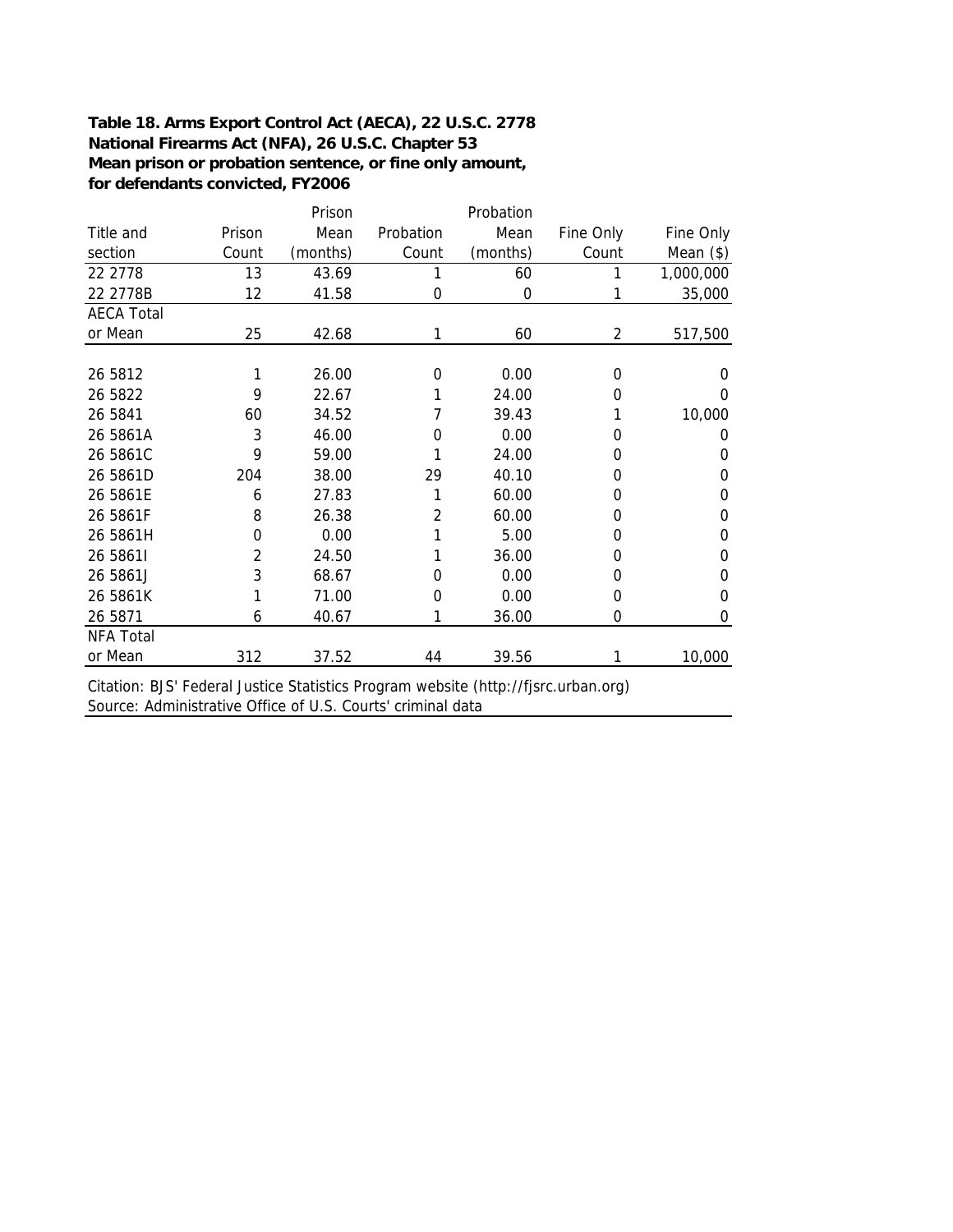|                           | Cases | Cases concluded                        |       |                    |                    |                |         |                          |          |                |                            |
|---------------------------|-------|----------------------------------------|-------|--------------------|--------------------|----------------|---------|--------------------------|----------|----------------|----------------------------|
|                           | filed | Convicted<br>Not Convicted<br>Sentence |       |                    |                    |                |         | Mean prison              |          |                |                            |
| Federal judicial district | Total | Total                                  | Plea  | Trial <sup>a</sup> | Trial <sup>a</sup> | Dismissed      | Prisonb | Probation only Fine only |          | Suspended      | sentence                   |
| Total                     | 5,113 | 5,421                                  | 4,705 | 248                | 59                 | 409            | 4,681   | 146                      | 11       | 87             | 67 mos.                    |
| Alabama --Middle          | 64    | 56                                     | 51    | $\overline{2}$     | $\mathbf 0$        | 3              | 51      |                          | 0        | 0              | 90                         |
| Alabama --Northern        | 113   | 119                                    | 101   | 7                  | $\overline{2}$     | 9              | 106     | $\overline{c}$           | $\Omega$ | 0              | 66                         |
| Alabama --Southern        | 26    | 28                                     | 25    | 1                  | 1                  | 1              | 24      | 1                        | $\Omega$ | 0              | 76                         |
| Alaska                    | 17    | 17                                     | 16    | 0                  | 1                  | 0              | 16      | 0                        | $\Omega$ | 0              | 52                         |
| Arizona                   | 130   | 130                                    | 114   | 1                  | $\overline{0}$     | 15             | 104     | 3                        | $\Omega$ | 8              | 38                         |
| Arkansas --Eastern        | 63    | 71                                     | 58    | 0                  | 0                  | 13             | 50      | 1                        | 0        | 7              | 68                         |
| Arkansas --Western        | 17    | 15                                     | 13    | 0                  | 0                  | $\overline{2}$ | 13      | 0                        | 0        | 0              | 30                         |
| California --Central      | 30    | 50                                     | 48    | 0                  | $\mathbf 0$        | $\overline{2}$ | 44      | 3                        | 0        | 1              | 47                         |
| California --Eastern      | 44    | 47                                     | 43    | 2                  | 1                  | 1              | 44      | 1                        | 0        | 0              | 45                         |
| California --Northern     | 30    | 49                                     | 46    | 0                  | $\Omega$           | 3              | 41      | $\overline{c}$           | 1        | 2              | 46                         |
| California --Southern     | 22    | 11                                     | 10    | 1                  | 0                  | 0              | 10      | 0                        | $\Omega$ | 1              | 47                         |
| Colorado                  | 47    | 32                                     | 31    | 0                  | $\Omega$           | 1              | 30      | 0                        | $\Omega$ | 1              | 44                         |
| Connecticut               | 25    | 26                                     | 24    |                    | 0                  | 1              | 23      | 2                        | $\Omega$ | 0              | 68                         |
| Delaware                  | 34    | 20                                     | 13    | 2                  | 1                  | 4              | 14      | 1                        | 0        | 0              | 47                         |
| District of Columbia      | 7     | 20                                     | 18    | 0                  | $\Omega$           | 2              | 16      | 0                        | $\Omega$ | $\overline{2}$ | 50                         |
| Florida --Middle          | 72    | 68                                     | 61    | $\overline{2}$     | 1                  | 4              | 63      | 0                        | $\Omega$ | $\Omega$       | 102                        |
| Florida --Northern        | 19    | 22                                     | 17    | 5                  | 0                  | 0              | 22      | 0                        | $\Omega$ | $\Omega$       | 149                        |
| Florida --Southern        | 91    | 63                                     | 52    | 5                  | 3                  | 3              | 57      | 0                        | $\Omega$ | 0              | 111                        |
| Georgia --Middle          | 23    | 40                                     | 34    | $\overline{2}$     | $\overline{0}$     | 4              | 32      | 4                        | $\Omega$ | $\Omega$       | 71                         |
| Georgia --Northern        | 49    | 53                                     | 41    | 5                  | 1                  | 6              | 44      | 1                        | $\Omega$ | 1              | 96                         |
| Georgia --Southern        | 61    | 71                                     | 63    | 3                  | $\Omega$           | 5              | 66      | 0                        | $\Omega$ | $\Omega$       | 76                         |
| Guam/Northern Mariana     | 6     | 10                                     | 9     | 0                  | 0                  | 1              | 5       | 0                        | 0        | 0              | $\overline{\phantom{a}}$ . |
| Hawaii                    | 24    | 17                                     | 17    | 0                  | 0                  | 0              | 16      | 1                        | 0        | 0              | 41                         |
| Idaho                     | 39    | 31                                     | 30    | 0                  | 0                  | 1              | 28      | 1                        | 1        | 0              | 43                         |
| Illinois --Central        | 42    | 42                                     | 42    | 0                  | 0                  | 0              | 41      | 0                        | 0        | 0              | 57                         |
| Illinois --Northern       | 21    | 26                                     | 18    | 6                  | 0                  | 2              | 24      | 0                        | 0        | 0              | 115                        |
| Illinois --Southern       | 23    | 25                                     | 23    | 0                  | 0                  | $\overline{2}$ | 22      | 0                        | 0        | 1              | 106                        |
| Indiana --Northern        | 67    | 86                                     | 72    | 8                  | $\overline{2}$     | 4              | 78      | $\overline{2}$           | 0        | 0              | 55                         |
| Indiana --Southern        | 23    | 30                                     | 23    | 2                  | 0                  | 5              | 24      | 0                        | 0        | 1              | 93                         |
| Iowa --Northern           | 62    | 58                                     | 54    | $\overline{c}$     |                    | 1              | 47      | 7                        | 0        | $\overline{2}$ | 53                         |
| Iowa --Southern           | 68    | 44                                     | 34    | 3                  | 4                  | 3              | 33      | $\overline{2}$           |          | 0              | 62                         |
| Kansas                    | 98    | 91                                     | 84    | $\overline{2}$     | 0                  | 5              | 82      | 4                        | 0        | 0              | 63                         |
| Kentucky --Eastern        | 51    | 66                                     | 60    | 3                  | $\overline{2}$     | $\mathbf{1}$   | 54      | $\mathfrak{p}$           | $\Omega$ | $\overline{7}$ | 55                         |

**Table 19. Defendants in cases filed and concluded in U.S. district court with 18 U.S.C. 922G as most serious charge, FY2007**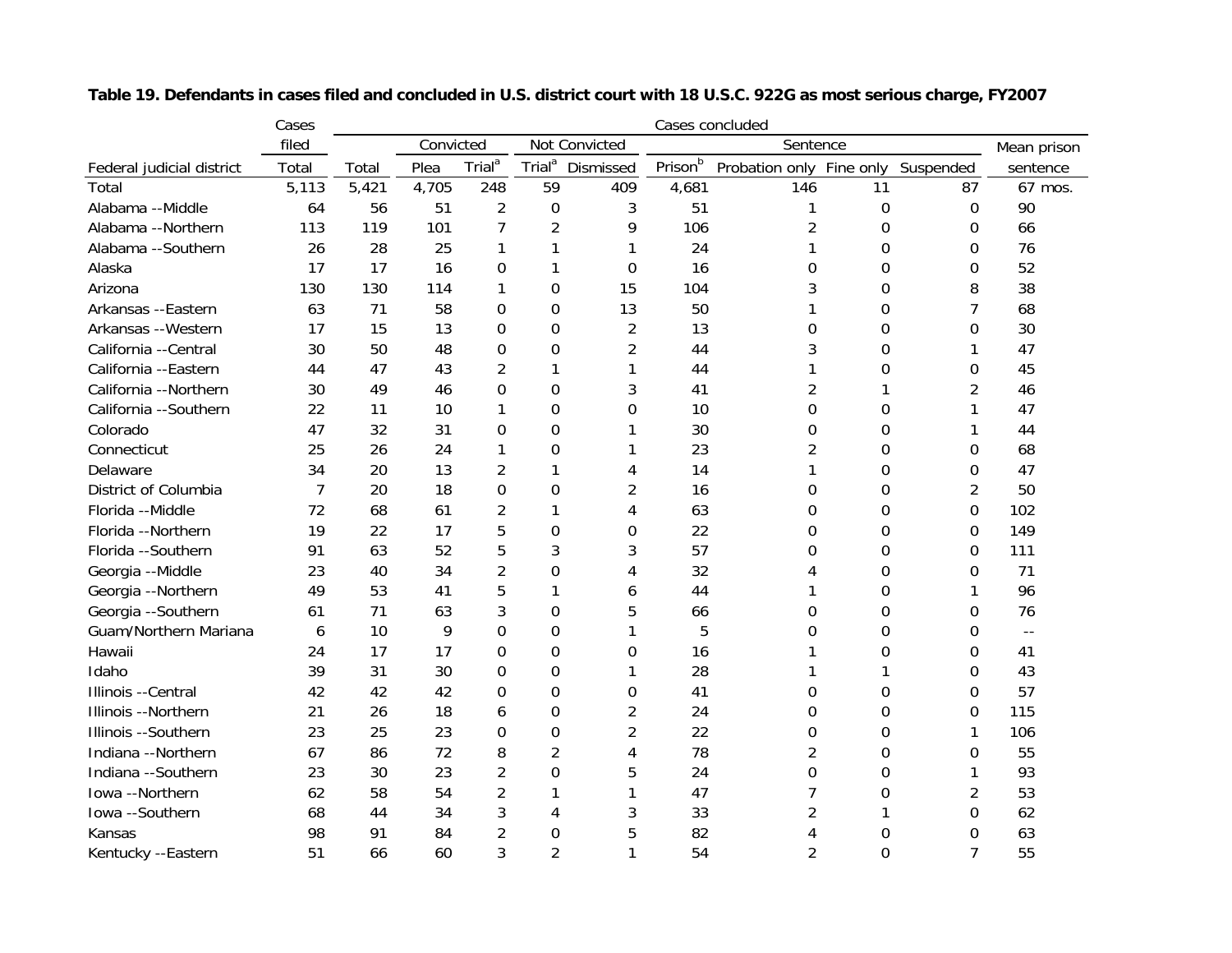|                           | Cases | Cases concluded |                            |                    |                    |                |         |                          |                |                |                            |
|---------------------------|-------|-----------------|----------------------------|--------------------|--------------------|----------------|---------|--------------------------|----------------|----------------|----------------------------|
|                           | filed |                 | Convicted<br>Not Convicted |                    |                    |                |         | Sentence                 |                |                |                            |
| Federal judicial district | Total | Total           | Plea                       | Trial <sup>a</sup> | Trial <sup>a</sup> | Dismissed      | Prisonb | Probation only Fine only |                | Suspended      | sentence                   |
| Kentucky --Western        | 16    | 19              | 11                         | 5                  | 1                  | $\overline{2}$ | 16      | 0                        | 0              | 0              | 55                         |
| Louisiana --Eastern       | 69    | 49              | 46                         | $\overline{2}$     |                    | 0              | 46      | 2                        | $\mathbf 0$    | 0              | 42                         |
| Louisiana --Middle        | 53    | 36              | 28                         | 1                  | $\mathbf 0$        | 7              | 28      | $\mathbf 0$              | 0              | 0              | 59                         |
| Louisiana --Western       | 19    | 13              | 10                         | 2                  | $\overline{0}$     |                | 11      | 0                        | 0              | 1              | 43                         |
| Maine                     | 33    | 37              | 33                         | 1                  | 0                  | 3              | 29      | 4                        | 1              | 0              | 60                         |
| Maryland                  | 77    | 82              | 65                         | 7                  | $\overline{2}$     | 8              | 70      | 1                        | 0              | 1              | 94                         |
| Massachusetts             | 39    | 50              | 40                         | 5                  | 1                  | 4              | 42      | 0                        | 1              | 0              | 98                         |
| Michigan --Eastern        | 37    | 55              | 42                         | 6                  | 1                  | 6              | 43      | 3                        | $\Omega$       | $\overline{2}$ | 71                         |
| Michigan --Western        | 50    | 44              | 37                         | $\overline{2}$     | $\Omega$           | 5              | 39      | 0                        | $\Omega$       | 0              | 69                         |
| Minnesota                 | 50    | 57              | 45                         | 7                  | 1                  | 4              | 50      | 1                        | 1              | 0              | 83                         |
| Mississippi --Northern    | 22    | 18              | 16                         | 1                  | $\Omega$           | 1              | 16      | 1                        | $\Omega$       | 0              | 46                         |
| Mississippi --Southern    | 40    | 63              | 46                         | 4                  | 1                  | 12             | 49      | 1                        | $\Omega$       | 0              | 60                         |
| Missouri --Eastern        | 152   | 149             | 134                        | 3                  | $\overline{0}$     | 12             | 137     | $\Omega$                 | $\Omega$       | 0              | 61                         |
| Missouri -- Western       | 202   | 244             | 234                        | 6                  | 0                  | 4              | 229     | 7                        | 0              | $\overline{2}$ | 62                         |
| Montana                   | 58    | 52              | 38                         | 1                  | 3                  | 10             | 38      | 1                        | 0              | 0              | 38                         |
| Nebraska                  | 83    | 96              | 87                         | $\overline{c}$     | 1                  | 6              | 84      | $\overline{2}$           | 0              | 3              | 43                         |
| Nevada                    | 32    | 98              | 78                         | 7                  | 0                  | 13             | 84      | 1                        | $\mathbf 0$    | 0              | 73                         |
| New Hampshire             | 22    | 28              | 23                         | 0                  | 0                  | 5              | 22      | 1                        | $\mathbf 0$    | 0              | 46                         |
| New Jersey                | 91    | 100             | 96                         | 2                  | 0                  | $\overline{2}$ | 95      | $\overline{2}$           | $\mathbf 0$    | 0              | 65                         |
| <b>New Mexico</b>         | 78    | 52              | 45                         |                    | 0                  | 6              | 46      | 0                        | 0              | 0              | 55                         |
| New York --Eastern        | 81    | 54              | 45                         | 3                  | $\overline{c}$     | 4              | 43      | 3                        | $\mathbf 0$    | $\overline{2}$ | 56                         |
| New York --Northern       | 20    | 32              | 26                         | 1                  | 1                  | 4              | 23      | $\overline{2}$           | 0              | $\overline{2}$ | 55                         |
| New York --Southern       | 59    | 72              | 60                         | 6                  | $\overline{c}$     | 4              | 60      | 3                        | 0              | $\overline{2}$ | 48                         |
| New York --Western        | 36    | 67              | 64                         | 2                  | 0                  | 1              | 55      | 4                        | $\overline{2}$ | 5              | 49                         |
| North Carolina --Eastern  | 14    | 89              | 85                         | $\overline{2}$     | 0                  | $\overline{2}$ | 85      | 2                        | 0              | 0              | 83                         |
| North Carolina --Middle   | 92    | 81              | 76                         | 3                  | $\Omega$           | $\overline{2}$ | 79      | $\overline{0}$           | 0              | 0              | 72                         |
| North Carolina -- Western | 59    | 127             | 110                        | 8                  | 1                  | 8              | 112     | 0                        | 0              | 6              | 72                         |
| North Dakota              | 16    | 16              | 15                         | 0                  | 0                  | 1              | 11      | 4                        | 0              | 0              | 32                         |
| Ohio --Northern           | 102   | 91              | 82                         | 3                  | 1                  | 5              | 81      | 4                        | 0              | 0              | 67                         |
| Ohio --Southern           | 45    | 49              | 44                         | $\overline{2}$     | 0                  | 3              | 44      | 2                        | 0              | 0              | 69                         |
| Oklahoma --Eastern        | 8     | 8               | 8                          | 0                  | 0                  | 0              | 8       | 0                        | 0              | 0              | $\overline{\phantom{a}}$ . |
| Oklahoma --Northern       | 49    | 49              | 44                         |                    | 2                  | $\overline{2}$ | 43      | 2                        | 0              | 0              | 65                         |
| Oklahoma --Western        | 40    | 22              | 17                         | $\overline{2}$     | $\mathbf 0$        | 3              | 19      | 0                        | 0              | 0              | 102                        |
| Oregon                    | 55    | 69              | 62                         | 2                  | 1                  | $\overline{4}$ | 59      | 4                        | $\Omega$       | 1              | 76                         |

**Table 19. Defendants in cases filed and concluded in U.S. district court with 18 U.S.C. 922G as most serious charge, FY2007**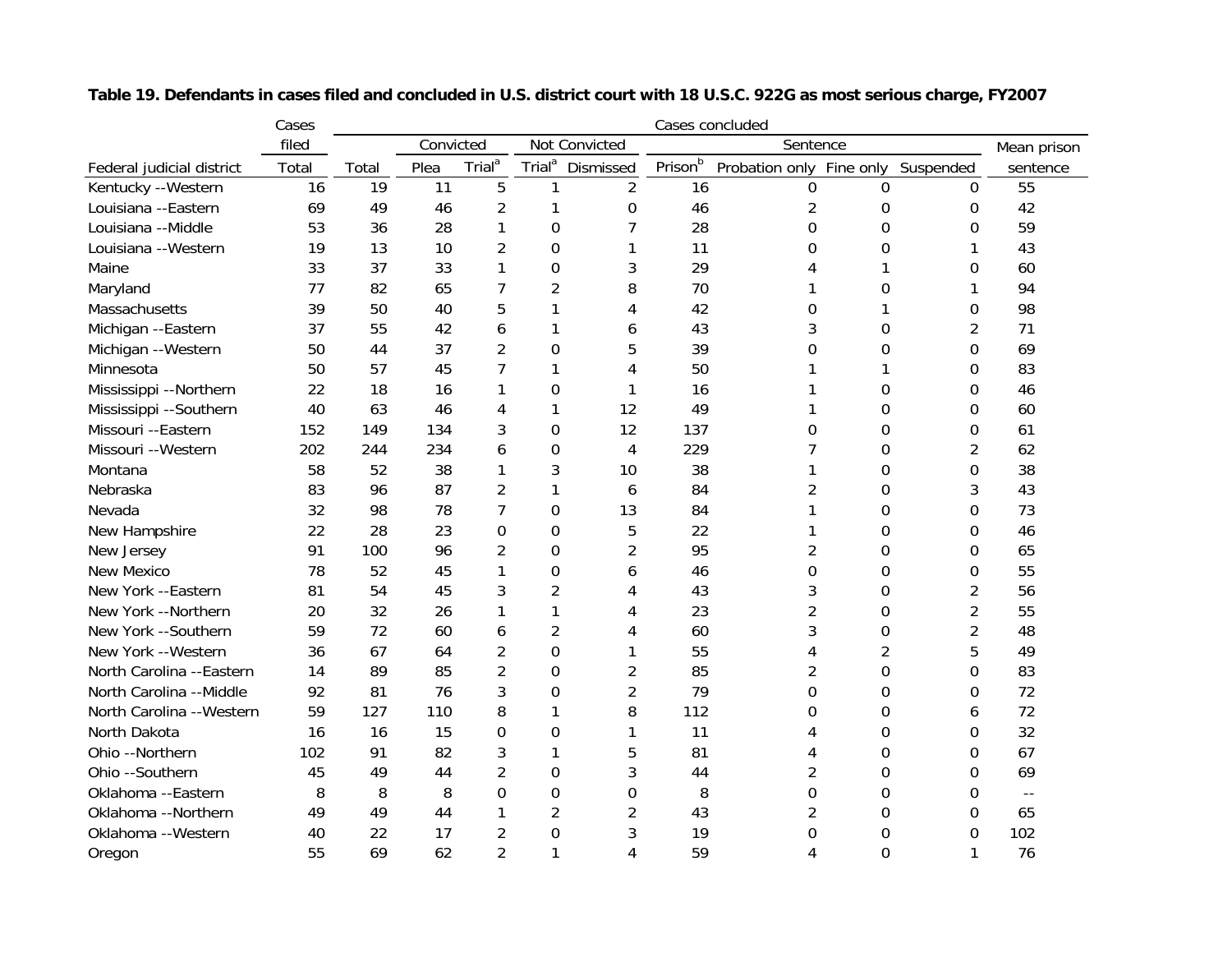|                           | Cases | Cases concluded |                            |                    |                    |           |         |                |           |                |                          |
|---------------------------|-------|-----------------|----------------------------|--------------------|--------------------|-----------|---------|----------------|-----------|----------------|--------------------------|
|                           | filed |                 | Convicted<br>Not Convicted |                    |                    | Sentence  |         |                |           | Mean prison    |                          |
| Federal judicial district | Total | Total           | Plea                       | Trial <sup>a</sup> | Trial <sup>a</sup> | Dismissed | Prisonb | Probation only | Fine only | Suspended      | sentence                 |
| Pennsylvania --Eastern    | 64    | 49              | 35                         | 7                  | 3                  | 4         | 39      | 0              |           | $\overline{2}$ | 95                       |
| Pennsylvania --Middle     | 16    | 24              | 22                         |                    | 0                  |           | 23      | 0              | O         | 0              | 131                      |
| Pennsylvania -- Western   | 51    | 63              | 47                         | 10                 | 3                  |           | 53      |                | 0         |                | 79                       |
| Puerto Rico               | 22    | 27              | 21                         |                    | 0                  | 5         | 22      |                | O         |                | 48                       |
| Rhode Island              | 15    | 15              | 14                         |                    | 0                  | 0         | 9       |                | 0         |                | $ -$                     |
| South Carolina            | 177   | 161             | 146                        | 6                  | $\overline{2}$     |           | 148     |                | 0         |                | 92                       |
| South Dakota              | 21    | 16              | 12                         |                    | 0                  | 3         | 11      | 2              | 0         | 0              | 47                       |
| Tennessee --Eastern       | 102   | 86              | 73                         |                    |                    | 5         | 80      | 0              | 0         | ი              | 95                       |
| Tennessee --Middle        | 86    | 54              | 43                         | 3                  |                    |           | 45      | 0              | 0         |                | 72                       |
| Tennessee --Western       | 136   | 157             | 118                        | 17                 |                    | 21        | 130     | 2              | 0         | 2              | 97                       |
| Texas --Eastern           | 103   | 107             | 95                         | 2                  | 0                  | 10        | 94      |                | 0         | 0              | 58                       |
| Texas --Northern          | 61    | 77              | 68                         | 0                  |                    | 8         | 67      |                | 0         | 0              | 92                       |
| Texas --Southern          | 136   | 134             | 120                        | 0                  | 3                  | 11        | 117     | 0              |           |                | 42                       |
| Texas --Western           | 211   | 192             | 174                        | 2                  |                    | 15        | 167     |                | 0         |                | 49                       |
| Utah                      | 106   | 144             | 123                        | 4                  | 0                  | 17        | 109     | a              | 0         | o              | 43                       |
| Vermont                   | 20    | 18              | 18                         | 0                  | $\Omega$           | 0         | 14      |                | $\Omega$  |                | 79                       |
| Virgin Islands            | 2     |                 |                            | 0                  | 0                  | 0         |         |                | 0         |                | $\overline{\phantom{a}}$ |
| Virginia--Eastern         | 91    | 100             | 81                         | 9                  |                    | 9         | 88      |                | 0         |                | 52                       |
| Virginia--Western         | 28    | 36              | 33                         | 2                  | 0                  |           | 29      |                | 0         | 2              | 79                       |
| Washington --Eastern      | 66    | 63              | 47                         | 5                  | $\Omega$           | 11        | 50      |                | 0         | 0              | 60                       |
| Washington --Western      | 31    | 33              | 32                         | 0                  | 0                  |           | 32      | 0              | 0         | 0              | 49                       |
| West Virginia --Northern  | 27    | 30              | 23                         | 2                  | 0                  | 5         | 19      | 6              | $\Omega$  | 0              | 76                       |
| West Virginia --Southern  | 17    | 21              | 19                         |                    | 0                  |           | 18      |                | 0         | 0              | 97                       |
| Wisconsin --Eastern       | 48    | 39              | 35                         | 0                  | 0                  |           | 32      |                |           | 0              | 80                       |
| Wisconsin --Western       | 26    | 26              | 24                         |                    | 0                  |           | 25      | 0              | O         |                | 84                       |
| Wyoming                   | 43    | 46              | 44                         |                    | 0                  |           | 39      | 3              |           |                | 46                       |

**Table 19. Defendants in cases filed and concluded in U.S. district court with 18 U.S.C. 922G as most serious charge, FY2007**

Source: Administrative Office of the U.S. Courts, criminal master file, fiscal year

-- Fewer than 10 defendants sentenced to prison, mean not shown

<sup>a</sup>Includes bench and jury trials

**b**Includes split sentences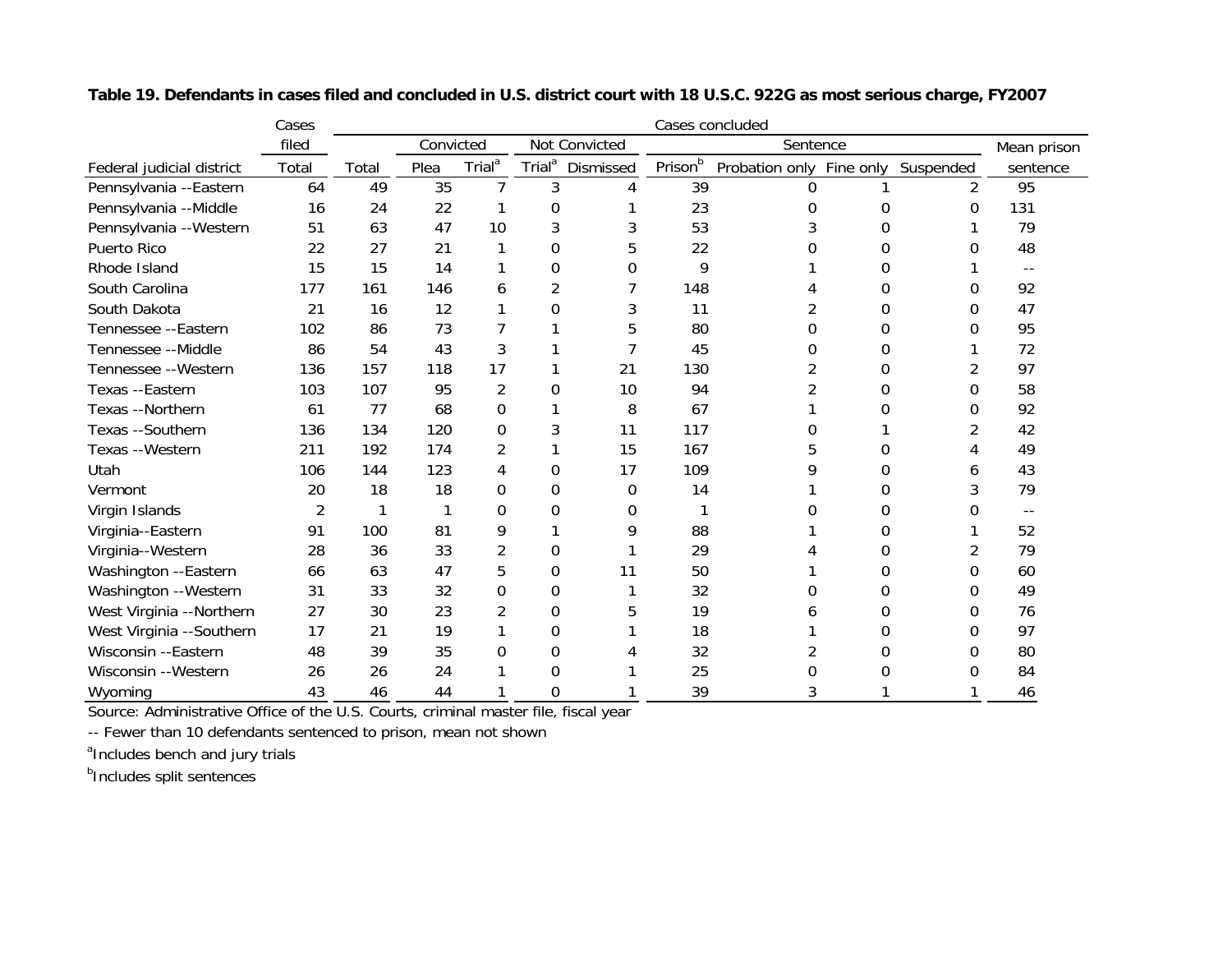|                           | Cases | Cases concluded |       |                    |                    |                |         |                          |                |                  |                            |
|---------------------------|-------|-----------------|-------|--------------------|--------------------|----------------|---------|--------------------------|----------------|------------------|----------------------------|
|                           | filed | Convicted       |       |                    |                    | Not Convicted  |         | Sentence                 |                |                  | Mean prison                |
| Federal judicial district | Total | Total           | Plea  | Trial <sup>a</sup> | Trial <sup>a</sup> | Dismissed      | Prisonb | Probation only Fine only |                | Suspended        | sentence                   |
| Total                     | 5,236 | 5,534           | 4,788 | 292                | 56                 | 398            | 4,791   | 182                      | 7              | 71               | 66 mos.                    |
| Alabama --Middle          | 58    | 55              | 41    | 6                  | 0                  | 8              | 43      | 4                        | $\mathbf 0$    | $\boldsymbol{0}$ | 47                         |
| Alabama --Northern        | 144   | 133             | 121   | 4                  | $\overline{2}$     | 6              | 122     | 3                        | $\Omega$       | 0                | 48                         |
| Alabama --Southern        | 23    | 31              | 24    | 7                  | 0                  | 0              | 28      | $\overline{2}$           | $\Omega$       | 1                | 52                         |
| Alaska                    | 20    | 22              | 19    | 1                  | 0                  | $\overline{2}$ | 20      | 0                        | $\Omega$       | 0                | 49                         |
| Arizona                   | 127   | 126             | 119   | 1                  | 1                  | 5              | 106     | 5                        | 1              | 8                | 30                         |
| Arkansas --Eastern        | 71    | 41              | 35    | 1                  | 1                  | 4              | 33      | 3                        | 0              | 0                | 72                         |
| Arkansas -- Western       | 16    | 14              | 12    | $\mathbf 0$        | 0                  | $\overline{2}$ | 11      | 0                        | 1              | 0                | 39                         |
| California --Central      | 57    | 77              | 58    | 4                  | 0                  | 15             | 58      | 2                        | $\mathbf 0$    | 1                | 42                         |
| California --Eastern      | 50    | 51              | 47    | $\Omega$           | 1                  | 3              | 45      | 1                        | $\Omega$       | 1                | 55                         |
| California --Northern     | 56    | 68              | 61    | 2                  | 0                  | 5              | 62      | 0                        | $\Omega$       | 1                | 50                         |
| California --Southern     | 6     | 9               | 7     | 0                  | 0                  | $\overline{2}$ | 5       | 1                        | 0              | 1                | $\overline{\phantom{a}}$ . |
| Colorado                  | 55    | 82              | 69    | 3                  | 0                  | 10             | 69      | 1                        | 0              | 0                | 66                         |
| Connecticut               | 33    | 33              | 30    | 1                  | 0                  | 2              | 28      | 1                        | $\mathbf 0$    | 1                | 77                         |
| Delaware                  | 25    | 21              | 16    | 2                  | 0                  | 3              | 16      | 2                        | $\mathbf 0$    | 0                | 50                         |
| District of Columbia      | 21    | 52              | 38    | 6                  | 2                  | 6              | 41      | 2                        | $\Omega$       | 1                | 50                         |
| Florida --Middle          | 74    | 83              | 75    | 5                  | 1                  | 2              | 77      | 2                        | $\Omega$       | 0                | 83                         |
| Florida --Northern        | 34    | 38              | 32    | 4                  |                    | 1              | 32      | 2                        | $\overline{0}$ | 0                | 98                         |
| Florida --Southern        | 34    | 32              | 26    | 2                  | 1                  | 3              | 28      | 0                        | $\Omega$       | 0                | 81                         |
| Georgia --Middle          | 45    | 44              | 40    | $\overline{2}$     | 0                  | $\overline{2}$ | 38      | 4                        | $\Omega$       | 0                | 74                         |
| Georgia --Northern        | 56    | 53              | 36    | $\overline{2}$     | 0                  | 15             | 37      | 1                        | $\Omega$       | 0                | 69                         |
| Georgia --Southern        | 55    | 57              | 40    | 8                  | 0                  | 9              | 48      | 0                        | $\Omega$       | 0                | 96                         |
| Guam/Northern Mariana     | 9     | 3               | 3     | $\mathbf 0$        | 0                  | 0              | 3       | 0                        | 0              | 0                | $\overline{\phantom{a}}$ . |
| Hawaii                    | 14    | 39              | 38    | $\mathbf 0$        | 0                  | 1              | 34      | 2                        | 0              | $\overline{2}$   | 42                         |
| Idaho                     | 16    | 24              | 22    | $\mathbf{1}$       | 0                  | 1              | 20      | 3                        | $\overline{0}$ | 0                | 35                         |
| Illinois --Central        | 40    | 42              | 40    | $\overline{2}$     | 0                  | 0              | 42      | 0                        | $\mathbf 0$    | 0                | 82                         |
| Illinois --Northern       | 33    | 23              | 17    | 3                  | 1                  | $\overline{2}$ | 19      | 1                        | $\mathbf 0$    | 0                | 96                         |
| Illinois --Southern       | 31    | 35              | 33    | $\mathbf{1}$       | 0                  | 1              | 34      | 0                        | $\mathbf 0$    | 0                | 71                         |
| Indiana --Northern        | 75    | 87              | 72    | 6                  | 1                  | 8              | 72      | 5                        | $\mathbf 0$    | 0                | 61                         |
| Indiana --Southern        | 27    | 25              | 20    | 4                  | 0                  | 1              | 24      | 0                        | 0              | 0                | 98                         |
| Iowa --Northern           | 56    | 49              | 41    | 4                  | 0                  | 4              | 39      | 5                        | 0              | 1                | 57                         |
| Iowa --Southern           | 40    | 39              | 34    | 3                  | 2                  | 0              | 33      | 3                        | 0              | 1                | 63                         |
| Kansas                    | 98    | 84              | 68    | 3                  |                    | 12             | 66      | 4                        | 0              |                  | 60                         |
| Kentucky --Eastern        | 63    | 47              | 39    | 3                  | 1                  | $\overline{4}$ | 36      | 4                        |                | 0                | 63                         |

**Table 20. Defendants in cases filed and concluded in U.S. district court with 18 U.S.C. 922G as most serious charge, FY2006**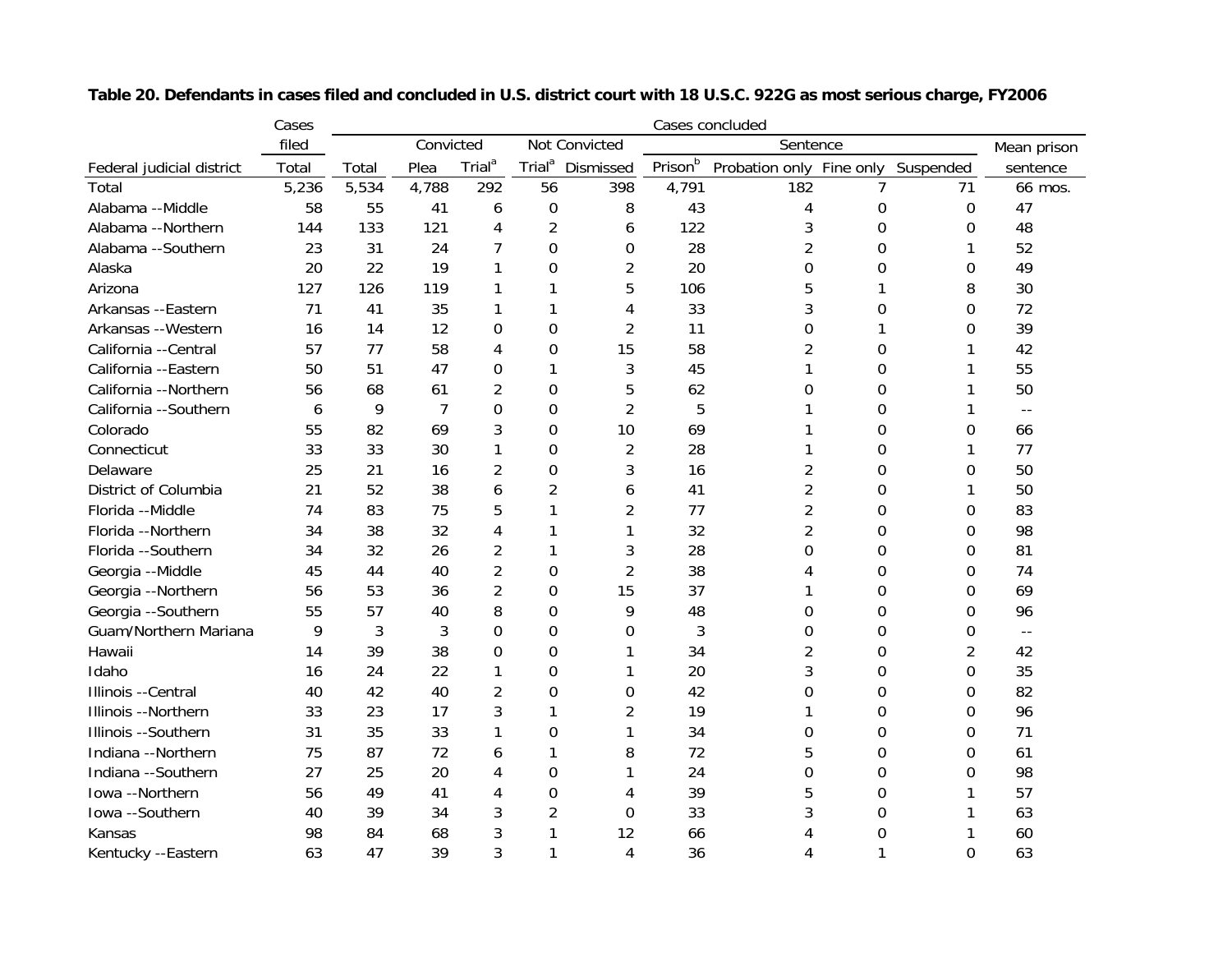|                           | Cases | Cases concluded |      |                    |                    |                |          |                |           |                |             |
|---------------------------|-------|-----------------|------|--------------------|--------------------|----------------|----------|----------------|-----------|----------------|-------------|
|                           | filed | Convicted       |      |                    | Not Convicted      |                | Sentence |                |           |                | Mean prison |
| Federal judicial district | Total | Total           | Plea | Trial <sup>a</sup> | Trial <sup>a</sup> | Dismissed      | Prisonb  | Probation only | Fine only | Suspended      | sentence    |
| Kentucky --Western        | 26    | 26              | 23   | $\boldsymbol{0}$   | $\mathbf 0$        | 3              | 22       |                | 0         | $\Omega$       | 68          |
| Louisiana --Eastern       | 26    | 51              | 50   | 0                  | 0                  | 1              | 47       |                | 0         | $\overline{2}$ | 45          |
| Louisiana --Middle        | 48    | 49              | 48   | 0                  | 0                  |                | 47       | 0              | 0         | 0              | 55          |
| Louisiana --Western       | 10    | 5               | 4    | 0                  | 0                  |                | 3        |                | 0         | 0              | $-$         |
| Maine                     | 40    | 39              | 31   | 3                  | 2                  | 3              | 30       | 4              | 0         | 0              | 61          |
| Maryland                  | 77    | 94              | 72   | $\overline{7}$     | 0                  | 15             | 77       | 2              | 0         | $\Omega$       | 80          |
| Massachusetts             | 33    | 31              | 23   | 5                  | $\overline{c}$     | 1              | 27       | 0              | 0         | 0              | 116         |
| Michigan --Eastern        | 46    | 67              | 53   | 7                  | 0                  | $\overline{7}$ | 55       | 3              | 0         | 2              | 63          |
| Michigan --Western        | 33    | 77              | 68   | 4                  | 0                  | 5              | 72       | $\mathbf 0$    | 0         | 0              | 66          |
| Minnesota                 | 44    | 34              | 28   | 4                  | 0                  | 2              | 32       | 0              | 0         | 0              | 121         |
| Mississippi --Northern    | 22    | 21              | 18   | $\overline{2}$     | 0                  | 1              | 19       | 1              | 0         | 0              | 68          |
| Mississippi --Southern    | 77    | 75              | 52   | 6                  | 4                  | 13             | 58       | 0              | 0         | 0              | 58          |
| Missouri --Eastern        | 135   | 148             | 136  | 3                  | 1                  | 8              | 131      | 5              | 0         | 2              | 59          |
| Missouri -- Western       | 248   | 256             | 246  | 5                  | 2                  | 3              | 235      | 12             | 0         | 3              | 58          |
| Montana                   | 45    | 40              | 27   | 3                  | 0                  | 10             | 28       | $\overline{2}$ | 0         | 0              | 50          |
| Nebraska                  | 90    | 109             | 92   | 4                  | 2                  | 11             | 89       | 3              | $\Omega$  | 4              | 39          |
| Nevada                    | 86    | 69              | 59   | 2                  | 0                  | 8              | 57       | 3              | $\Omega$  | 0              | 64          |
| New Hampshire             | 17    | 19              | 16   | 1                  | 0                  | 2              | 15       | 0              | $\Omega$  | 2              | 63          |
| New Jersey                | 99    | 72              | 70   | $\overline{2}$     | 0                  | 0              | 68       | 1              | 0         | 3              | 71          |
| New Mexico                | 54    | 76              | 65   | 5                  | 0                  | 6              | 63       | 7              | $\Omega$  | 0              | 54          |
| New York --Eastern        | 37    | 41              | 36   | 3                  | 2                  | 0              | 36       | 1              | 0         | 2              | 66          |
| New York --Northern       | 36    | 35              | 34   | 0                  | 0                  | 1              | 27       | 3              | 0         | 4              | 43          |
| New York --Southern       | 71    | 94              | 84   | 5                  | 0                  | 5              | 85       | 1              | 0         | 3              | 49          |
| New York --Western        | 52    | 29              | 27   | $\overline{2}$     | 0                  | 0              | 24       | 5              | 0         | 0              | 62          |
| North Carolina --Eastern  | 102   | 95              | 85   | 5                  | 1                  | 4              | 86       | 4              | 0         | 0              | 94          |
| North Carolina --Middle   | 91    | 119             | 101  | 12                 | 2                  | 4              | 113      | 0              | 0         | 0              | 78          |
| North Carolina -- Western | 124   | 127             | 110  | 6                  | 0                  | 11             | 113      | 0              | 0         | 3              | 74          |
| North Dakota              | 18    | 17              | 17   | 0                  | 0                  | 0              | 17       | 0              | 0         | 0              | 36          |
| Ohio --Northern           | 63    | 89              | 79   | 4                  | 2                  | 4              | 79       | 4              | 0         | 0              | 52          |
| Ohio --Southern           | 51    | 60              | 54   | 5                  | 0                  | 1              | 55       | 3              | 0         | 0              | 57          |
| Oklahoma --Eastern        | 4     | 11              | 8    | 3                  | 0                  | $\mathbf 0$    | 10       |                | 0         | 0              | 47          |
| Oklahoma -- Northern      | 44    | 50              | 45   | 3                  | 0                  | 2              | 47       |                | 0         | 0              | 79          |
| Oklahoma --Western        | 20    | 18              | 16   |                    | 0                  |                | 16       |                | 0         | 0              | 106         |
| Oregon                    | 67    | 73              | 66   | $\mathbf{1}$       | $\Omega$           | 6              | 65       |                | $\Omega$  | 0              | 69          |

**Table 20. Defendants in cases filed and concluded in U.S. district court with 18 U.S.C. 922G as most serious charge, FY2006**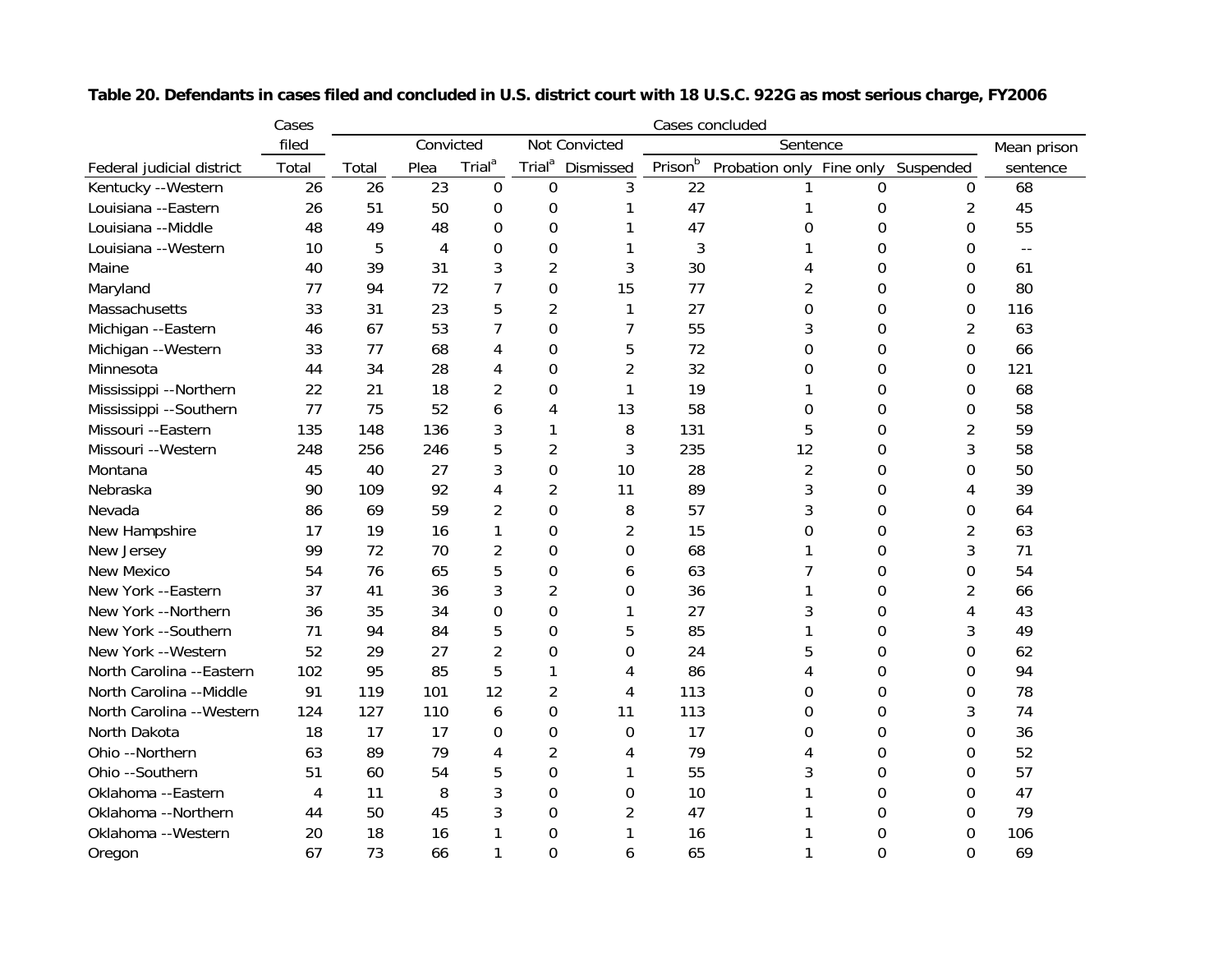|                           | Cases | Cases concluded |             |                    |                    |               |             |                |             |           |          |
|---------------------------|-------|-----------------|-------------|--------------------|--------------------|---------------|-------------|----------------|-------------|-----------|----------|
|                           | filed |                 | Convicted   |                    |                    | Not Convicted | Sentence    |                | Mean prison |           |          |
| Federal judicial district | Total | Total           | Plea        | Trial <sup>a</sup> | Trial <sup>a</sup> | Dismissed     | Prisonb     | Probation only | Fine only   | Suspended | sentence |
| Pennsylvania --Eastern    | 39    | 85              | 65          | 12                 | 2                  | 6             | 68          |                |             | 3         | 88       |
| Pennsylvania --Middle     | 23    | 20              | 19          | $\Omega$           | 0                  |               | 19          | 0              | 0           | 0         | 90       |
| Pennsylvania -- Western   | 73    | 53              | 47          | 2                  | 0                  |               | 48          |                | 0           | 0         | 63       |
| Puerto Rico               | 22    | 12              | 12          | 0                  | 0                  | 0             | 11          |                | 0           | 0         | 49       |
| Rhode Island              | 16    | 18              | 18          | 0                  | 0                  | 0             | 18          | 0              | 0           | 0         | 84       |
| South Carolina            | 148   | 147             | 133         | 7                  | 0                  |               | 128         | 6              | 0           | 6         | 86       |
| South Dakota              | 13    | 16              | 14          | $\Omega$           |                    |               | 12          | 2              | 0           | 0         | 53       |
| Tennessee --Eastern       | 78    | 79              | 71          | 4                  |                    |               | 75          | 0              | 0           | 0         | 93       |
| Tennessee --Middle        | 57    | 53              | 41          | 4                  |                    |               | 44          |                | 0           | 0         | 86       |
| Tennessee --Western       | 137   | 172             | 148         | 8                  | 5                  | 11            | 150         | 3              | 0           | 0         | 100      |
| Texas --Eastern           | 108   | 124             | 105         | 7                  | 0                  | 12            | 109         | 2              | 0           | 0         | 67       |
| Texas --Northern          | 74    | 83              | 72          | 4                  | 0                  |               | 73          |                | 0           |           | 84       |
| Texas --Southern          | 134   | 141             | 128         | 9                  | 0                  | 4             | 126         |                | 0           |           | 58       |
| Texas --Western           | 202   | 153             | 135         |                    | 0                  | 11            | 138         | 3              | 0           |           | 60       |
| Utah                      | 120   | 126             | 117         |                    | $\overline{2}$     | 6             | 111         |                | 0           | 0         | 42       |
| Vermont                   | 18    | 14              | 14          | $\Omega$           | 0                  | 0             | 10          |                | 0           | 3         | 66       |
| Virgin Islands            | 2     | 3               | $\mathbf 0$ | $\mathbf 0$        |                    | 2             | $\mathbf 0$ | 0              | 0           |           | --       |
| Virginia--Eastern         | 83    | 85              | 65          | 8                  | 2                  | 10            | 70          |                | 0           |           | 49       |
| Virginia--Western         | 42    | 66              | 52          | 8                  | 3                  | 3             | 55          |                | 0           |           | 77       |
| Washington --Eastern      | 49    | 55              | 44          | 0                  |                    | 10            | 41          |                |             | 0         | 71       |
| Washington --Western      | 38    | 40              | 33          | 2                  | 0                  | 5             | 35          |                | 0           | 0         | 79       |
| West Virginia --Northern  | 31    | 32              | 27          | $\overline{2}$     | 0                  | 3             | 28          |                | 0           | 0         | 52       |
| West Virginia --Southern  | 19    | 15              | 13          | $\overline{2}$     | 0                  | 0             | 14          |                | 0           | 0         | 65       |
| Wisconsin --Eastern       | 26    | 31              | 27          |                    | 0                  | 3             | 23          |                | 0           | 0         | 68       |
| Wisconsin --Western       | 34    | 27              | 24          | 0                  | 0                  |               | 24          | 0              | 0           | 0         | 75       |
| Wyoming                   | 52    | 49              | 48          | 0                  |                    | 0             | 44          |                |             |           | 54       |

**Table 20. Defendants in cases filed and concluded in U.S. district court with 18 U.S.C. 922G as most serious charge, FY2006**

Source: Administrative Office of the U.S. Courts, criminal master file, fiscal year

-- Fewer than 10 defendants sentenced to prison, mean not shown

<sup>a</sup>Includes bench and jury trials

**b**Includes split sentences